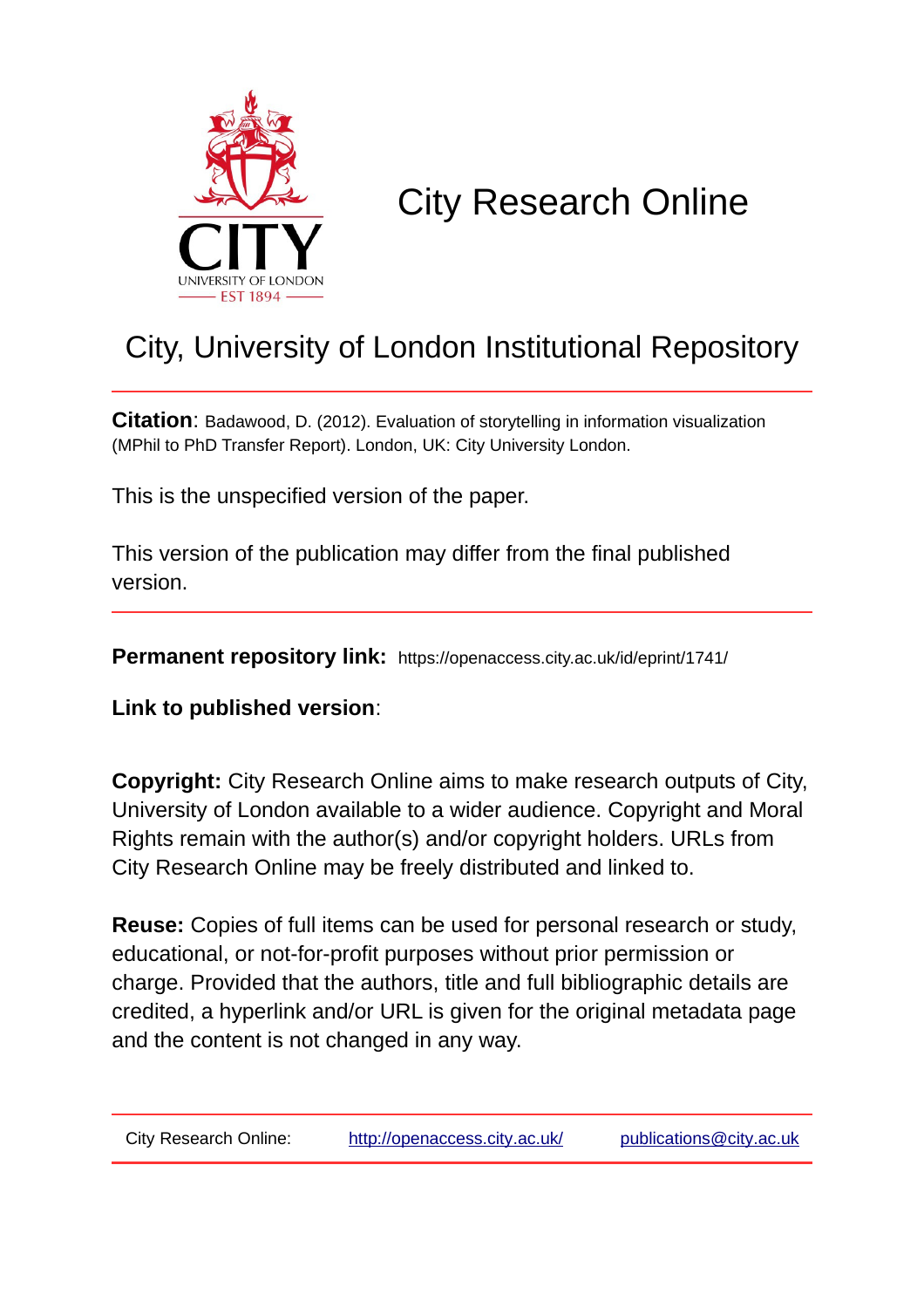giCentre- School of Informatics

City University London

## **Evaluation of Storytelling in Information Visualization**

By Donia Badawood 080002190 September 2012

A mini-thesis submitted to upgrade from MPhil to PhD

**Supervisors:** Prof. Jo Wood

Prof. Jason Dykes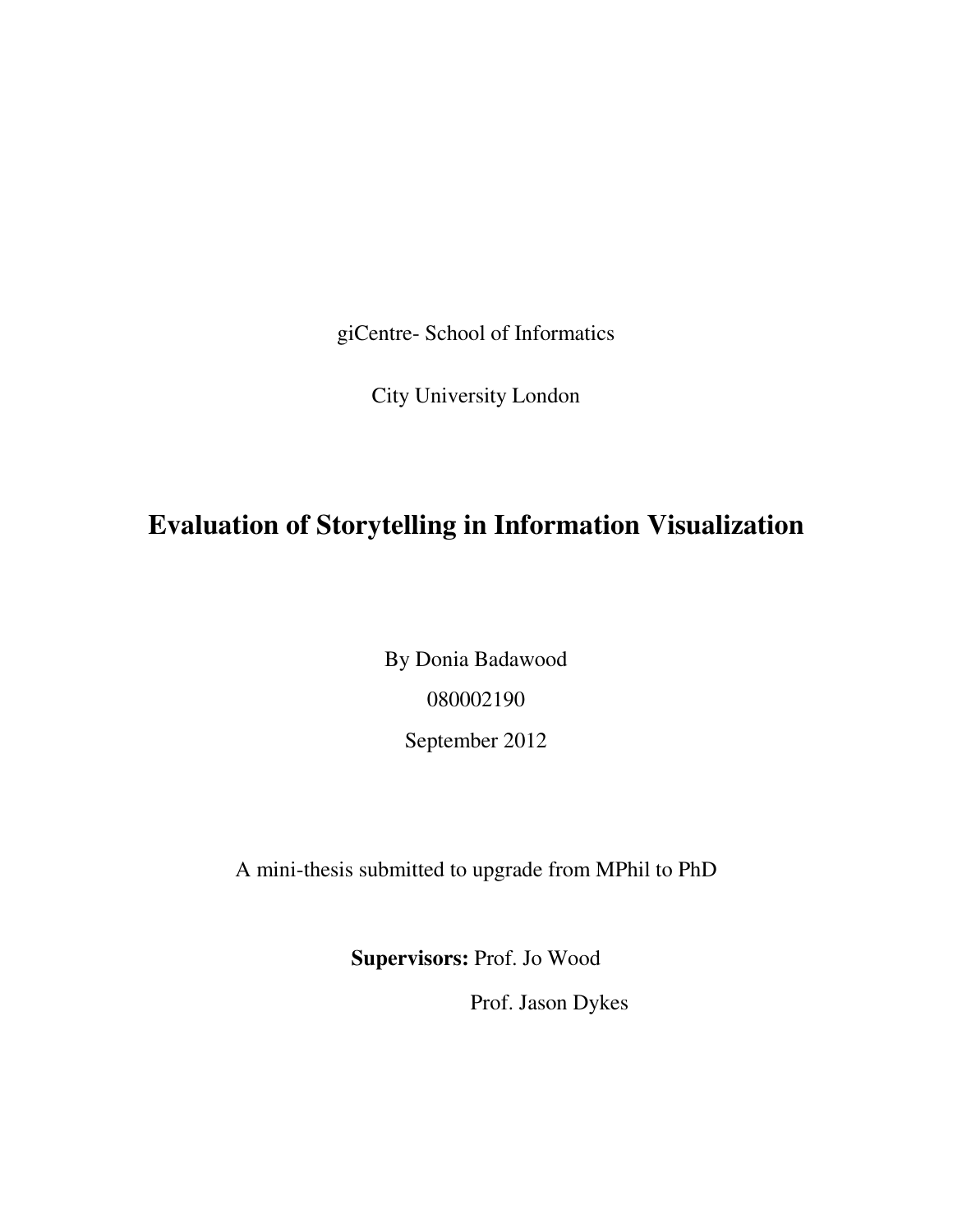## **Abstract**

Story telling has been used throughout the ages as a means of communication between people and to convey and transmit knowledge from one person to another, and from one generation to the next. In various domains, formulating of messages, ideas, or findings into a story has proven its efficiency in making them understandable, comprehensible, memorable, interesting, and engaging. Information Visualization as an academic field has also utilised the power of storytelling to make visualizations more understandable and interesting for a variety of audiences, including experts. However, although storytelling has been a hot topic in information visualization for some time, little or no empirical evaluations exist to compare different approaches of storytelling through information visualization. There is also a need for work that addresses in depth some particular criteria and techniques of storytelling such as transitions types in visual stories in general and data-driven stories in particular.

A within subject experiment with 13 participants has been conducted to explore empirically how two different models of story delivery with information visualization influence narratives/stories constructed by audiences. Specifically, the first model involves direct narrative by a speaker using a visualization design to tell a story, while the second model involves constructing a story by interactively exploring visualization software. An openended questionnaire in controlled laboratory settings has been used in which the primary goal was to collect a number of stories derived from the two models. All the stories written by the participants were transcribed, analysed, and coded, using data-driven and preset themes. Themes included initial perception of the main story pattern/topic, insight types derived, narrative structures, and unexpected type of insights gained. This experiment was followed by a semi-structured interview where each participant answered two Likert-scale questions on each delivery model, and commented on the overall experiment. It is found that although most participants found telling a story easier with the first model (narrative) they did not perform better in other aspects. The second model (software) was advantegeous in the variety of insight types gained and participants accepted the message and information more neutrally. In contrast, participants were more critical about the data in software model than in the narrative model. The role of time in structuring story events was more apparent in the software model. These findings have some significant practical implications on storytelling through information visualization. A statement of the work done and a work plan for the remaining period of the PhD is also included explaining the proposed enhancement to the experiment conducted and further research work planned to address the issue of transitions in storytelling visualization.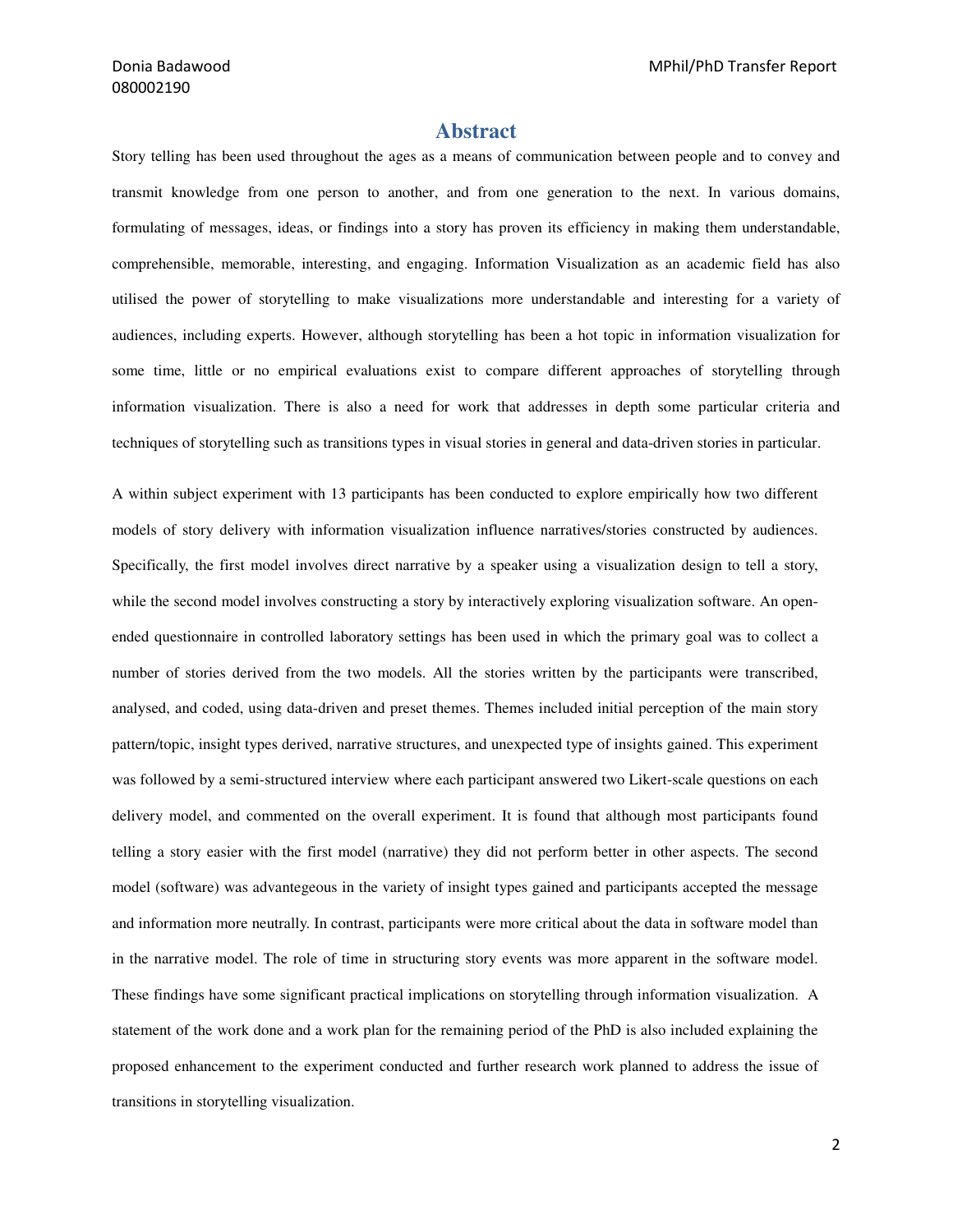## **Table of Contents**

| 1. |  |
|----|--|
|    |  |
|    |  |
|    |  |
|    |  |
|    |  |
| 2. |  |
|    |  |
|    |  |
|    |  |
|    |  |
|    |  |
| 3. |  |
|    |  |
|    |  |
|    |  |
|    |  |
|    |  |
|    |  |
|    |  |
|    |  |
|    |  |
|    |  |
|    |  |
|    |  |
|    |  |
|    |  |
|    |  |
|    |  |
|    |  |
|    |  |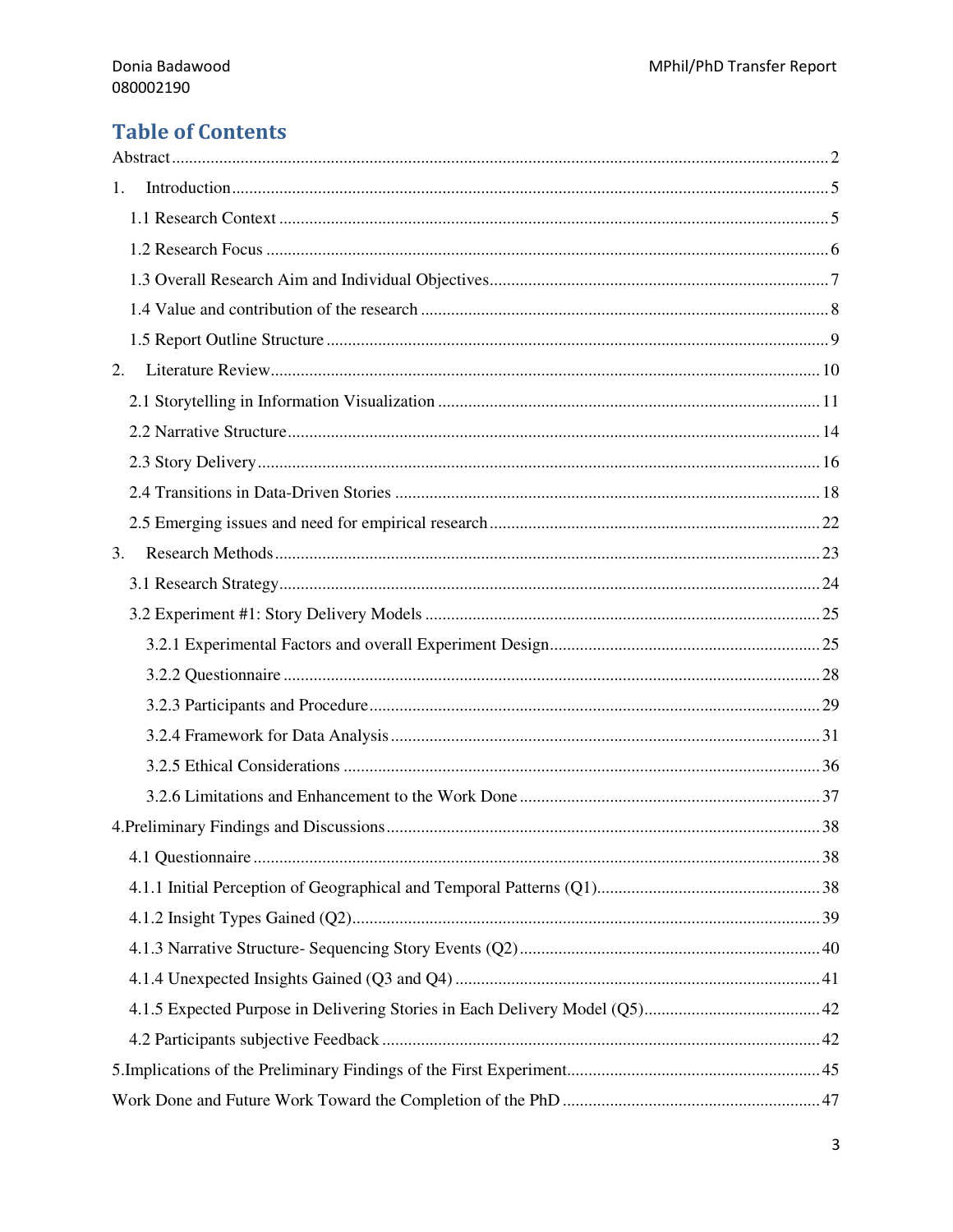| Research Activities and Timeline for the remaining period toward the completion of the PhD 52 |  |
|-----------------------------------------------------------------------------------------------|--|
|                                                                                               |  |
|                                                                                               |  |
|                                                                                               |  |
|                                                                                               |  |
| Appendix B The Explanatory Statement and Consent Form Used in the First Set of Experiments 68 |  |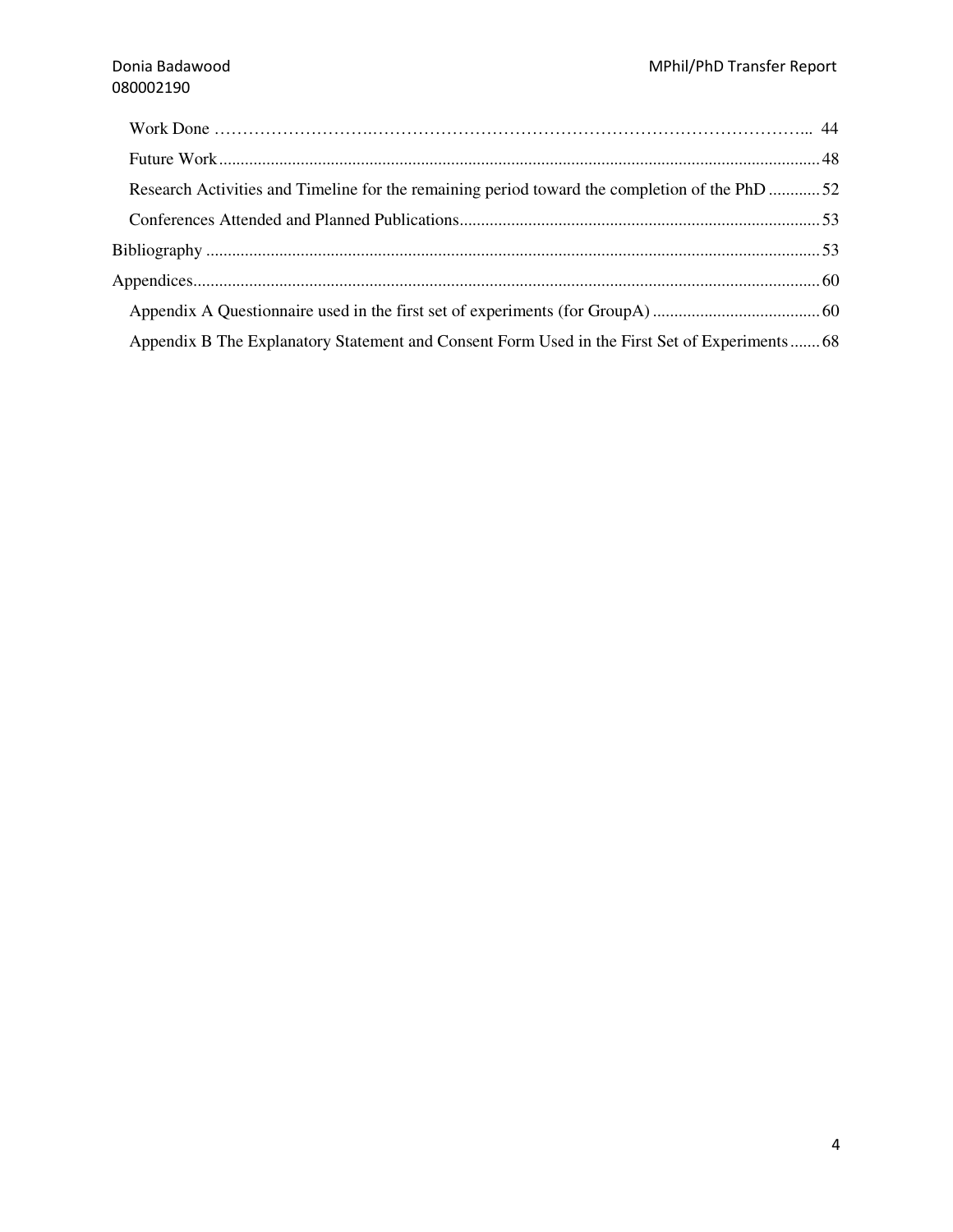## **1. Introduction**

This transfer report presents my PhD research project, its area, progress, and planned future developments. It includes a short literature review around the subject of storytelling in general and in the context of information visualization, the initial experimental work done so far, and proposed area for investigation. As it is still a work in progress, some parts are subject to change, along with improvements, or refinement in order to achieve the best out of the whole PhD project.

This chapter provides some insights into the overall research context, its scope, and the research aim and objectives.

## **1.1 Research Context**

For thousands of years, storytelling has been one of the most widespread and commonly used forms of communication. Many scholars have demonstrated the power of storytelling as a means of information transfer (Gershon and Page, 2001; Tergan et al., 2006). Over time, storytelling has evolved from its origins as an oral tradition from generation to generation, into new fields and new forms of communication such as novels, films, and computer games. Each of these storytelling forms has its own strategies, models, theories, and techniques. Recently, there has been a great interest in storytelling through information visualization, notably two workshops on telling stories with data at VisWeek conferences in 2010 and 2011. There have also been a number of papers on the topic (Hullman and Diakopolous, 2011; Segel and Heer, 2010). Although there are obvious differences in the details and ways stories are told through information visualization, when compared with films or written text and there are also differences in the nature and types of stories being told in each medium, there are certain concepts and characteristics of storytelling common to all fields.

 Storytelling is a broad topic that can be addressed from many different angles, such as building a system that supports specific features/elements of storytelling, the role of the language and the body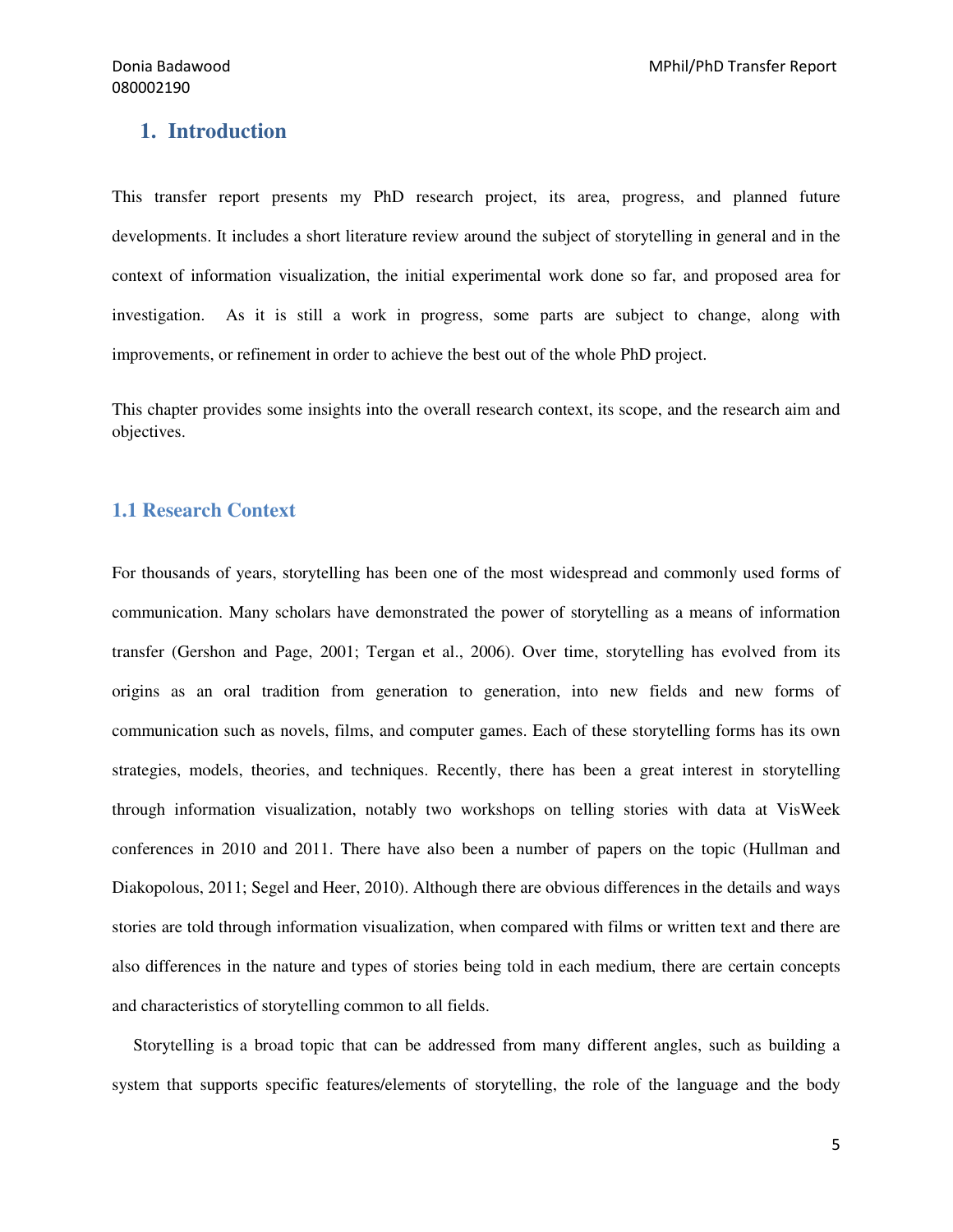language of the storyteller, the flow of story events and overall narrative structure, or the data type used in the story, etc. While there are different definitions of what constitutes a story, the definition considered in this research refers to any data-driven stories presented or told through the use of information visualization. This is very similar to the focus of data-driven journalism (The Data Journalism Handbook, 2012) where stories are told using some form of data; this particular form of storytelling has become more important and popular with the release and revolution of open data. Websites such as data.gov in the US and data.gov.uk in the UK provide a rich sources for data stories that are of interest to many agents ranging from local governments through to business stakeholders/organisations, to the general public. The latter is the focus of this research work. Thus, the story audiences targeted in this work are the educated general public.

 In the first phase of this study, a controlled experiment was conducted, using two different models of story delivery with information visualization, to examine empirically how inexpert general users understand, construct, and tell stories. The first model involves watching a video where there is a presenter/speaker telling a story, using information visualization software, while the second model concerns letting the users explore an interactive visualization and construct stories by themselves. The second proposed phase of the project will be an exploration of the transition types that are used to tell stories through information visualization. New hypotheses and questions are expected to emerge from these two phases and will be addressed in the remaining period of the PhD.

## **1.2 Research Focus**

To narrow down the focus of the research into something that is suitable and meaningful in a PhD, two specific areas or aspects of storytelling through information visualization have been chosen and an empirical experiment has been conducted to explore the effect of the two story delivery methods. The first area is the delivery model, where this research explores what advantages and disadvantages direct narrative has compared with the interactive exploration of the story in the information visualization, and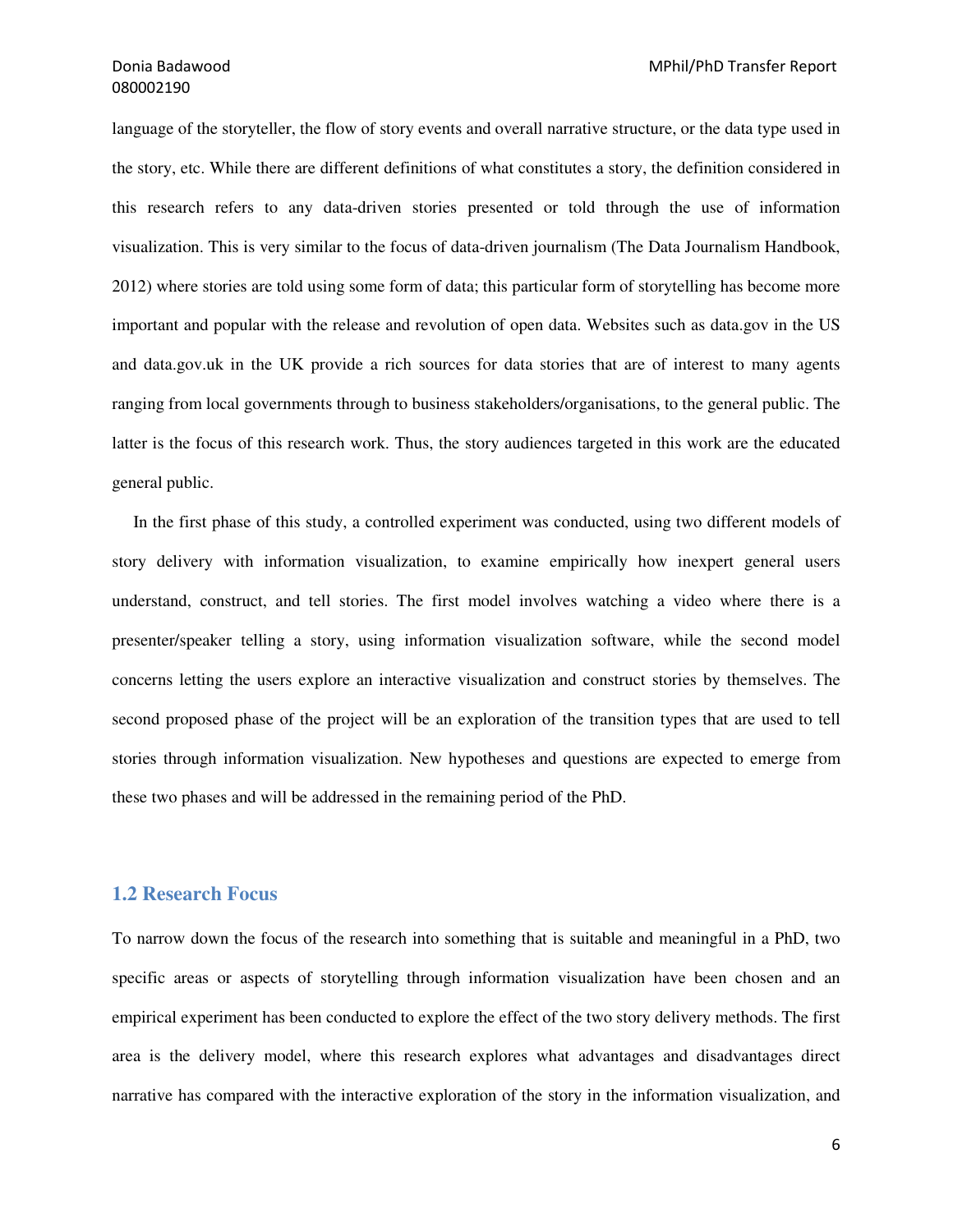how these impact on the narratives constructed using each model. The second area is concerned with the transition types usually used to tell stories with information visualization, the patterns of using these types, and how they impact on the flow of narratives, comprehension, and understanding. Within this second area, the chosen case study data to explore transition types is the set of VAST challenge videos from 2008 to 2012 (Visual Analytics Community, 2012). VAST challenge is a series of tasks released annually as part of the world premier conference in information visualization, VisWeek, where a large dataset is provided and a number of tasks specified. There are typically two or three mini-challenges (or tasks) and a grand challenge. Every year a different dataset is released with different tasks types and a compulsory video submission is required to address these tasks. These videos provide a valuable and suitable dataset because the videos of any specific year are based on the same dataset and address the same tasks, and they each have the same length and format; thereby providing suitable data for valid comparison of the storytelling transition types.

## **1.3 Overall Research Aim and Individual Objectives**

The overall aim of this research is to use existing theory and techniques from storytelling more generally and investigate their relevance to storytelling in the design of information visualization, and empirically examine the impact of different forms of storytelling visualization on story comprehension and understanding. Specifically:

- 1. To identify the characteristics of storytelling in general and as an emerging field within information visualization.
- 2. To investigate the effect of the story delivery model on narratives/stories constructed by audiences.
- 3. To explore and model the transition types used to tell stories through information visualization.
- 4. To investigate the effect of different transitions within data-driven stories on the resultant or perceived narratives/stories.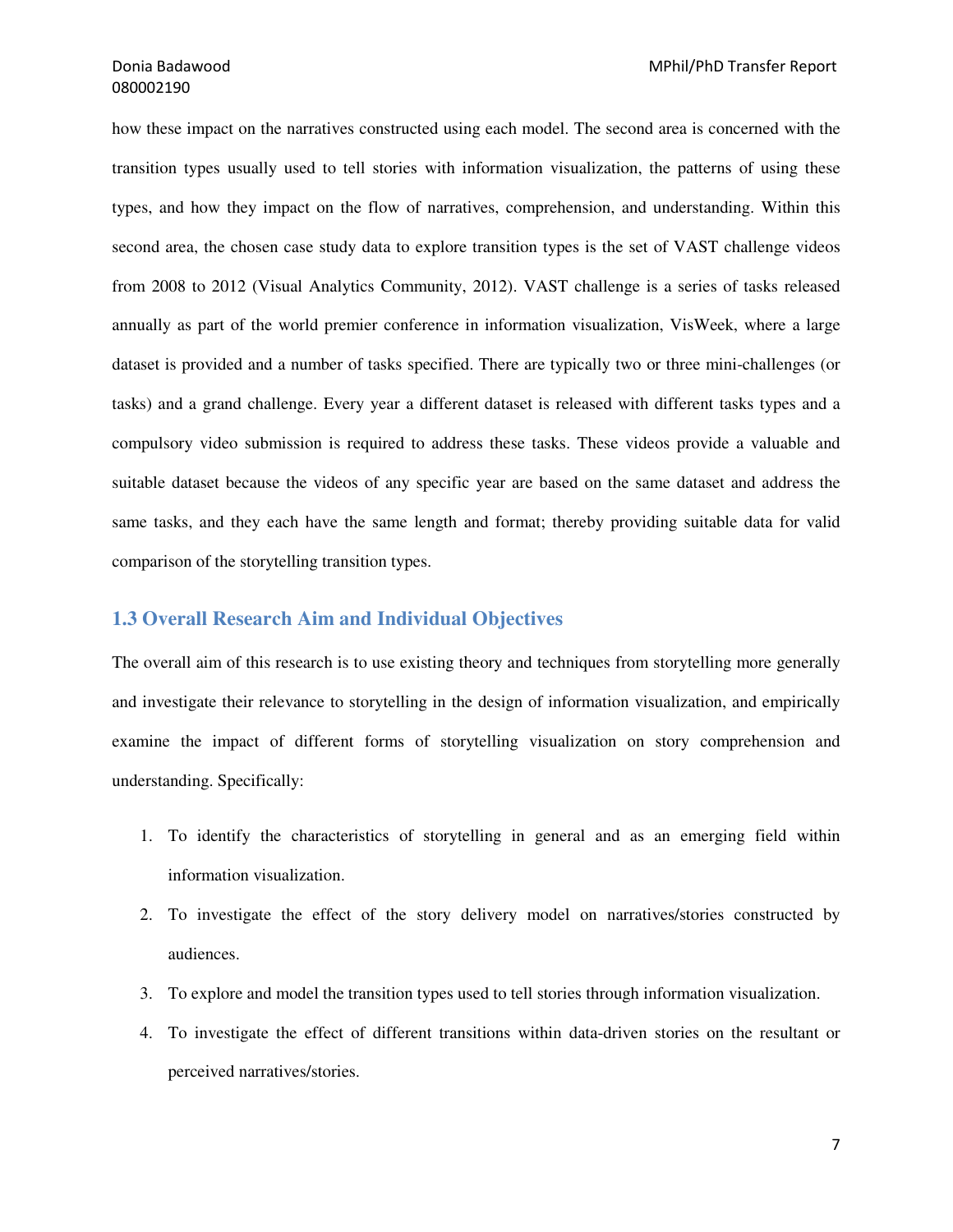5. To provide guidelines and recommendations for the design of narrative visualizations based on the implications of the empirical research findings.

## 1.4 Value and contribution of the research

The value and contribution of the work completed to date combined with the intended work planned can be summarised in two main points. First, although useful studies have been conducted on storytelling in information visualization, the majority of these studies are designed as case studies or theoretical frameworks (Hullman and Diakopolous, 2011; Segel and Heer, 2010). The main contribution of this work is that it takes the previous work in this area a step further by providing empirically-based results on the effect of the manner in which stories are delivered; in other words, whether they are delivered through the use of information visualization by a speaker, or whether they are constructed by users as a result of interactive exploration of information visualization. In addition, Lam et al. (2012) stated that evaluation studies on how visualization may support communication and knowledge transfer are less represented in the literature than other types of evaluation research such as usability studies.

Second, one of the reasons for conducting a user study was to test whether theories or results from different fields may or may not be applied to information visualization (Kosara et al., 2003). However, it can be argued that this last point is not limited to user studies, but can also be applied to other research types and strategies such as case studies and document-based research, which is the case in the intended future work on transitions types in data-driven stories. For this purpose, and as the storytelling in information visualization is still an emerging sub-field that has not been fully characterised and investigated, a number of techniques and theories on storytelling in filmmaking, journalism and comics have been discussed and connections between these techniques and information visualization have been made in the background section below in addition to the data analysis and implications sections of the first set of experiments conducted to date. Some of these models will also be used in the future work to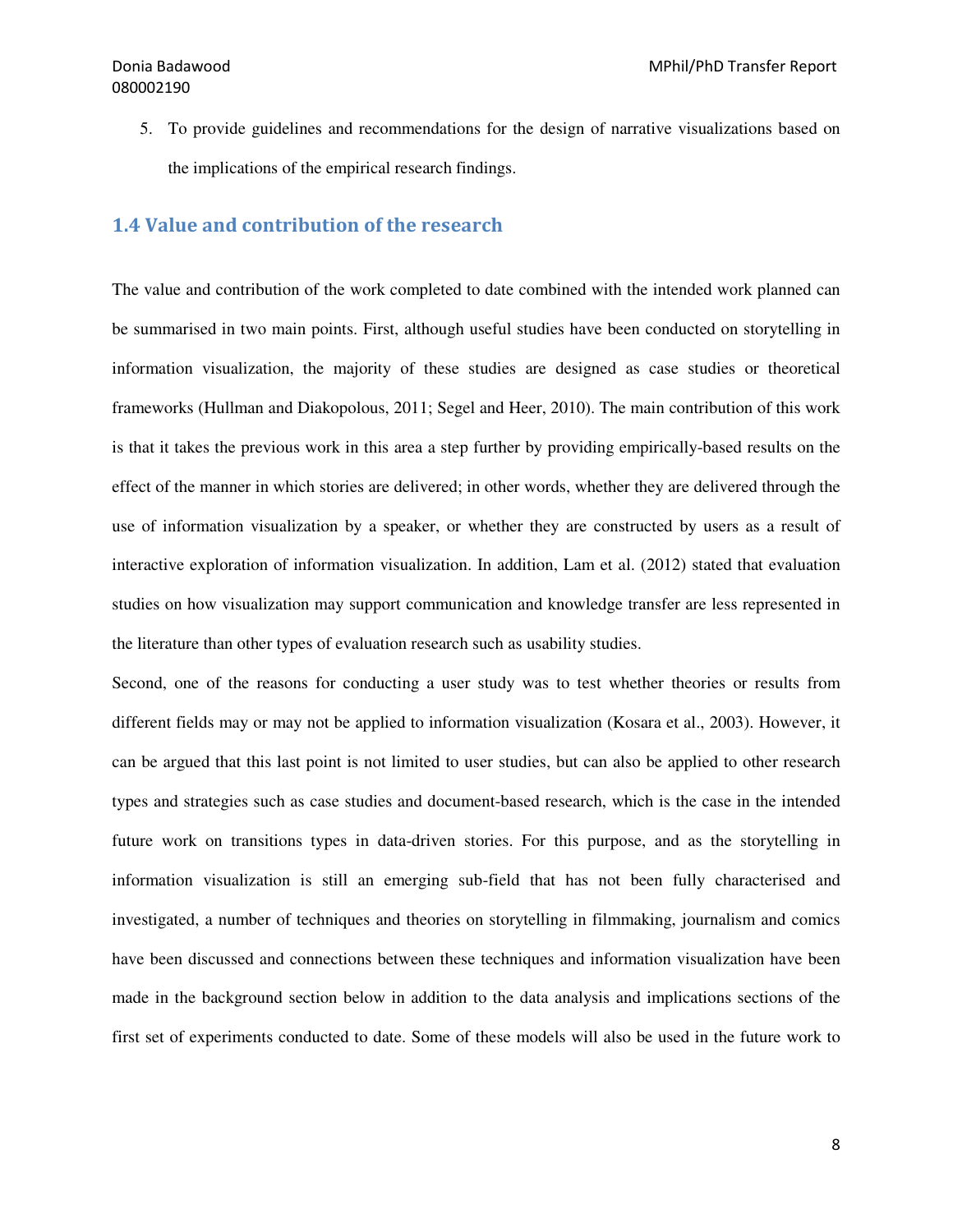code the transition types used in VAST challenges videos, in particular, McCloud (1994, 2006) taxonomy of panel-to-panel transitions in comics stories.

## **1.5 Report Outline Structure**

### **Chapter 1 Introduction**

This chapter provides information on the context of the research in hand, together with the scope, aims and objectives of the research.

#### **Chapter 2 Literature Review**

This chapter provides a short literature review on some aspects of storytelling in general and, in particular, in the context of information visualization such as narrative structure, story delivery, transitions in storytelling, their benefits, taxonomies and the techniques used to facilitate these transitions. It also identifies the gaps and extensions needed to address this topic and the emergence of the research in hand from the previous work.

### **Chapter 3 Research Methods**

This chapter provides some general information on the research strategies that have been chosen for the research in hand. It also provides details of data collection methods and the procedure followed when conducting the first empirical experiment/evaluation. It also briefly reviews information visualization evaluation literature in order to identify the most appropriate empirical methods from various alternatives to the objectives of the study in hand. The ethical considerations and limitations of the study are also summarised.

#### **Chapter 4 Preliminary Findings and Discussions**

This chapter reports and discusses the findings of the research to date.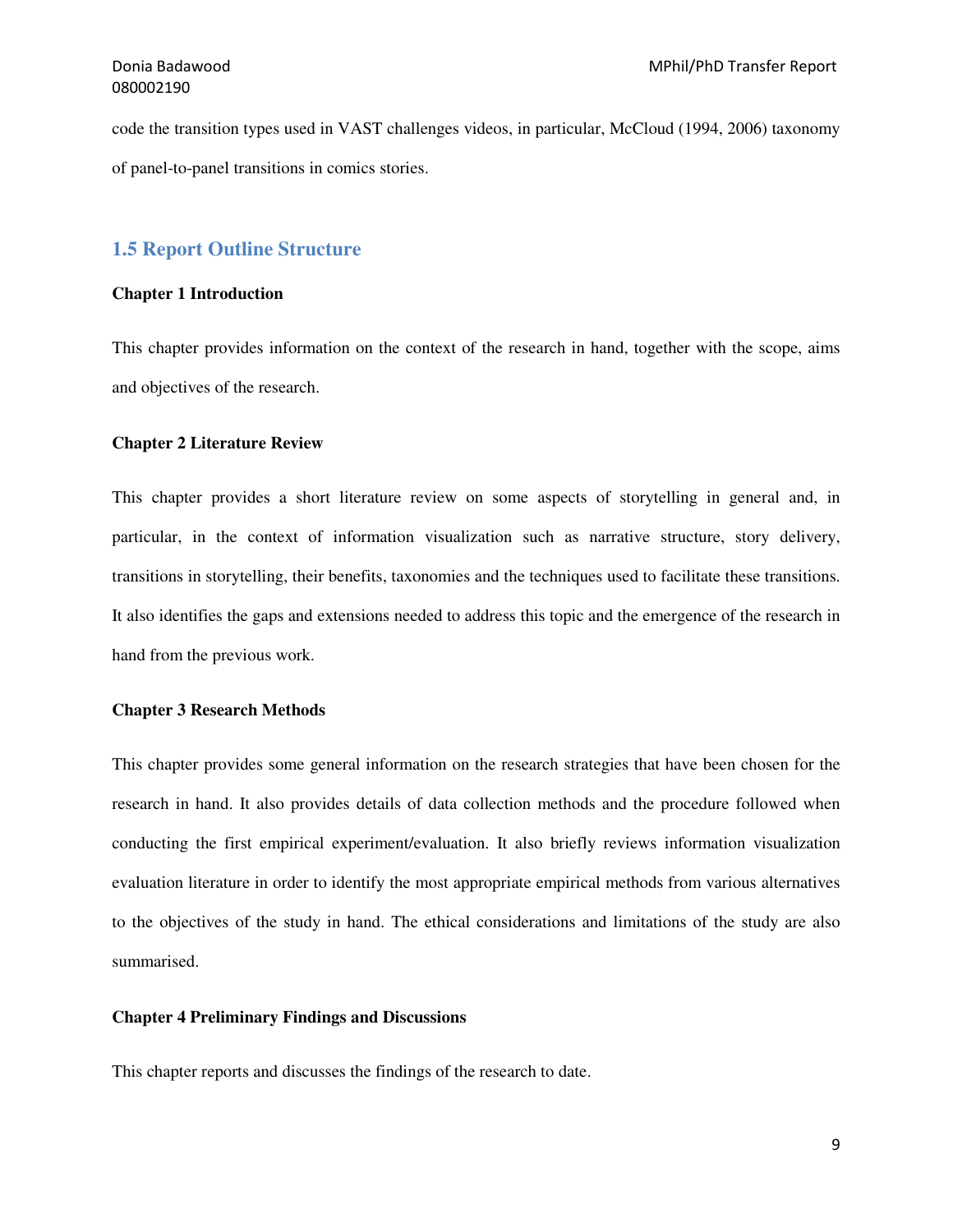#### **Chapter 5 Implications of the Preliminary Findings of the First Experiment**

This chapter provides some recommendations based on the implications of the preliminary findings of the first experiment.

#### **Chapter 6 Work done and Future Work**

This chapter briefly summarises the work completed and the activities and timeline of the future work toward the end of the PhD.

## 2. Literature Review

In this section, previous studies on storytelling in the field of information visualization are summarised and reviewed. Other literature on storytelling theories and techniques in filmmaking, journalism, and comics is also discussed with relevance, where appropriate, to information visualization. It is divided into 5 sub-sections each of which covers different aspects of storytelling, relating it to storytelling in information visualization. Sub-section 2.1 briefly touched on the previous work done explicitly on narrative visualization. Sub-section 2.2 discusses the role of narrative structure and provides some insights into a number of different methods used to tell a story in many domains and in information visualization. Sub-section 2.3 discusses the role of story delivery and how it impacts on the way audiences perceive and comprehend the story. Sub-section 2.4 provides an insight into the meaning of transitions in storytelling and briefly summarises a possible taxonomy of panel-to-panel transitions in comic stories and how it relates to storytelling through information visualization. Finally, sub-section 2.5, summarises the main points in the literature review, the required work in the area, and introduces the planned work in the research.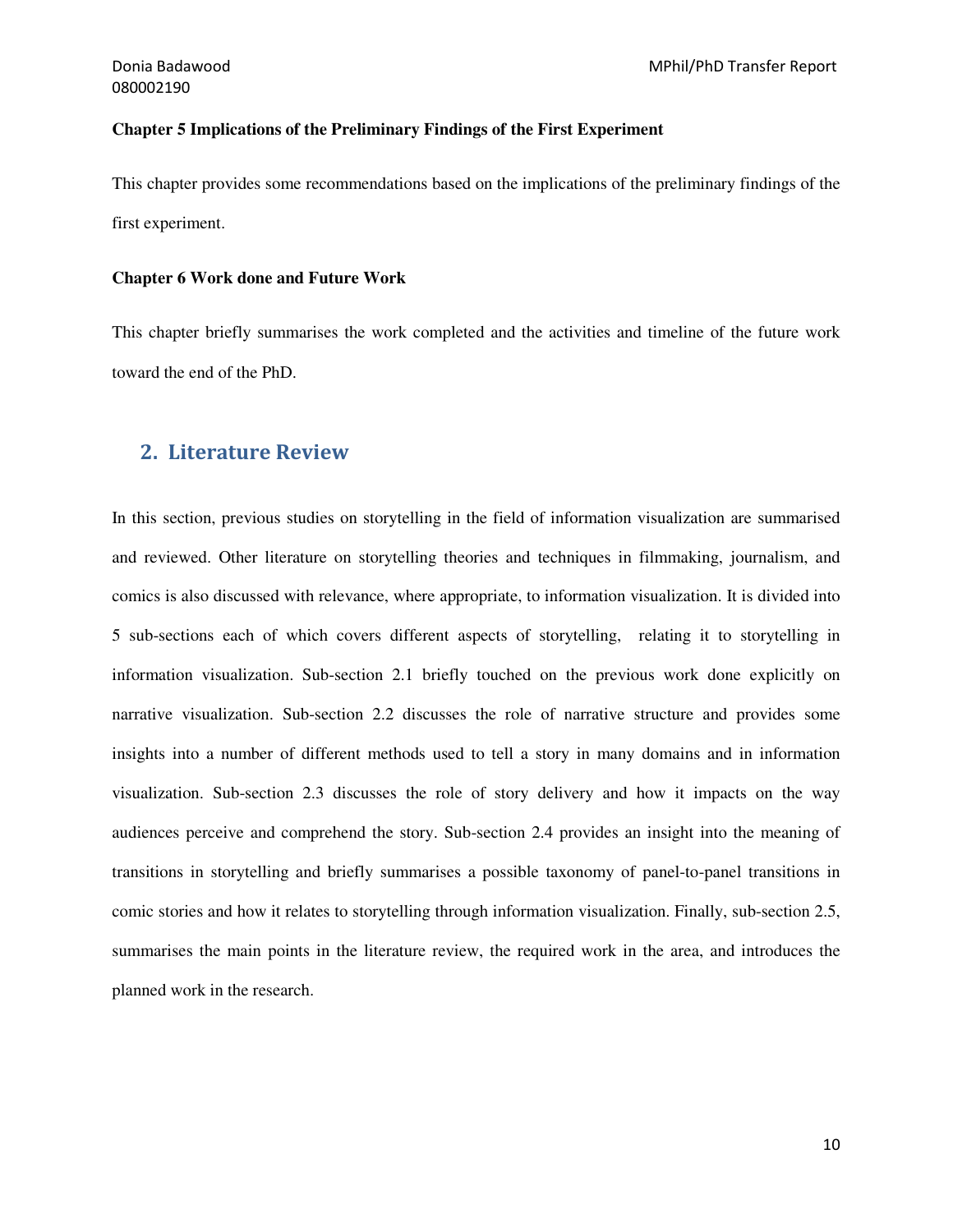## 2.1 Storytelling in Information Visualization

Information visualization is considered to have two main purposes: exploration and analysis on the one hand, and presentation and communication of information to some target audiences on the other (Fulkerson et al., 2009; Keim, 2002). Storytelling or narrative visualization is usually listed under communicative or presentational visualization due to the fact that one of the main characteristics of any story is the message or the point that needs to be made. However, it can be argued that storytelling visualization, particularly with interactivity functions in dynamic visualization designs where users construct their own stories, has a combination of both exploratory and presentational visualizations, simply because it is not possible to construct and tell a story without first exploring the data using the available interactive features, or examining the static visualization.

Gershon and Page (2001) stated that using storytelling is an effective method of developing visualizations and to do so, it is necessary to adopt a number of storytelling techniques such as building the picture, animating the events, creating continuity, filling gaps, resolving conflict and ambiguity, etc. Given that there are various types of information that can be visualized, and that the information visualization methods and techniques used do not lend themselves to one-size-fits-all (Heer et al, 2005), storytelling through information visualization becomes a challenging task. A similar point has been made by Wojtkowski and Wojtkowski (2002), that what makes data visualization different from other types of visual storytelling is the complexity of the content that needs to be communicated.

In addition to choosing the best-fit solution or visualization technique to the data in hand, there are multiple formatting decisions in visual storytelling based on audience, topic, and objectives, vital to ensuring that the message or the point of the data-driven story has been effectively delivered and perceived by the target audiences. This requires deciding on the right data, amount of detail, the distance between the target audience and story context, and the balance between the interactive nature of information visualization and delivering an intended story or message. An interesting example that can be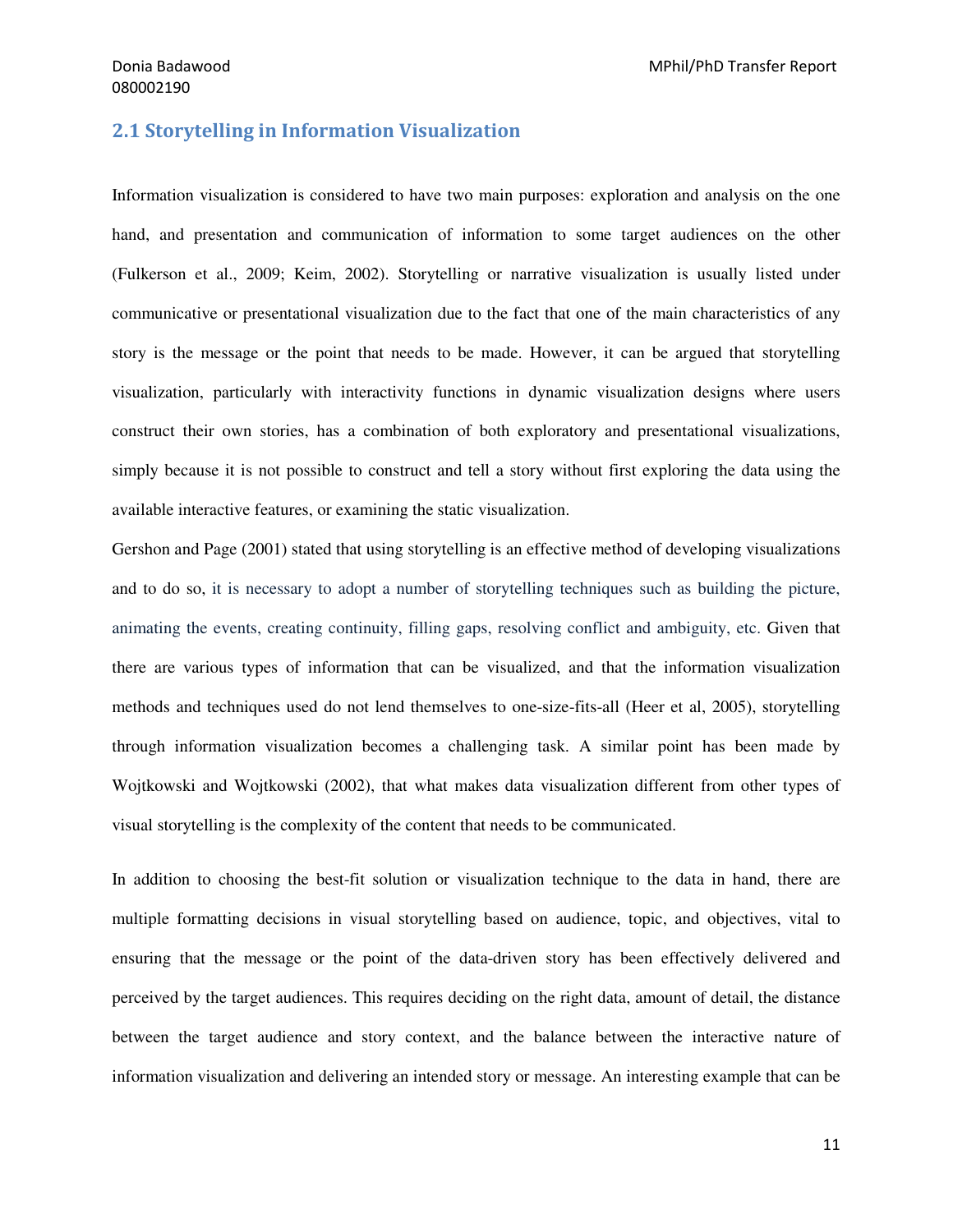used as a framework to classify the relationship between the audience and the story context has been provided by Quesenbery and Brooks (2010). Although they are focusing on storytelling in the context of engineering design, the model is still applicable to any domain that has different types of audiences and needs a medium such as information visualization. The example is designing an electronic medical records system, which is to create a story that helps explain the daily routine of hospital nurses as they check in patients and keep records of their medical conditions. Within this example, the framework comprises a three column table: Audience, Relationship, and Need. There are multiple types of relationships, for instance, nurses are an audience who are part of the story context, a patient is an audience who is related to the story context but has a different perspective than the central characters, while a database designer/developer who has been assigned to work on a healthcare system for the first time is an audience who knows the context from a technical perspective, etc. (Quesenbery and Brooks, 2010). It can be argued that such a classification and understanding of the intended audience is highly relevant to any visualization design. It is also essential in deciding on the amount of context and detail necessary to deliver a coherent story. Actually, a number of studies have been conducted in order to understand the manner in which different users approach information visualization. The importance of knowing the target audience is also highlighted in a number of sources (Grammel et al, 2010; Heer, 2010; Yau, 2011).

To help understand the design space of narrative visualization, Segel and Heer (2010) analysed approximately fifty information visualization case studies that have elements of narrative visualization, mostly from sources of journalism, and looked for recurring design techniques and strategies. They considered how users were led through visualizations and identified two approaches, author-driven and reader-driven. The author-driven approach to information visualization is based on a purposeful linear ordering of scenes in which the author's message and strategic audience guidance prescribes cognitive acquisition of key agenda items and learning objectives (Segel and Heer, 2010). Conversely, a readerdriven approach circumvents the rigid formatting of author-direction, allowing for free interactivity with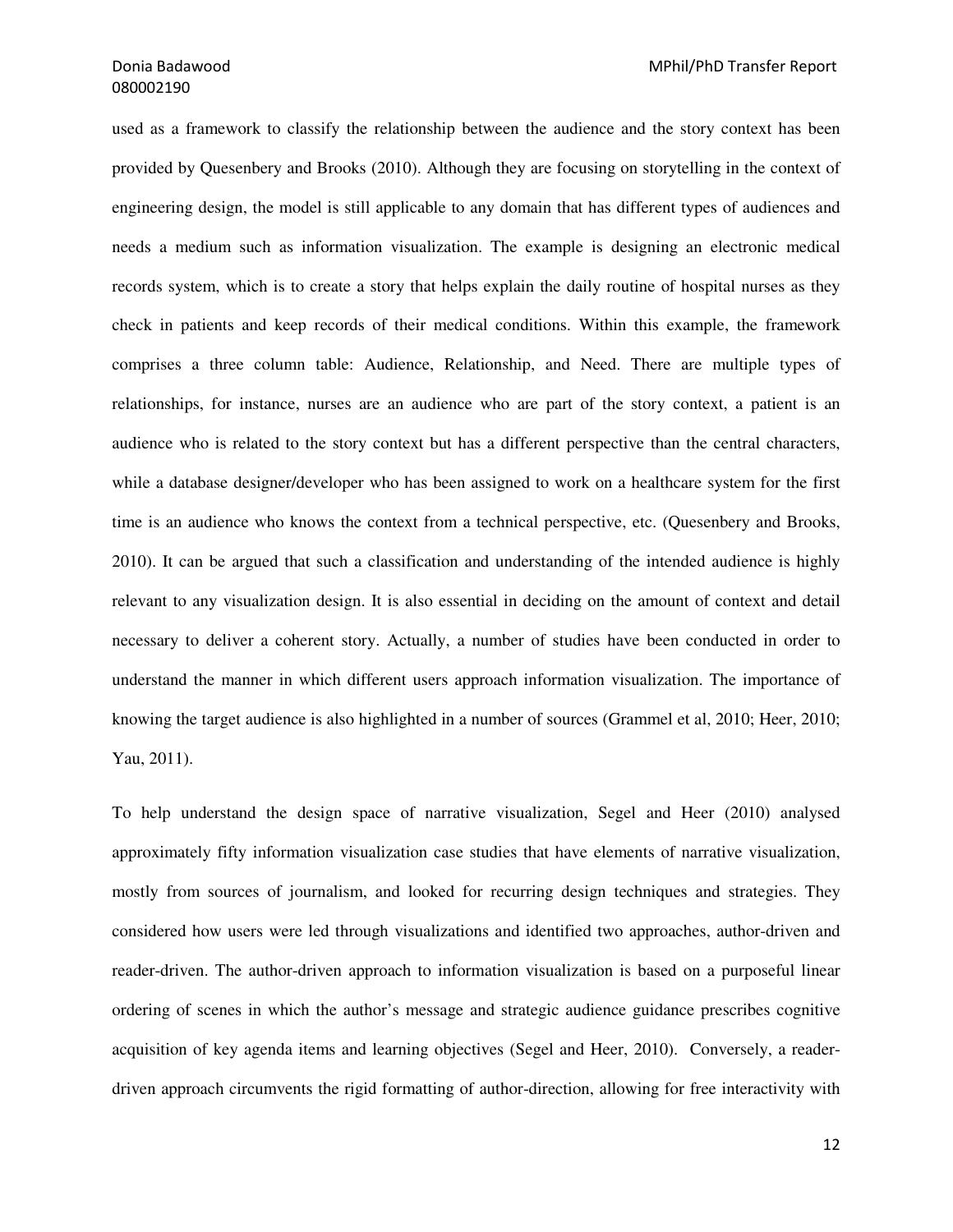the presentation (Segel and Heer, 2010). This implies changes in the story path that each user or audience may follow and may also change the overall outcome of the story. There are inherent benefits to each approach based on the audience, the primary objectives of the presentation and the disseminated information, challenging the author/creator to consider the value of each technique before subscribing to one approach or the other. Furthermore, Segel and Heer (2010) identified seven genres used in storytelling visualization: magazine style, annotated chart, partitioned poster, flow chart, comic strip, slide show, and film/video/animation. They also provided three main narrative structures based on the authordriven and reader-driven approach. These structures will be discussed in sub-section 2.2 below.

A subsequent study by Hullman and Diakopoulos (2011) looked at the area of narrative visualization from different angles, focusing on some rhetoric elements when using information visualization to tell news stories. It also analysed a number of information visualizations that had storytelling elements, using concepts from other domains such as, literary studies, and tried to provide a theoretical framework of the rhetorical or persuasive techniques such as, information access, mapping, etc. used at four stages of visualization design, (data, visual representation, annotations, and interactivity), and how these techniques might influence interpretation.

However, although some useful studies have been conducted on narrative visualization, the majority of these studies have been designed as case studies or theoretical frameworks (Segel and Heer, 2010; Hullman and Diakipoulos, 2011). The lack of any empirical evaluation studies in this area was the main motivation of the work reported in this research. There are also other topics and aspects of narrative visualization that need to be explored and characterised; this research aims to address some of these topics and conducts some empirical evaluations, comparing different approaches of storytelling through information visualization.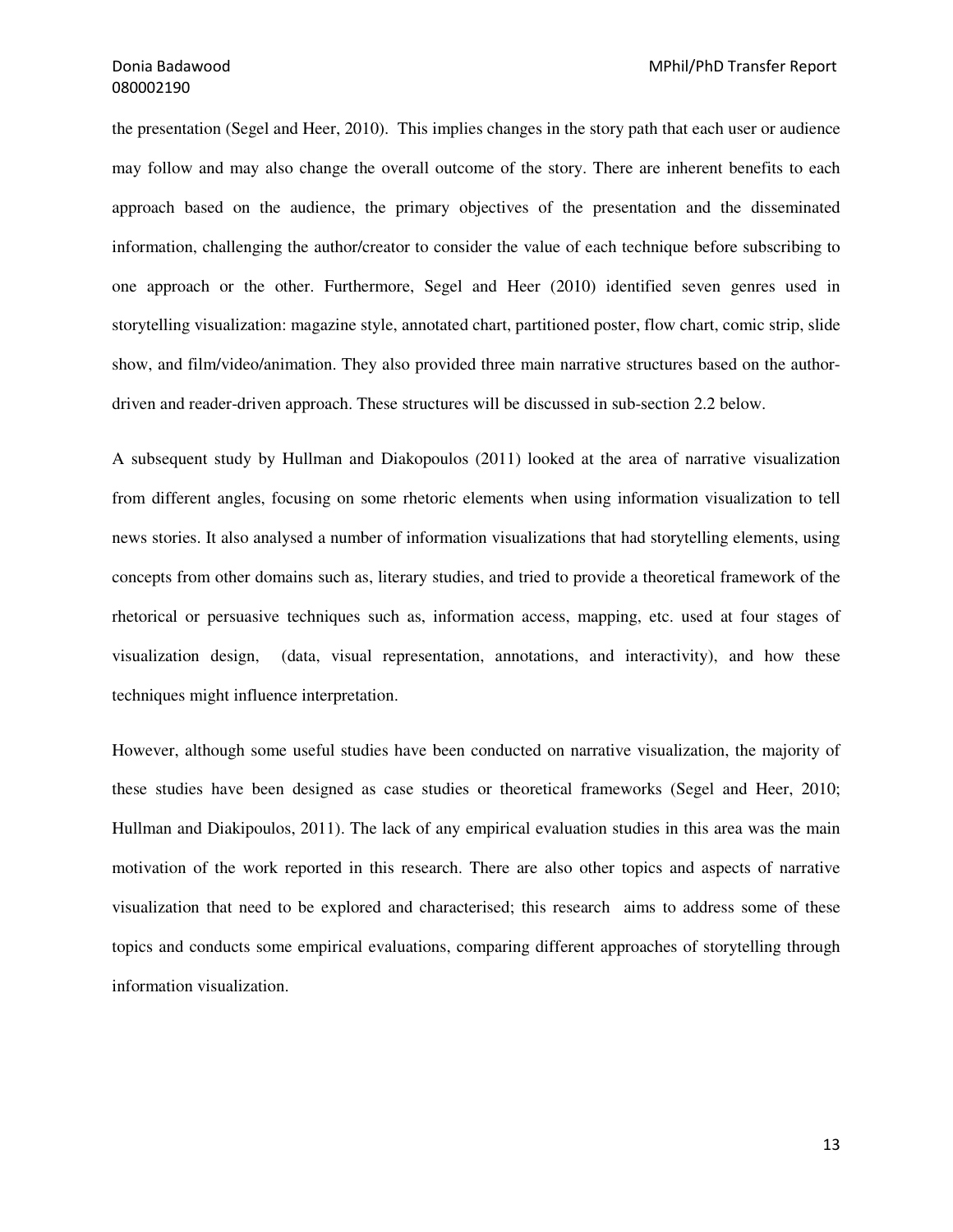## 2.2 Narrative Structure

Although elements of stories have variations across different domains, for example, film stories should have a character as a main component while in data visualization, or journalism the story normally consists of different kinds of data, common characteristics have been identified. All stories should have a structure that controls the progression and transition between events and builds a unitary coherent story (Block, 2001; Gershon and Page, 2001; Quesenbery and Brooks, 2010). Without this progression and structure, there is no story but just a series of facts.

According to Tobin (2007), whatever the format that is used, the structure of every story follows the same sequence; a beginning, middle, and end. However, Gershon and Page (2001) stated that in information visualization this format is hard to apply and that "*all stories should have beginning, middle, and end but not necessarily in the same order*". As stated above, stories should contain change, or progression through a specific path(s). An obvious factor controlling this progression is change over time and this limitation to the scope of storytelling in information visualization is discussed below.

 The reference literature offers different opinions regarding the role of time in storytelling and visualization of data (Kuchar et al., 2006). For example, time is used in facilitating understanding and comprehension of story events, and in the structuring or authoring of stories. Different aspects of time are used to convey such things as absolute and relative time, and story and discourse time (Alexander, 2011; Block, 2001; Kuchar et al., 2006). Some studies have proven that a chronological order of events in stories enhances comprehension, understanding, and makes it more memorable (Kuchar et al., 2006). Moreover, one of the main arguments for the role of time in structuring and holding a story together is that storytelling is based on *events*, and events are simply successive actions performed during a period of time. Hence, without time, no storytelling is possible. This argument suggests that only time-series data can be effectively used in storytelling, but this is clearly not the case in narrative visualization. Therefore, a discussion of some alternative solutions for initiating a progression in story events, using information visualization in order to provide a coherent unitary narrative without using time or chronology to order or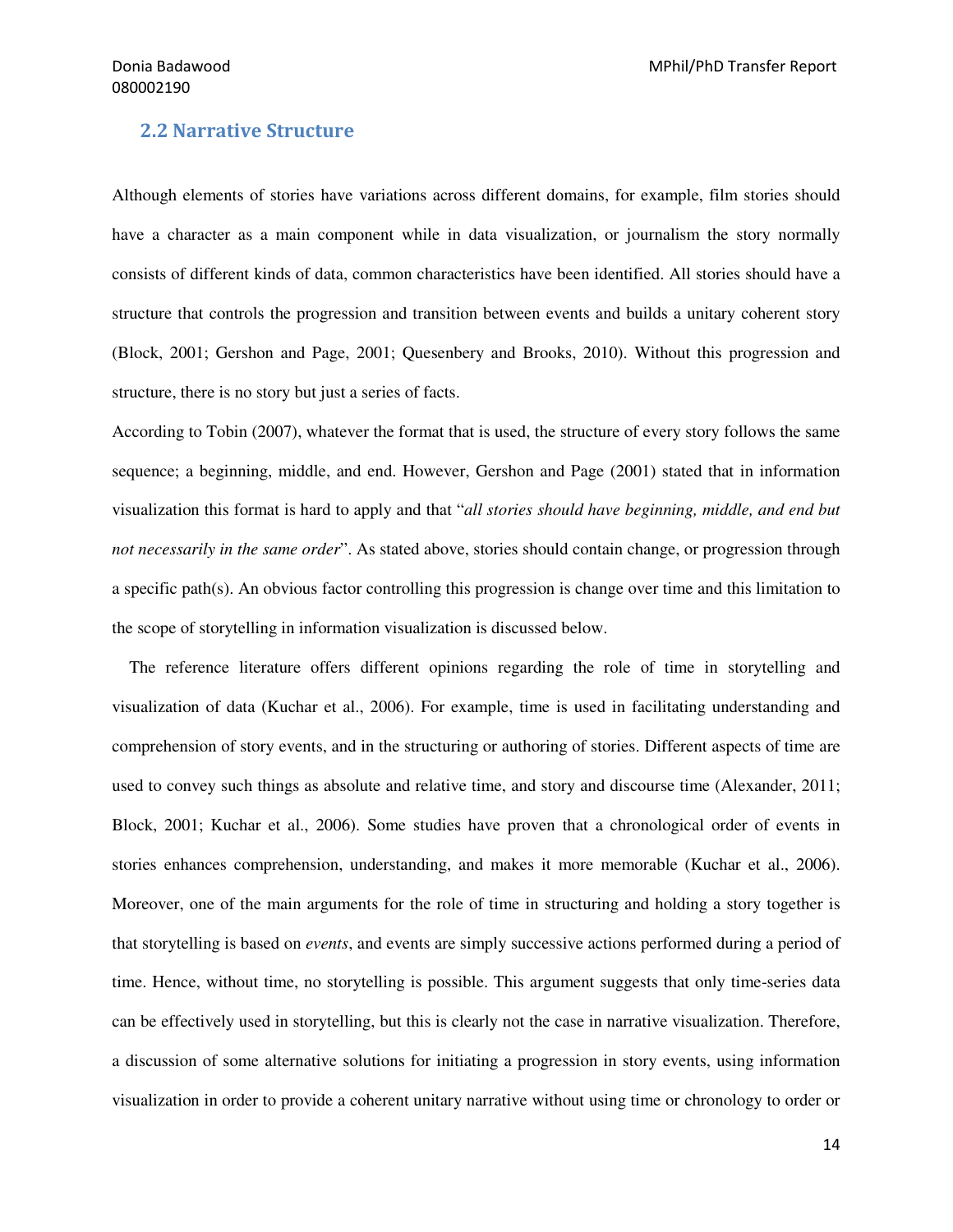structure these events is essential. Heath and Heath (2007) also discussed the possibility of structuring a story as a myth and then chasing a clue, or an answer to a question. This may happen in films stories, such as the crime genre, as well as in information visualization. For example, a design study exploring the effect of the position and ethnicity of a candidate's name on the likelihood of being elected in the case of local elections in the UK (Wood et al., 2011) studied only one dataset in a specific year; with no change over time in the data. But it can be argued that the visualization told a story, as here there was a clue or an answer the designers were searching for as they investigated the problem in a series of steps, finally achieving a solution to the problem by the end of the story.

 Furthermore, whatever the story time or story structure, stories can be told in many different ways in terms of the order of the events or narratives. In news stories for example, journalists often use an "inverted pyramid" structure in their reports (Grunwald, 2005) where story events are told in descending order, from the most important to least important. However, it can be argued that this structure aims mainly to attract the reader's attention without having to read the whole story. In this case, important considerations should be taken into account, such as the effect of the storyteller's subjectivity in judging the importance of events and the significance of not misleading the audience by using unrepresentative less important cases at the top of the pyramid. Another example of the discussion of time in storytelling is the common separation between actual time and story discourse time in films (Alexander, 2011; Block, 2001; Pramaggiore and Wallis, 2011). The actual story time is the chronology of story events in the real world, while the discourse time is the period during which the story events unfold when the story is told in films. This concept can be applied to storytelling presentations using information visualization such as those by Hans Rosling (Rosling, 2009) and VAST Challenges videos that provided and reported answers for specific tasks using information visualization (Visual Analytics Benchmark Repository, n.d).

 Narrative structures in storytelling visualization have been looked at from a different perspective by Segel and Heer (2010). It presented three structures of narrative visualisation in an effort to reconcile the complex problem of data presentation strategies versus audience member impact/learning objectives.

15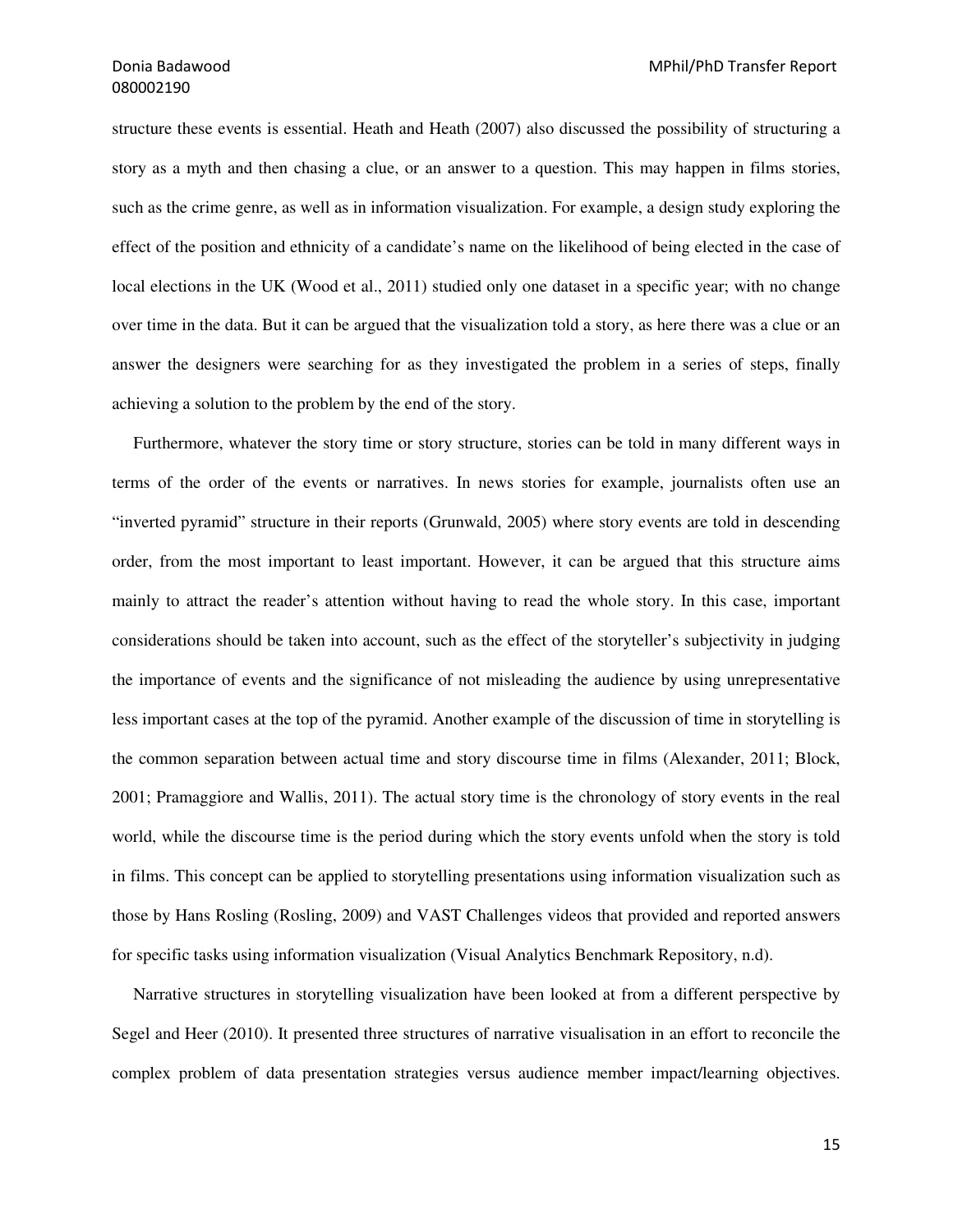These structures are used via an author or reader-driven approach. The unique stylisation of the story provides for variable experiences during the data navigation process, suggesting that in any presentation, there is one best-fit structure that could conceivably enhance the reader/viewer experience over the others. Firstly, the **martini glass** structure of a narrative visualisation involves a tight narrative path early in the presentation which evolves into an open informational vessel of free, place-marked exploration and informational review (Segel and Heer, 2010). Alternatively, an **interactive slideshow** structure involves user-driven content in which key, visually coded information is actively transitioned via forward and back buttons towards the primary objectives of the presentation, highlighting key points via amorphous charts, graphs, and visual effects (Segel and Heer, 2010). Finally, the **drill down story** structure involves the presentation of a general theme that is supplemented by individual (or grouped) details and backstories contained within the categorical distinction of the overarching theme and the study objectives (Segel and Heer, 2010).

 The relevance of this discussion of narrative structure to storytelling in information visualization is how different strategies of storytelling with information visualization impact on the structure of the stories perceived by audiences and the insights they gained, as the main goal of visualization is to generate insight (Spence, 2007). There are other aspects of storytelling that can be studied along with narrative structure, one of which is the micro elements of the story structure or the transitions between smaller segments of the story. This is briefly discussed in sub-section 2.4 below.

## 2.3 Story Delivery

Information visualization can be defined as building a mental model of something (Spence, 2007). Therefore, some may argue that data stories are created and structured in peoples' minds, and not in the visualization design itself, as the latter only supports them to construct this mental model. A similar point has been raised by Kosara (2010) where he suggested that "*stories don't tell themselves*", and that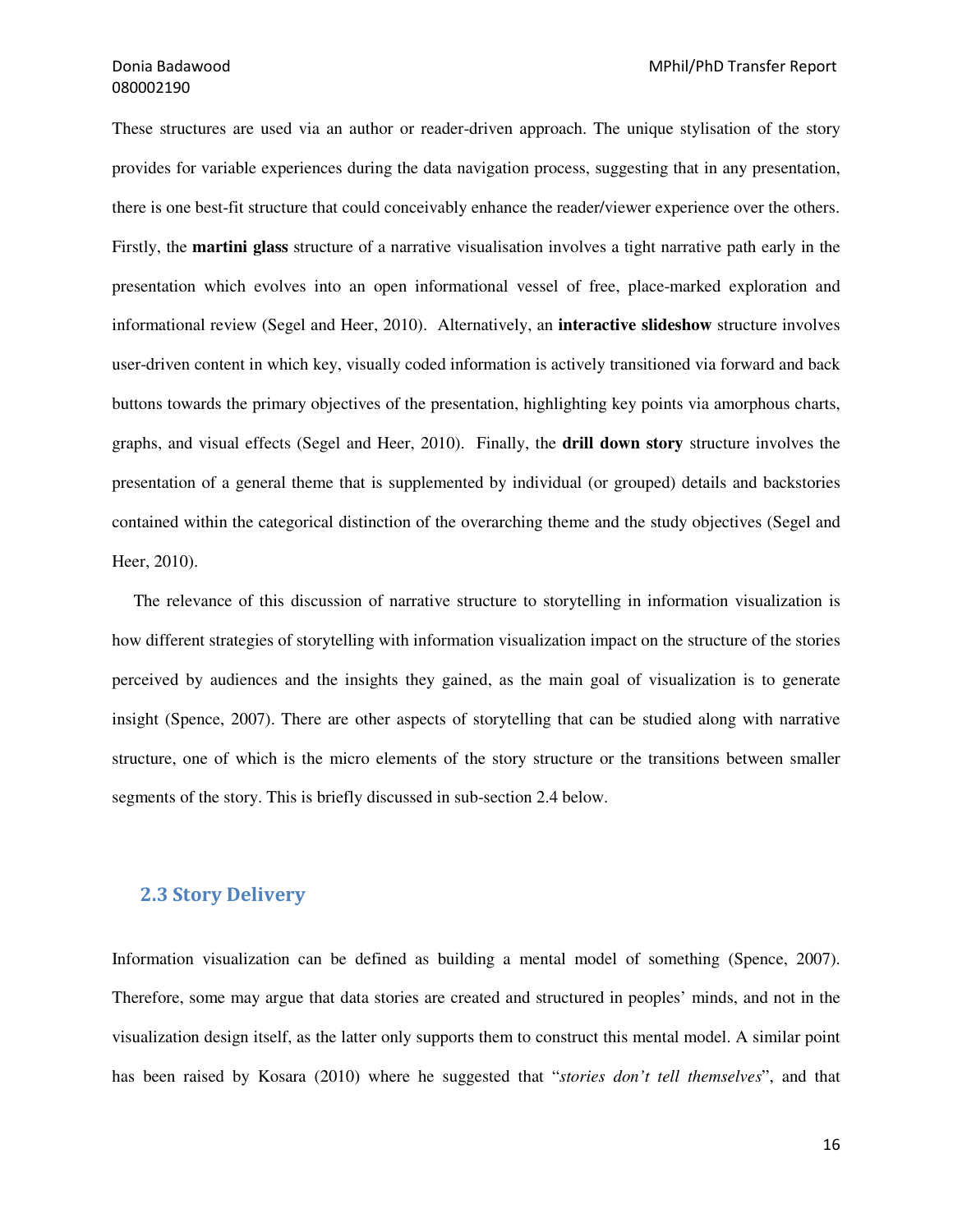visualization only sets a background or context, but stories are told by people, including the users of the data.

 Chen explains that different users may create different mental models, even when using the same system (Chen, 2006). Hullman et al. (2011) also explain that small changes in representing information visualization may provide different results or insights. In the same way, it can be argued that different storytelling strategies with information visualization may result in differences in the way people perceive, understand and construct narratives from them. There are various factors that can be examined, and one of them is the story delivery model that will be addressed in the experiment reported in section 3.2 below.

 Before detailing the procedure and findings of the conducted experiment/user study, it is beneficial to review some story delivery techniques from other fields to enrich the scope of the study in hand and explain the relevance of these techniques and how each is expected to influence stories on the part of the recipients. A technique called "direct narration" or "voice-over narration" is sometimes used to tell stories in films and documentaries (Pramaggiore and Wallis, 2011). Voice-over narration means that there is a narrator, which may be a character in the film, who narrates and directs the viewers through the scenes in the film. The role the narrator has in the story they describe may be made explicit at the outset or "revealed" as part of the story telling process itself. The extent to which this technique is used varies from extensively narrated events to restricted narration, where the events in the story just unfold, without being directly narrated. An interesting critique of the voice-over narration technique is that it replicates what the visual narrative already shows (Henderson, 1983). Hence, it is suggested that this technique should be used to convey something different, and in some cases to highlight or emphasise some information (Henderson, 1983).

 A similar delivery model to the voice-over narration technique in information visualization is employed when a speaker uses information visualization to tell a story. An example of this model of delivery is Rosling's talks on various issues in global health and economics using an animated bubble chart (Rosling, 2009). However, it is difficult to avoid narrating what is shown in the visualization in

17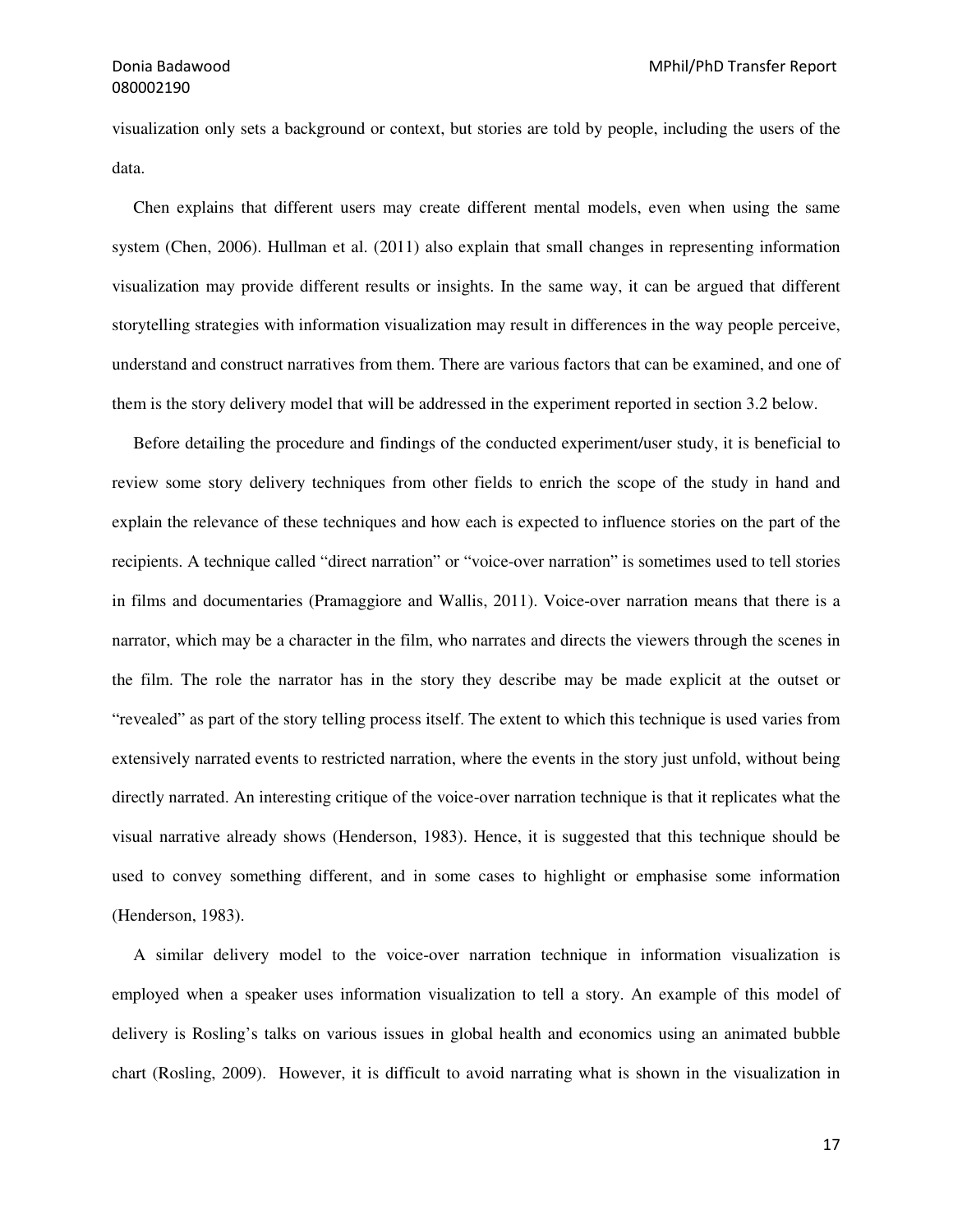such talks, but the point is that it should provide something different. Another consideration with this story delivery technique is the effect of the personal and subjective interpretation provided by the narrator on the viewers' engagement in the story, and on their acceptance of its message (Pramaggiore and Wallis, 2011).

 The lack of empirical evidence as to what effect an authored narration has on the interpretation of data-rich visualization was the motivation for the work carried out as part of this study. In the first set of experiments reported in sub-section 3.2 below, the effect of the story delivery and narration model on the narratives constructed by audiences will be explored.

## 2.4 Transitions in Data-Driven Stories

A transition simply means "*the process or a period of changing from one state or condition to another*" (Oxford English dictionary, 2012). This basic definition of transition can be applied to the use of this word in several contexts including storytelling and information visualization. As discussed in section 2.2 above all stories contain some kind of change in which the narrative structure adopted control these changes. Actually, there are micro level elements of the changes in each story. These can be called transitions. Transitions control the more detailed changes and progression in any story for example, scene transitions in films (Bordwell, 2008; Ganti, 2004), and panel-to-panel transitions in comics (McCloud, 1994, 2006). Some may argue that the meaning and use of transitions in information visualization is obvious, for instance, in a time-varying story that is based on change over time the transition occur from T1 (point of time) to T2 (another point of time). In stories that describe a process, the transition occurs between the steps of this process showing the cumulative outcome of these steps. However, as the communicative visualization and storytelling usually tend to make a specific point, and have a purpose whether it is to persuade or inform, the effective use of transitions to achieve the purpose, keep the flow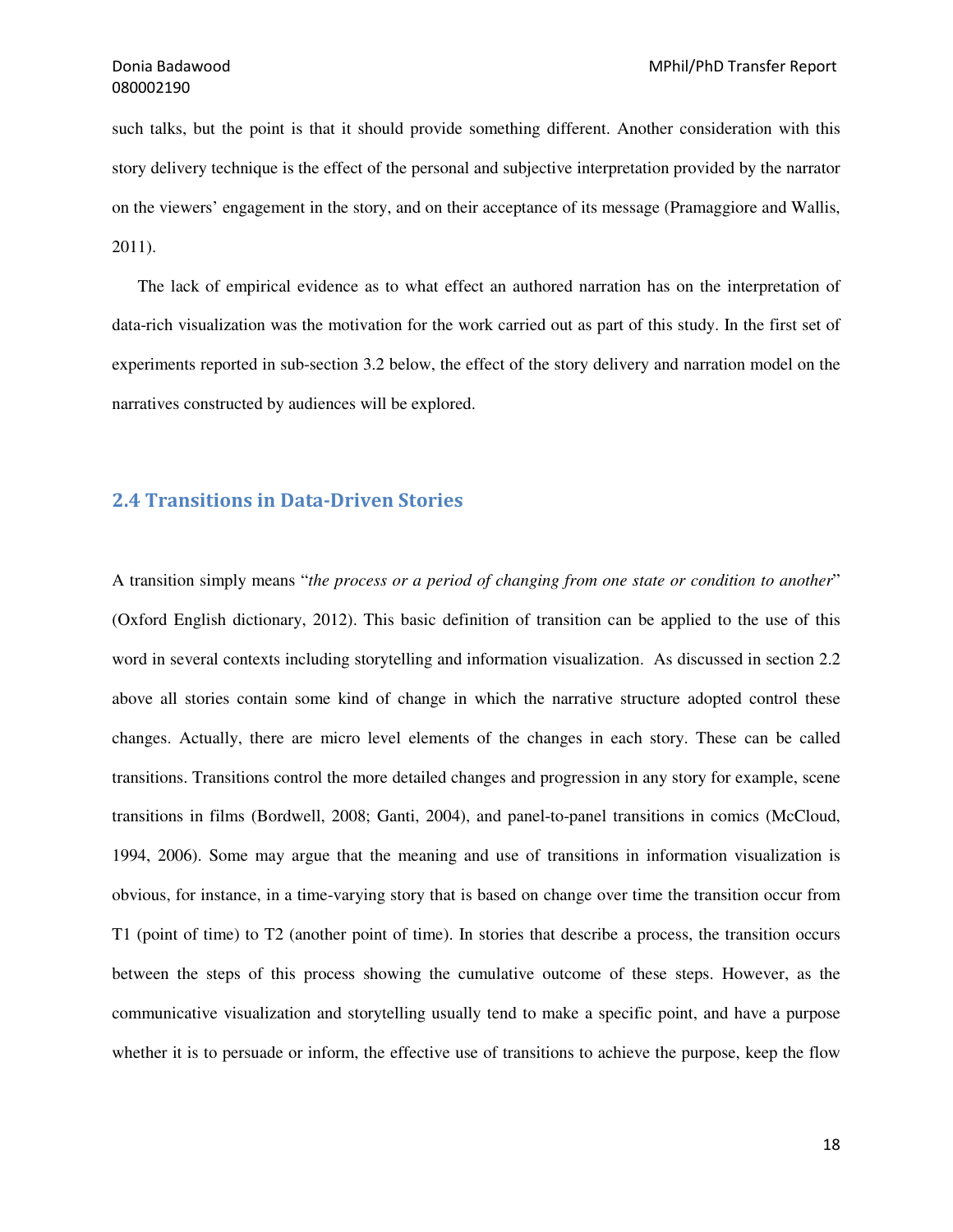and continuity of the story, hold the audience attention, etc. extends beyond this obvious interpretation of the meaning and role of transitions.

Storytelling through information visualization, whether the story is delivered by a direct narrative or a speaker/presenter or explored interactively by users, consists of a chain of actions that trigger a transition from one event or scene to another. As a result, the story unfolds smoothly and gives a sense of continuity. This is similar to continuity editing in films where there are a number of techniques to ensure the smooth transitions between shots and scenes (Bordwell, 2008). It can be argued that the idea of continuity and smooth flow of the data-driven stories in information visualization has started from as early as Tufte's (2001) discussion of narratives of time and place. This gives a basis for possible elements to use to create this continuity, which are time and space. However, with the variety of data that can be visualized and used to tell coherent stories, it can be argued that time and place are not the only factors that can be used to tell a story through information visualization. This depends heavily on the main point of a story as with different messages or points; the designer may choose a different path and transitions to make his/her point. It also depends on the underlying purpose, focus, and the complexity of data and contents of the story. While there are some helpful studies and rules of the graphical representations suitable for different data types and patterns usually represented and communicated through the use of information visualization, such as, temporal patterns, network data, geographical patterns, etc., the choices of transitions the author/designer has to communicate a message or make a point and tell a story through information visualization are much more complex. It sometimes requires using several visualization techniques, a combination of conflicting views or facts, etc. The extent to which different types of transitions have been used to tell stories with data through information visualization is less represented in the literature. Hence, further studies to cover this aspect of narrative visualization are required. Looking at some characteristics and taxonomies of transitions across other more matured domains of visual storytelling, such as films and comics, could be highly beneficial to address the issue of transitions in storytelling visualization.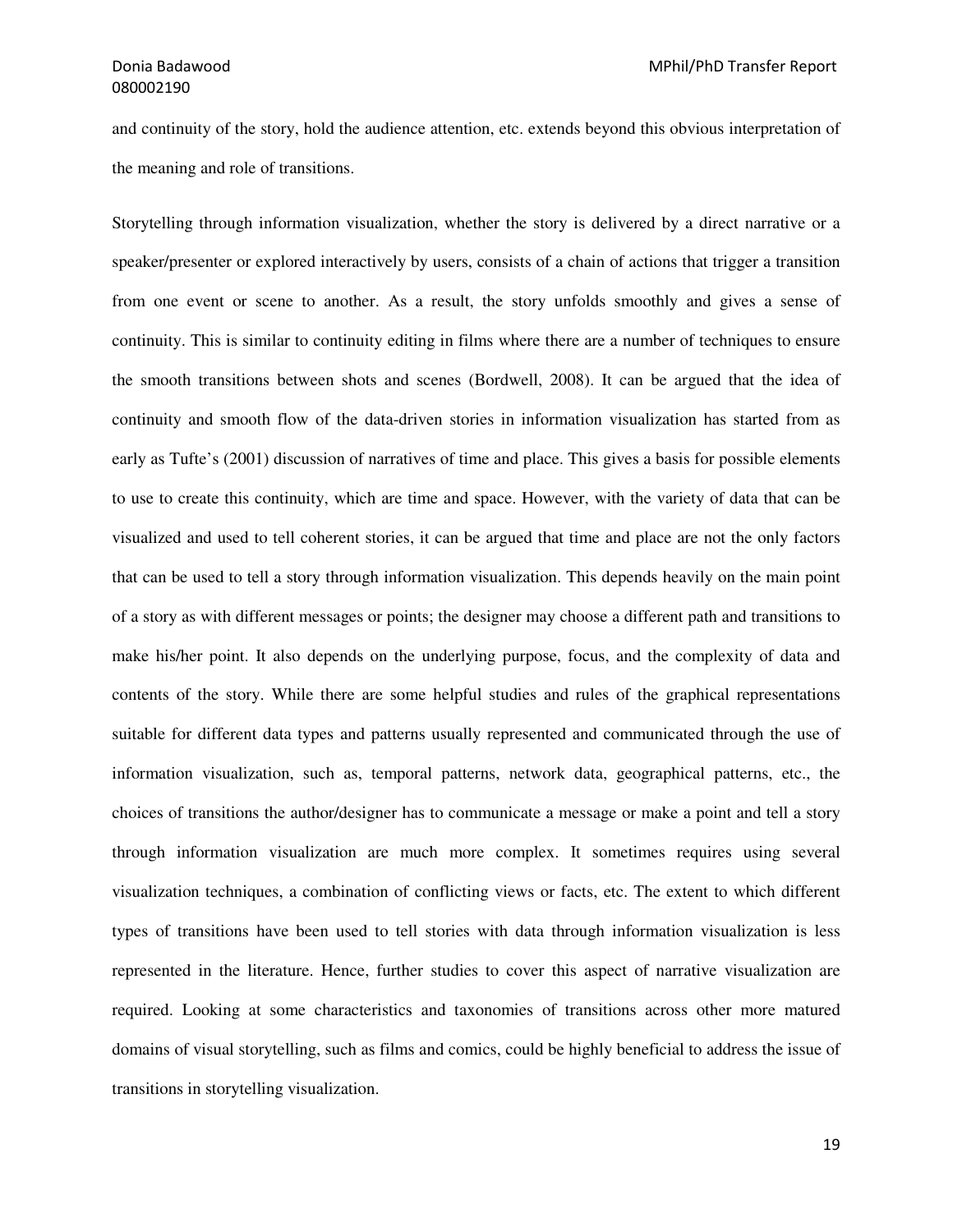The characteristics and taxonomies of transitions in storytelling vary across domains. In comics, McCloud (1994, 2006) proposed taxonomy of transitions types from one panel to another. His taxonomy consists of six types of transitions: (1) *Moment-to-moment:* "a single action portrayed in a series of moments". (2) *Action-to-action*: "a single subject (person, object, etc.) in a series of actions" (3) *Subject-to-subject:* "a series of changing subjects within a single scene" (4) *Scene-to-scene:* "transitions across significant distance of time and/or space" (5) *Aspect-to-aspect*: "transitions from one aspect of a place, idea, or mood to another" (6) *Non-sequitur:* "a series of seemingly nonsensical, unrelated images and/or words".

This taxonomy of transitions has been considered an important theory in storytelling in comics for a number of reasons. It provides a detailed explanation and analysis of the process of constructing and telling a story in a visual medium through the use of a combination of pictures and words. It can be argued that communicating data stories through information visualization consists of that same elements/combination, the pictures (the visual representation) and words (such as, annotations and labels). However, information visualization has one more important component that impact on or influence the story development, it is highly an interactive medium. Despite this fact, it can be argued that McCloud's (1994) taxonomy of transitions types is still valid to be applied to storytelling through information visualization as this interactivity still occurs in a sequential manner, with one action at a time to get to the next event or panel. This is agrees with McCloud's (1994, 2006) definition of comics stories as a sequential art.

Actually, before adopting McCloud's (1994, 2006) taxonomy and applying it to information visualization case studies, this model should be refined and each type of transition should be defined in the context of information visualization. As the research in hand is still in progress, this task is not fully completed but an initial important step has been taken towards this refinement. A Glossary of equivalent terms could be developed as follows: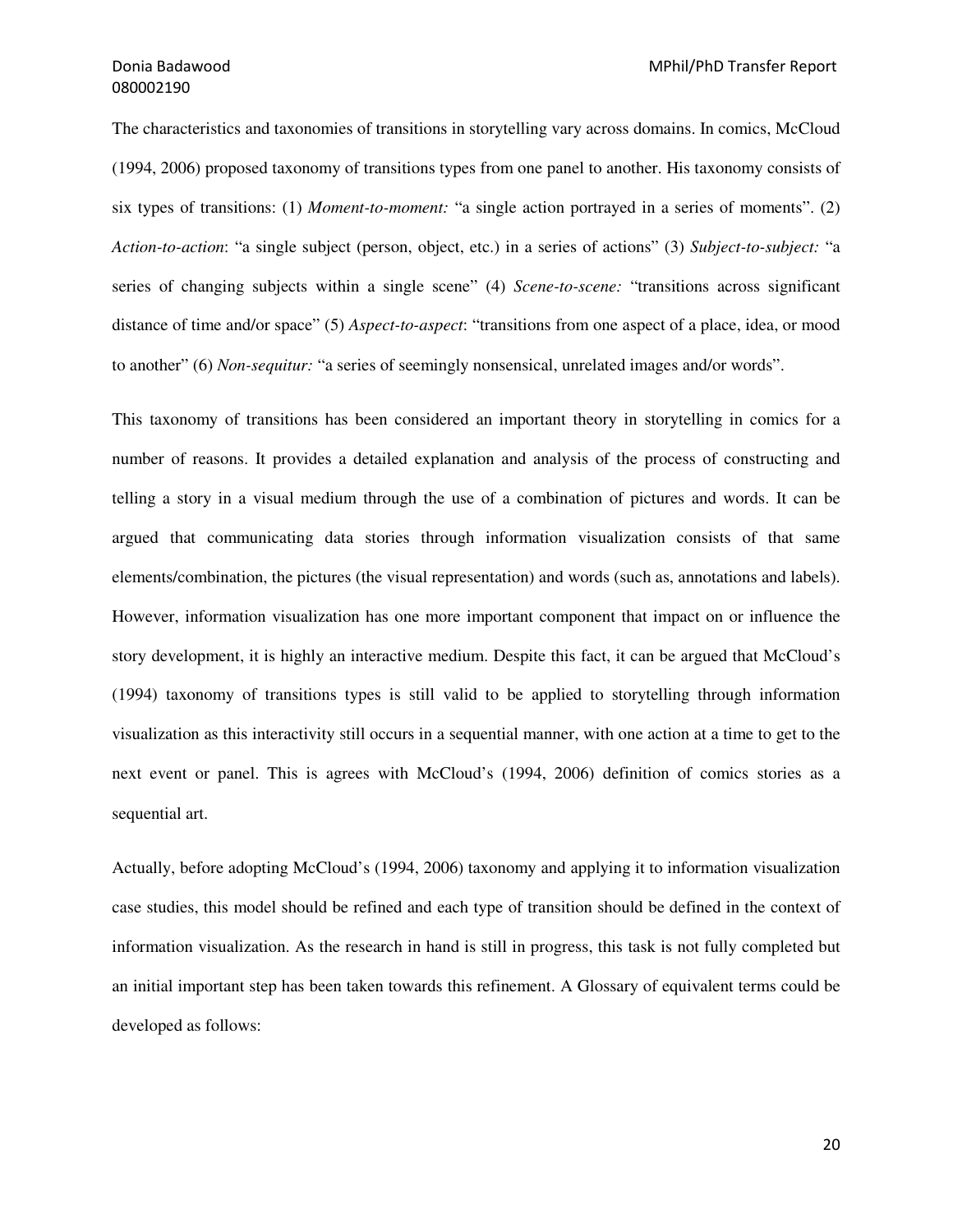**Table1:** Terms used in McCloud (1993, 2000) taxonomy of transitions and possible equivalent terms in

information visualization

| McCloud Taxonomy of Transitions | Equivalent Terms in Information Visualization        |
|---------------------------------|------------------------------------------------------|
| Panels                          | Views                                                |
| Subjects                        | Data variables or dimensions                         |
| Action                          | Change (on one variable)                             |
| Scene                           | Key facts or direct comparison without detailing how |
|                                 | a single object in the comparison exactly changes.   |
|                                 | Conflict or comparison of space and time. For        |
|                                 | example, in 1990s and in 2012, or now and ten years  |
|                                 | ago.                                                 |
|                                 | Point of time or timestep. Such as in some small     |
| Moment                          | multiples.                                           |
|                                 |                                                      |
|                                 |                                                      |
| Aspect                          | Viewpoints, different angle of views. Similar to     |
|                                 | camera movements in films. Connecting two different  |
|                                 | ideas/datasets and establishing comparisons. Time    |
|                                 | mostly stand still, but can also change in some      |
|                                 | occasions.                                           |

Moreover, there are good and valuable user studies on transitions in information visualization. Heer and Robertson (2007) provided a taxonomy of animated transitions in statistical data graphics and conducted a user study on different aspects of using animated transitions between different statistical charts using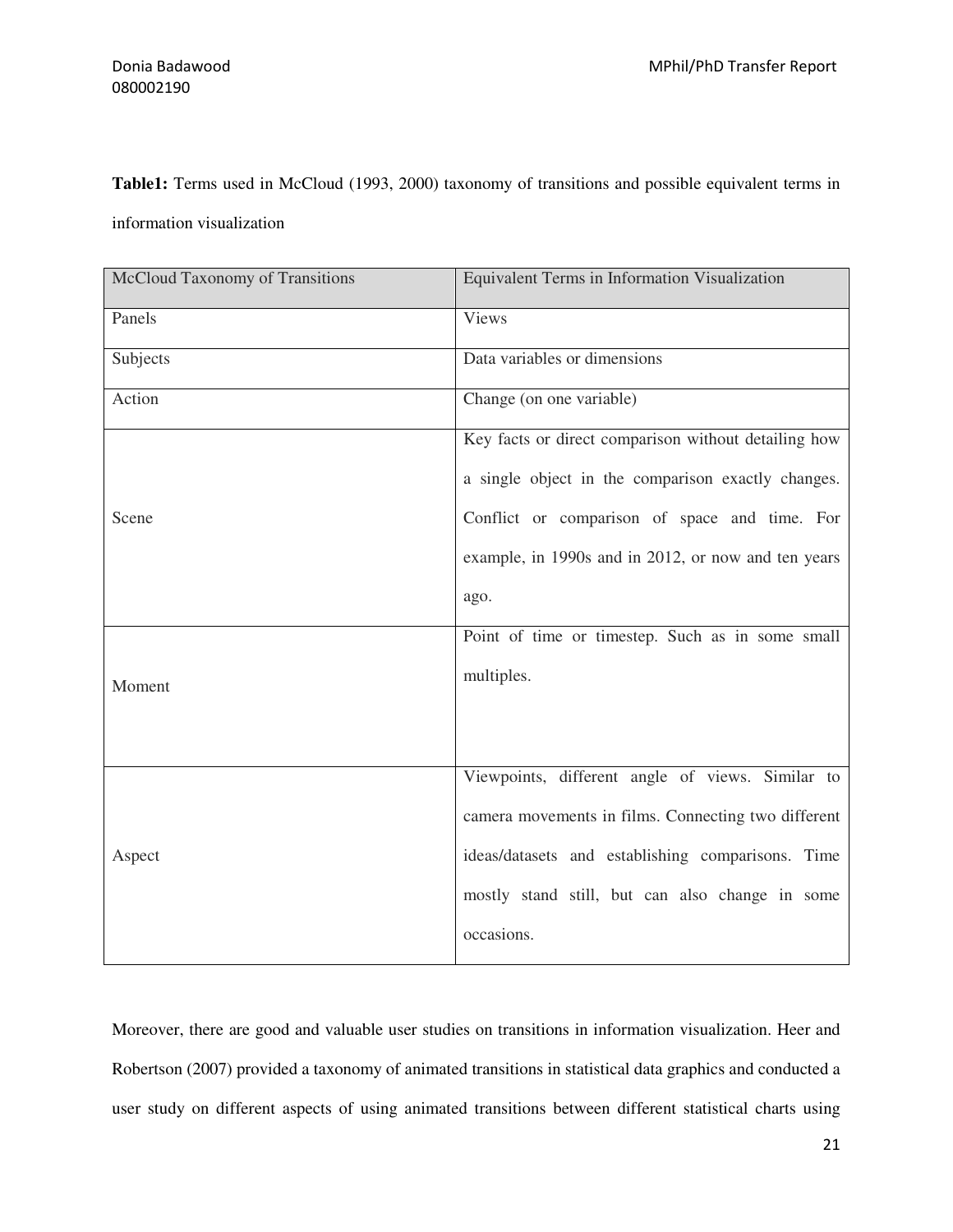object tracking tasks. This study has been followed by Dragicevic et al (2011) who also conducted a user study on animated transitions, particularly on temporal-distortion or pacing of animation. Although these are useful and valuable user studies, they are limited to animated transitions and used object tracking tasks to look for time and error metrics. Further work is still needed to address the issue of transitions in narrative visualization.

There are a number of factors that may aid understanding, controlling, and going through the transitions in any data-driven story delivered or told through information visualization, particularly when stories are interactively explored and constructed. One factor is the use of annotations (Hullman and Diakopoulos, 2011). It can be argued that annotations are essential not just as legends or axis-labels, but also in leading the users through the story path to its main message or point in both static and dynamic or interactive visualizations. This contributes to the process of narrative construction and forming a mental model by users and audiences. Kosara (2003) discussed the issue of context and focus and how the transitions occurred between them. An example of this could be an interactive step such as distortion or zooming in a specific area on a map which entails a transition. However, the discussion of these techniques is beyond the scope of this research at this stage.

## 2.5 Emerging issues and need for empirical research

The literature review reveals that storytelling in information visualization has been a hot topic in recent years and although some useful studies have been conducted on the topic of storytelling visualization, the majority of these studies were designed as case studies and theoretical frameworks on specific aspects of the storytelling. As a result, there is a need for some empirical evaluation studies which compares different approaches of storytelling with information visualization. The lack of these studies was the motivation for conducting an empirical experiment comparing two different models of story delivery, the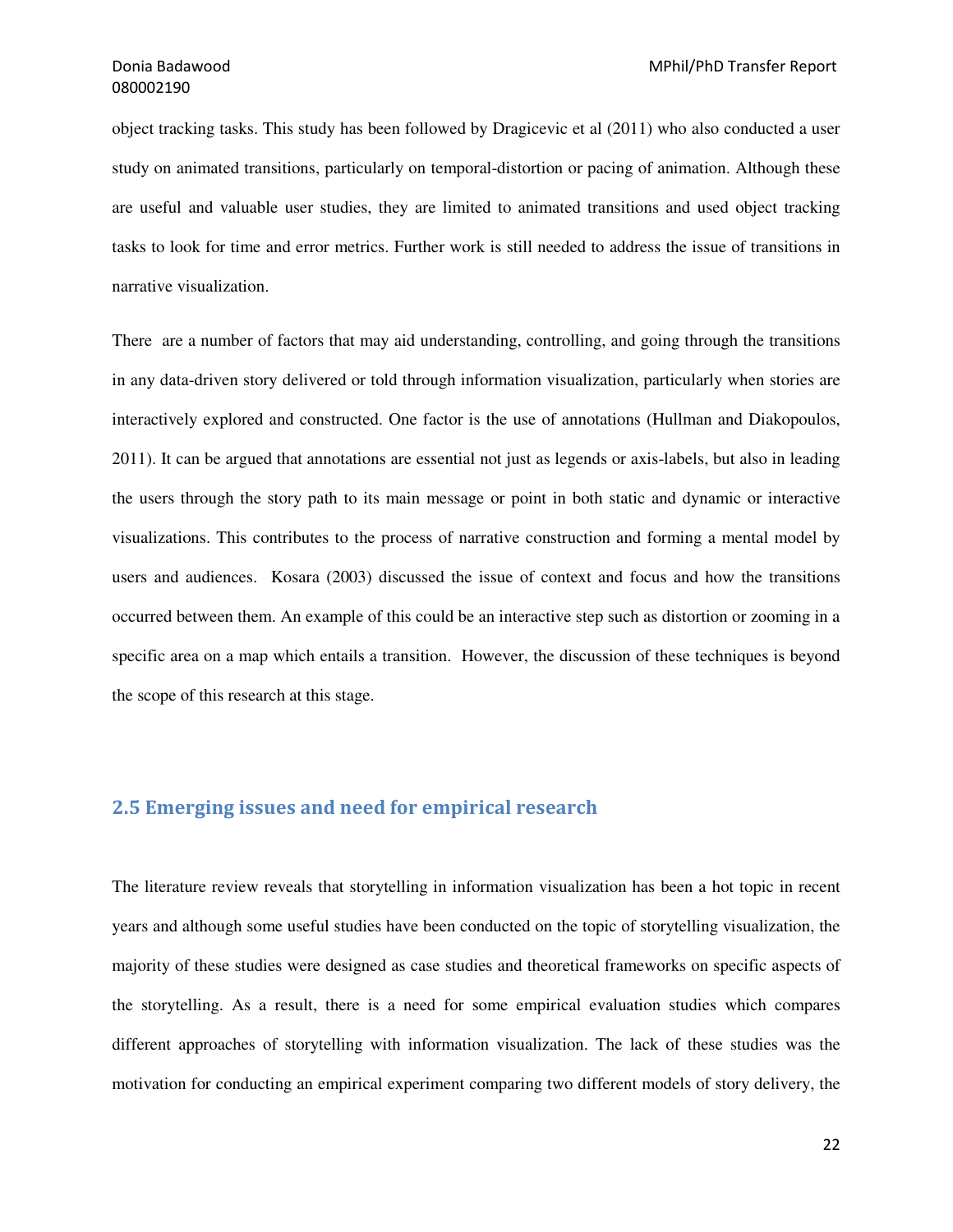first is a direct narrative by a speaker using an information visualization design, and the second is by interactively exploring a dataset using an information visualization software. The experiment conducted, its factors and procedure are detailed in the next chapter.

Furthermore, the literature review reveals that much of the work on transitions in information visualization has focussed more on technical or graphical techniques used than on the placement of these transitions within a story, their impact on the meaning and comprehension, and their role in narrative construction. This research is concerned with the use of transitions, changes, or shifts within data-driven stories. It also focuses on comprehension and understanding rather than usability and metrics such as error and time. The proposed work to be done in this area is to qualitatively code a dataset of storytelling visualizations that use different transitions to tell a story based on the McCloud (1994, 2006) taxonomy of transition types with some refinement and adjustment of the model. Then, subsequently to explore the use of the patterns of these transitions within this dataset. A dataset of VAST challenges videos (Visual Analytics Benchmark Repository, n.d) has been chosen for this work/task for a number of reasons. The timeline for completing this and the justification of the dataset chosen is detailed in the future work plan chapter below.

## **3. Research Methods**

The literature review chapter above has touched on some aspects of storytelling and the previous work completed on this sub-field in information visualization. The literature review has shown that little or no empirical evaluation exists to compare different approaches of storytelling visualization. This chapter is mainly related to objective 2 mentioned previously in the introductory chapter. It also provides brief explanation and justification of the research strategy that will be used in the future intended work, and to accomplish objective 3 of this research. It is divided into two main subsections. Sub-section 3.1 discusses concisely the research strategies to be adopted in both the work achieved so far and the proposed work.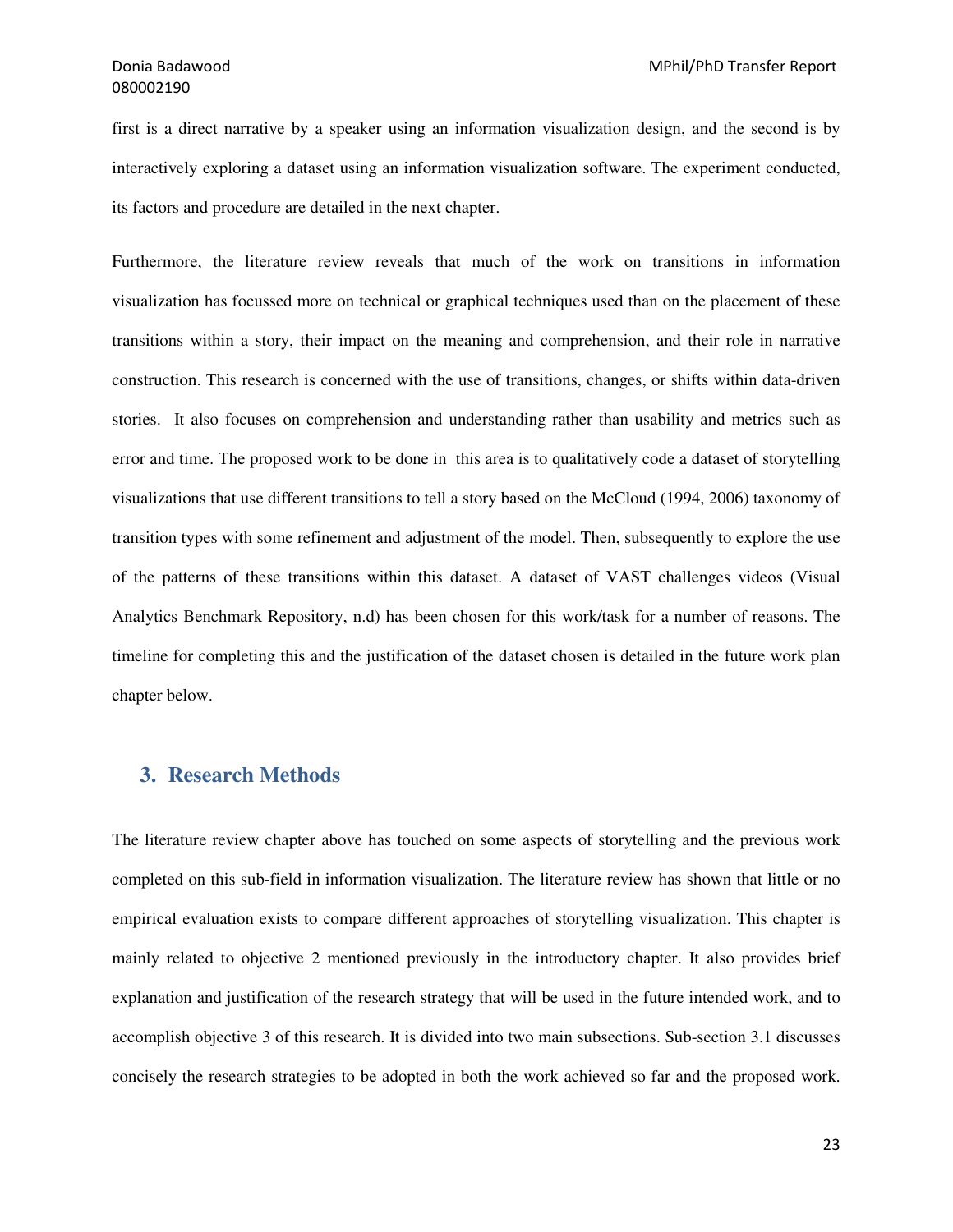Sub-section 3.2 details the experimental design and procedure of the first set of experiments conducted. More specifically, the experimental factors, the experimental design decisions, and questionnaire tasks for each delivery model, the participants and their selection criteria and academic backgrounds, and the detailed experiment procedure. An outline/description of how some ethical issues have been addressed in the first experiment is also included.

## **3.1 Research Strategy**

The primary aim of this research is to gain insight into the area of storytelling visualization, understand and characterise some of its aspects, and to conduct some empirical practical work to fill in the gaps and expand the previous work in this area. It starts with a general question as to how different models of information visualization delivery differ and impact on comprehension and narrative construction and development (objective 2). It will expand into the area of transitions used in story telling through information visualization as the next step in this research which relates to objective 3.

Saunders et al. (2002: 92) concluded that it is important to choose the appropriate research strategy for the research question. Hence, for objectives 2 and 3 of this research, different research strategies have been chosen. For objective 2, the work completed so far, *an empirical experimental evaluation* research strategy has been adopted. The justification of methods, the details of conducting this part of the research, and the sample chosen are discussed in the sub-section 3.1 below where appropriate. For objective 3, the future work planned, *a case study* research strategy will be adopted.

The second area chosen for this PhD research is the transition types in storytelling through information visualization. As stated in objective 3 in the introductory chapter above, this research is aimed at exploring and modelling the transition types used in telling stories with information visualization. Therefore, a dataset of a number of data-driven stories is needed to address this objective, and to explore and analyse the transitions in the stories. This dataset should be suitable for comparison and modelling of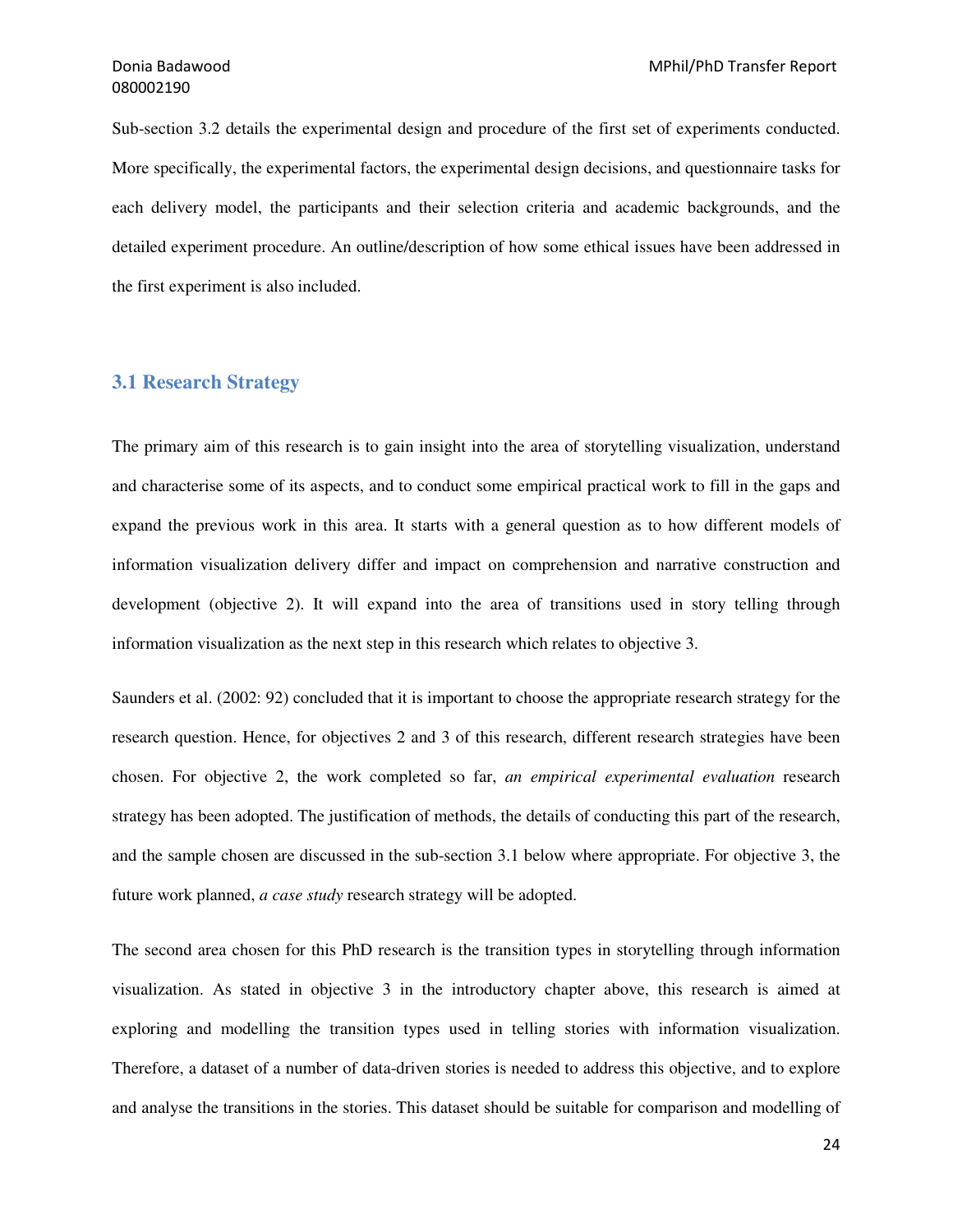transition types. To accomplish this, a case study research strategy has been chosen to study VAST challenges videos (Visual Analytics Benchmark Repository, n.d.) Therefore, for each video, the types of transitions used, the time and order of these transitions, and the graphical representation used will be investigated. The next step after investigating and coding the videos is looking at the whole dataset generated, analyse it, and aggregate or group it by different factors, for example, by author(s), years, winners, etc.

Documenting and analysing these transitions through the use of the VAST challenges videos will provide the framework for studying how very similar stories are told and allow exploration of what is going on at specific points in time during the story discourse time (the period in which the story is being told), which transition types are common to start with and which transition types to close with. This will also enable identifying the graphical representations or techniques of these transitions. This work will provide the context for the remaining stages of the research in hand, the transition types used, pattern of usage, and how these impact on story development/construction, understanding, and comprehension. Accordingly, based on the findings at this stage, appropriate experimental design should to further explore the topic.

For the work done and the proposed work, the mixed methods approach in dealing with and analysing the data will be used. Both quantitative and qualitative results provide opportunity for an in-depth analysis of the user response. Thomas (2003) and Creswell (2009) argue that in a complex, modernised sociological environment, a mixed-method of research provides academics with a best-fit model for capture of multiple, inter-related streams of data.

## **3.2 Experiment #1: Story Delivery Models**

## 3.2.1 Experimental Factors and overall Experiment Design

The aim of this study is to explore and compare the effects of two different story delivery models that use information visualization on how people construct narratives, comprehend and tell stories about the data. The information visualization software used to explore this is Gapminder (Gapminder, 2012). This is an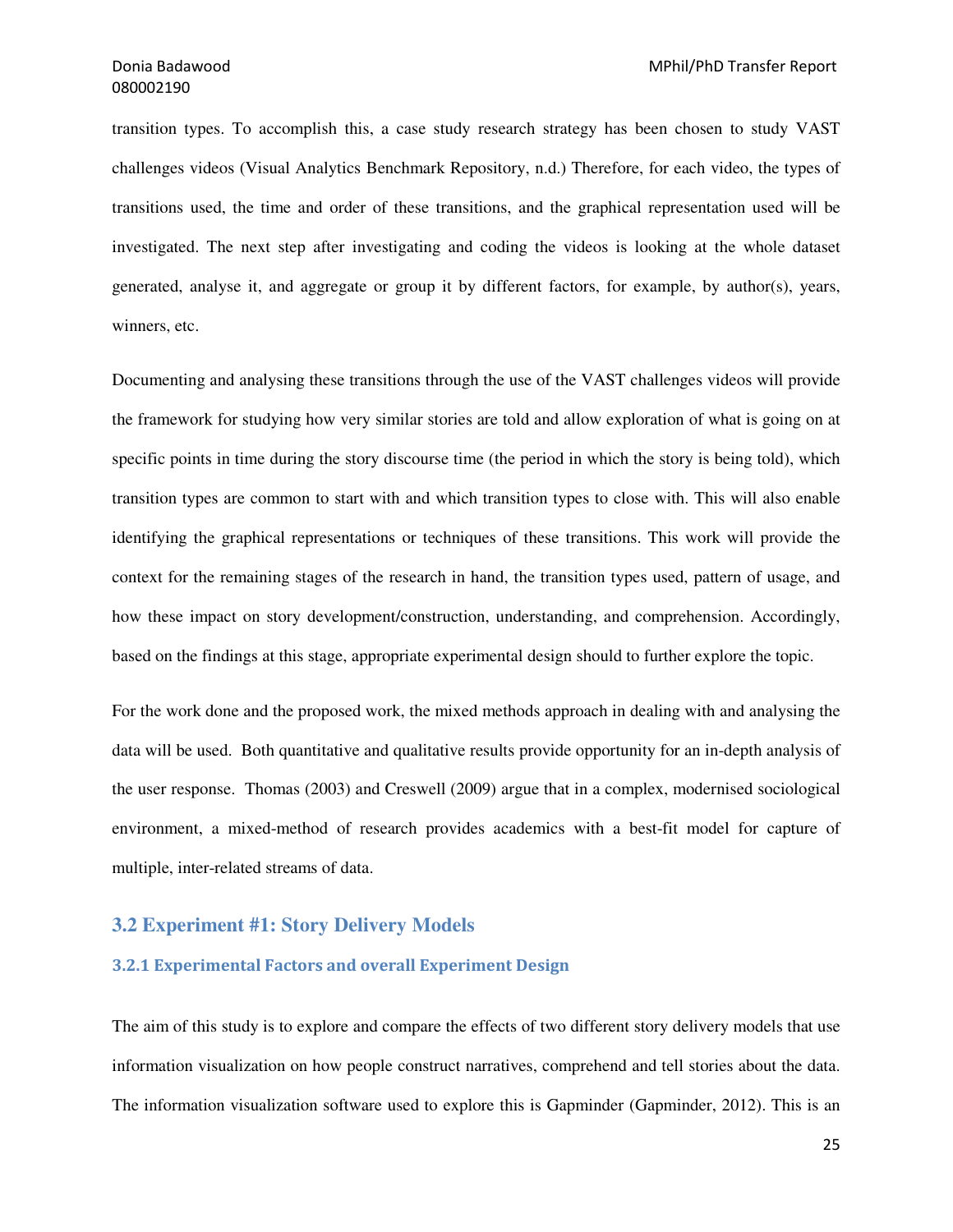animated bubble chart where the x and y axes allow user selected variables to be compared, and the bubbles represent countries. These bubbles are coloured by continent, and an animation and/or timeline slider can be used to show how the bubbles move over time. Within this context two delivery models of storytelling have been examined:

1. Direct narratives by a speaker who is using information visualization to deliver a story to the audience.

For this model, a video of Hans Rosling talking in TED (Rosling, 2009) has been chosen. Rosling's model of storytelling with information visualization is one of the most famous in the field. He used Gapminder's animated bubble chart to give talks on several topics. The chosen video concerns the HIV epidemic where the x-axis is income per person in USD, and y-axis is the percentage of adults infected by HIV.

2. Let the users/audiences explore the data at their own pace using interactive visualization software similar to that represented by the speaker in the first model.

For this model, Gapminder World software (Gapminder, 2012) has been used and the participants were allowed explore a dataset on child mortality (y-axis) and fertility rate (x-axis) for the same timing of Rosling's video.

A number of experimental design decisions have been made to control factors that may affect the experiment results:

 First, a within-subject experimental design has been used so that there is less variance due to participant disposition. This means that any results or differences will be due to difference among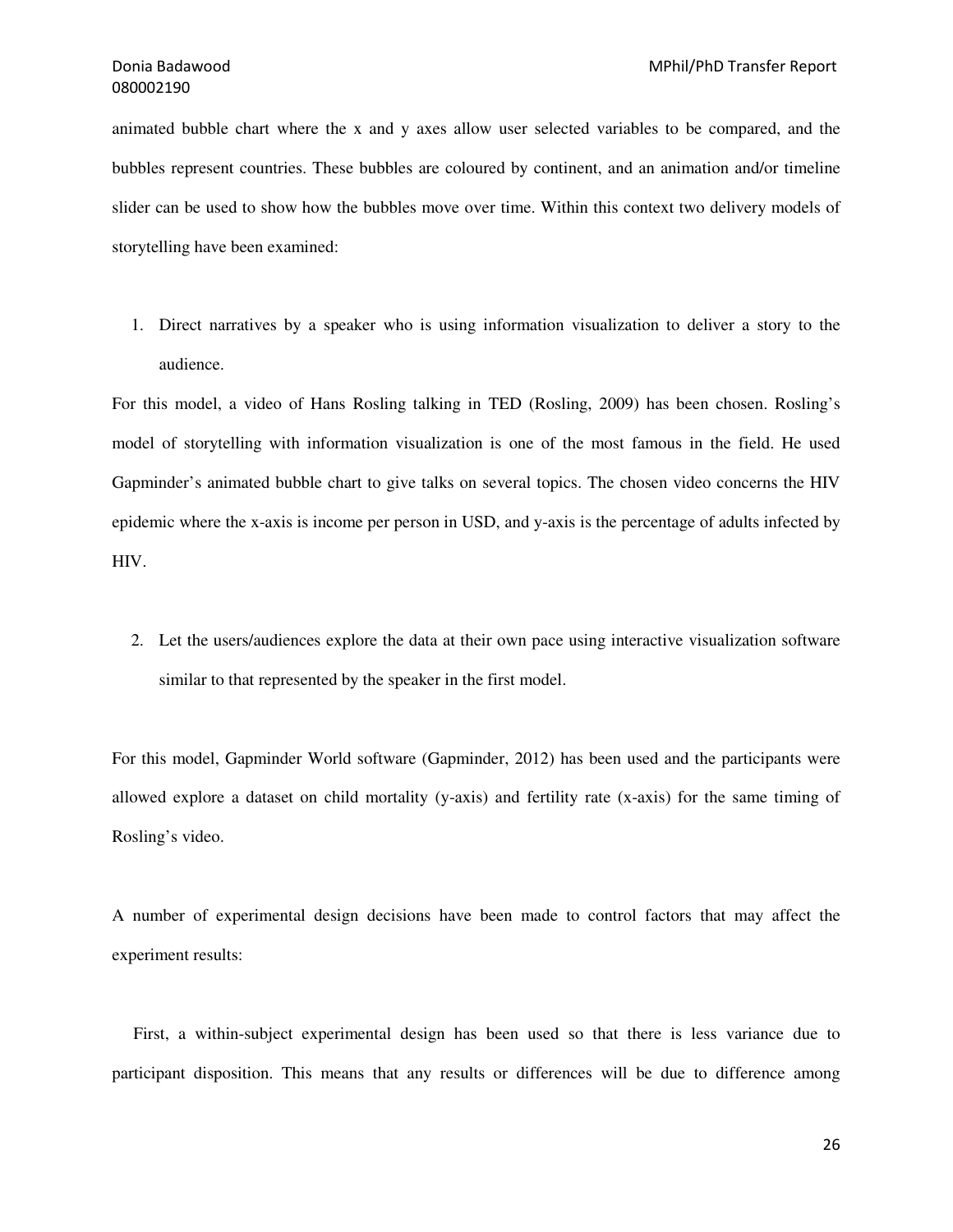conditions rather than behavioural differences between participants. In addition, a within subject experiment was also beneficial in getting a sufficiently large sample for the purpose of the study.

 A position paper by Robertson recommended getting a sample of between 12 and 20 in controlled experiments and fewer than this for qualitative or insight-based experiments (Robertson, 2008). As the study in hand combines elements of both types, a sample of 13 participants should be adequate. This takes into account the amount of qualitative data that needs to be analysed and the difficulty of recruiting volunteer subjects.

 Hans Rosling's video on HIV has been chosen for the first delivery model for a number of reasons. First, the number of views this video has received on multiple websites such as YouTube and TED is fewer than other videos by Rosling. This makes it less likely that potential participants will have seen the video. The second reason for choosing this video is to control the overall time for each experiment session. This video is only about 10 minutes and focused on a specific topic.

 However, for Gapminder, a different dataset has been chosen to avoid participants' answers being influenced by the first model they had experienced. The dataset chosen for the Gapminder interactive model were also from a very similar domain to minimise the effect of participants' backgrounds.

 A counterbalancing technique has been used to assign participants to two groups. Each group experienced the two delivery models in a different order to account for any learning effect.



 Fig. 1 From left to right: Hans Rosling presenting facts on the HIV epidemic (Story Delivery Model #1) and the Gapminder World interactive information visualization platform (Story Delivery Model #2)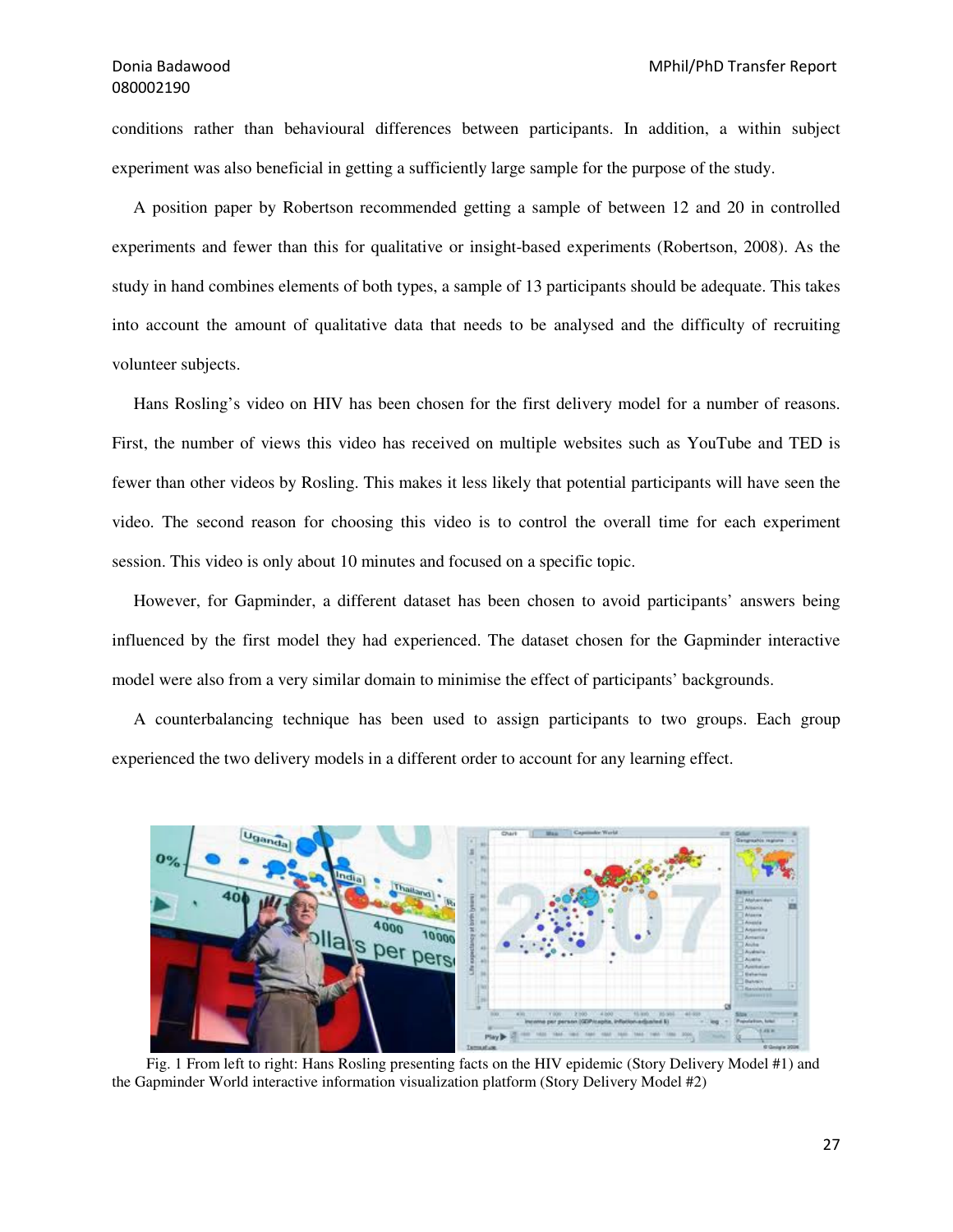### 3.2.2 Questionnaire

The experiment consisted of two phases followed by four Likert-scale subjective feedback questions. In the first two phases, participants were required to answer five questions after watching the video and five similar questions after exploring data on Gapminder. For each question, an estimation of the time required to answer the question was given. This helped to control the overall experiment time and assisted participants in estimating the amount of emphasis and focus needed for each question.

 As the aim of this experiment is not to measure the usability of delivery models, measures such as time and accuracy would not be appropriate; instead, the experiments aims to understand and explore how each model affected users in constructing narratives and telling stories in addition to individual insight. Hence, open-ended questions are important. Moreover, open-ended questions where participants tell stories in writing help them to formulate their mental models about the story and to produce unitary narratives (North et al., 2011). This is in contrast to think-aloud techniques used in insight-based evaluation which generates a series of insights gained in the order they were discovered (North, 2006; North et al., 2011). An open-ended question was asked to trigger the re-telling of a story to find out how participants sequence story events gained from each delivery. This is a task that is widely used in education to assess comprehension (Fulkerson et al., 2009). Part 1 of the questionnaire on Rosling's video consisted of the following five questions:

- 1. What was the video mostly about? (Approx. 1-2 min)
- 2. Re-tell the story you gained from the video in as much detail as you can. Try to write a story that makes sense to someone who is not familiar with the story/topic. (Approx. 6-8 min)
- 3. What did you learn that you did not already know? In other words, describe new information/knowledge you gained from the video. (Approx. 2-3 min)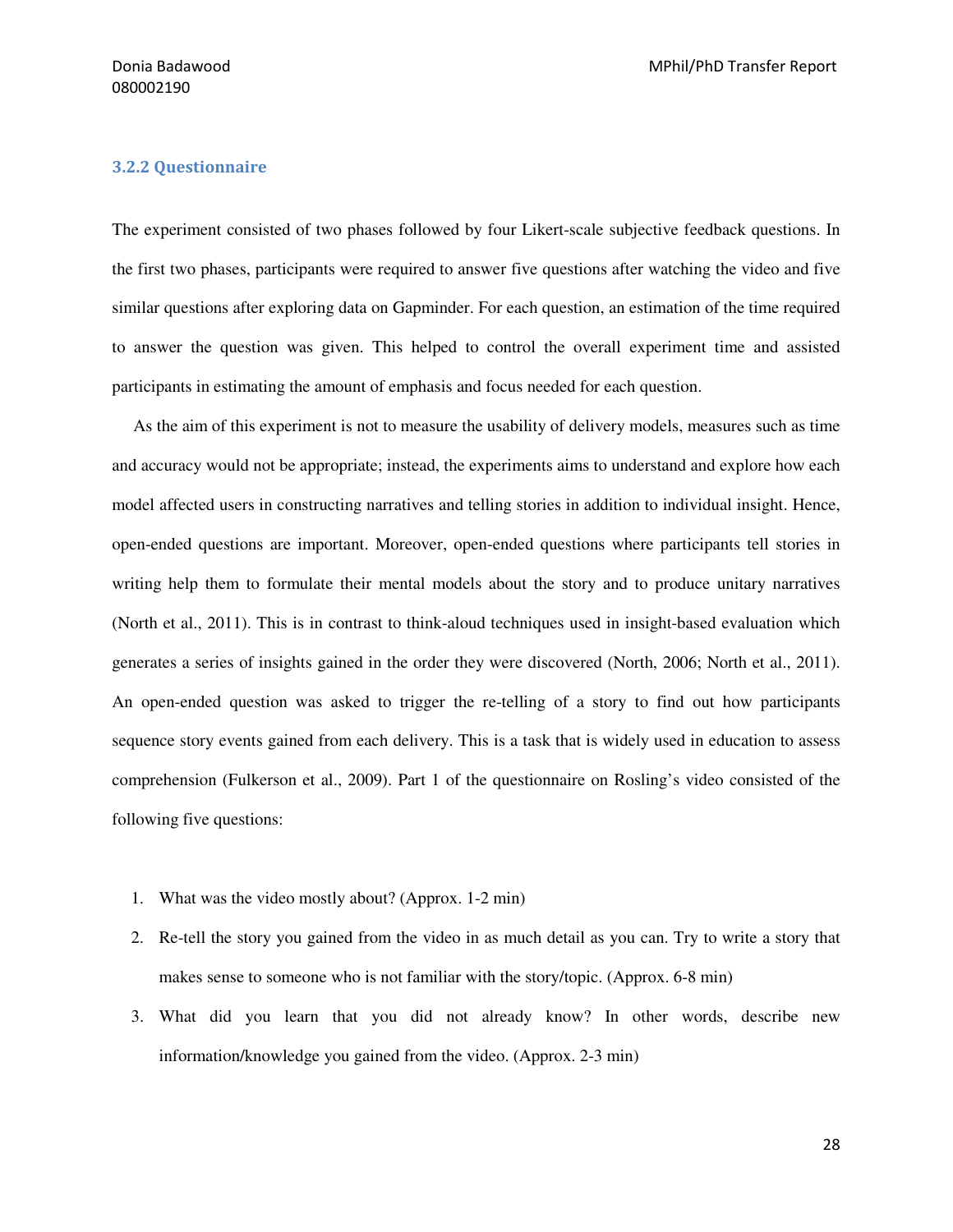- 4. Did you learn something that contradicts what you already know about the topic? What is it? (Approx. 2-3 min)
- 5. What do you think the speaker's purpose was in producing this video? (Approx. 2-3 min)

Part 2 of the questionnaire had exactly the same layout and approximate time needed for each question as Part 1. The only difference being the precise wording of the questions. This was changed slightly to refer to the second delivery model with Gapminder rather than Hans Rosling's video. At the end of the experiment, participants were asked to answer two five-point Likert-scale questions on each model. The two questions on Hans Rosling's video were as follows:

- 1. How easy or difficult did you find telling a story after watching the video?
- 2. How curious were you about the data/story in the video?

The answers ranged from "easy" to "difficult" for the first question and from "not at all" to "very curious" for the second. Two similar questions were asked about the data/story they explored in Gapminder. A copy of the full questionnaire as used in the experiment/study is attached in Appendix A.

## **3.2.3 Participants and Procedure**

13 students (9 Females and 4 Males) were recruited from a local university. The age of the participants ranged between 23 and 48. Three main selection criteria were identified: participants should not have taken a Data Visualization course/module, they do not have advanced knowledge in information visualization, and they are not professional data analysts. In other words, this study aimed for educated but non-expert users of information visualization. This is also a difference between this study and an insight-based evaluation approach which requires expert users (North et al., 2011). In the sample used, participants came from varied academic backgrounds where eight of them had elected, but not yet started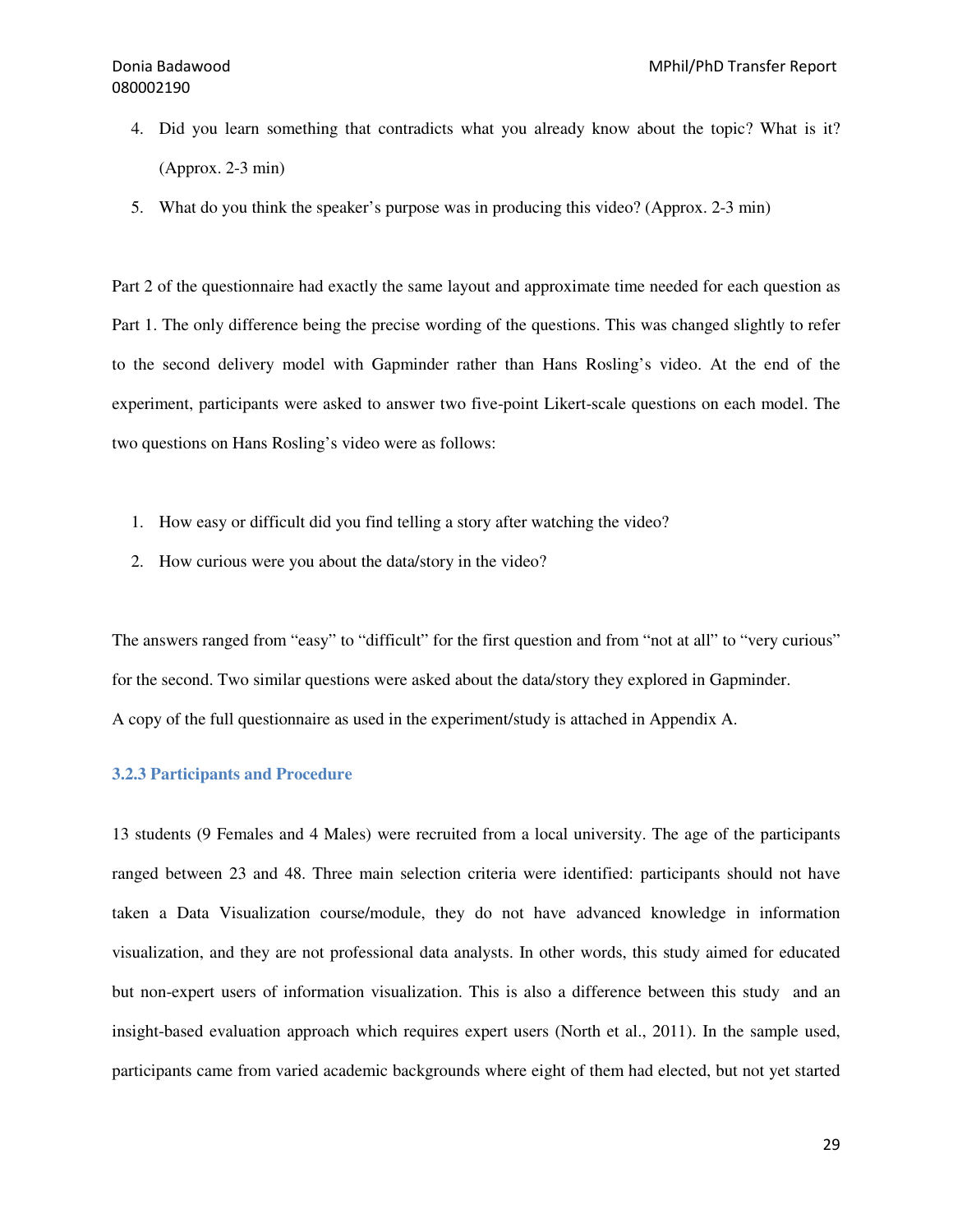## 080002190

to study a Data Visualization module, five of them came from an HCI course where data visualization was not covered at all in their studies.

 As it is difficult to recruit subjects from the general public, students who are likely to be motivated about the scope of the study but also do not have advanced knowledge about the topic have been chosen. Students who chose a Data Visualization module from a number of options are expected to have an interest in visual data representation and communication while students with a HCI background are expected to be interested in the interactivity aspects of the visualization systems.

 The entire experiment was carried out in a single session for each participant. Total time for a single participant was about an hour.

 Initially, each participant was briefed on the purpose of the experiment and the experimental procedure and asked to sign the consent form which was sent to them by email in advance.

 Next, participants were randomly assigned to one of the two groups. Each group was shown the two models of story delivery with information visualization in a different order.

 Participants were allowed to take notes while watching the video or exploring Gapminder if they wished and they were given a note sheet for this purpose. These notes could be used as a reminder of important events in the story and to serve as an outline to tell the whole story. However, usage of this option by participants was very limited.

 Group A watched the ten-minute video of Hans Rosling presenting data on the global HIV epidemic using an animated bubble chart (Rosling, 2009). Then, they answered Part 1 of the questionnaire. In the next stage, they were briefed about Gapminder and were given a simplified version of the Gapminder user guide to provide instructions about the available interactivity functions when exploring the data (Gapminder, 2012). They were asked not to change the indicators (X and Y axes) in order to control the number of indicators participants had to work with in both delivery models. Then, they answered Part 2 of the questionnaire. Finally, they were asked to answer the four Likert-scale subjective feedback questions, and to comment on the overall experience and to clarify their choices.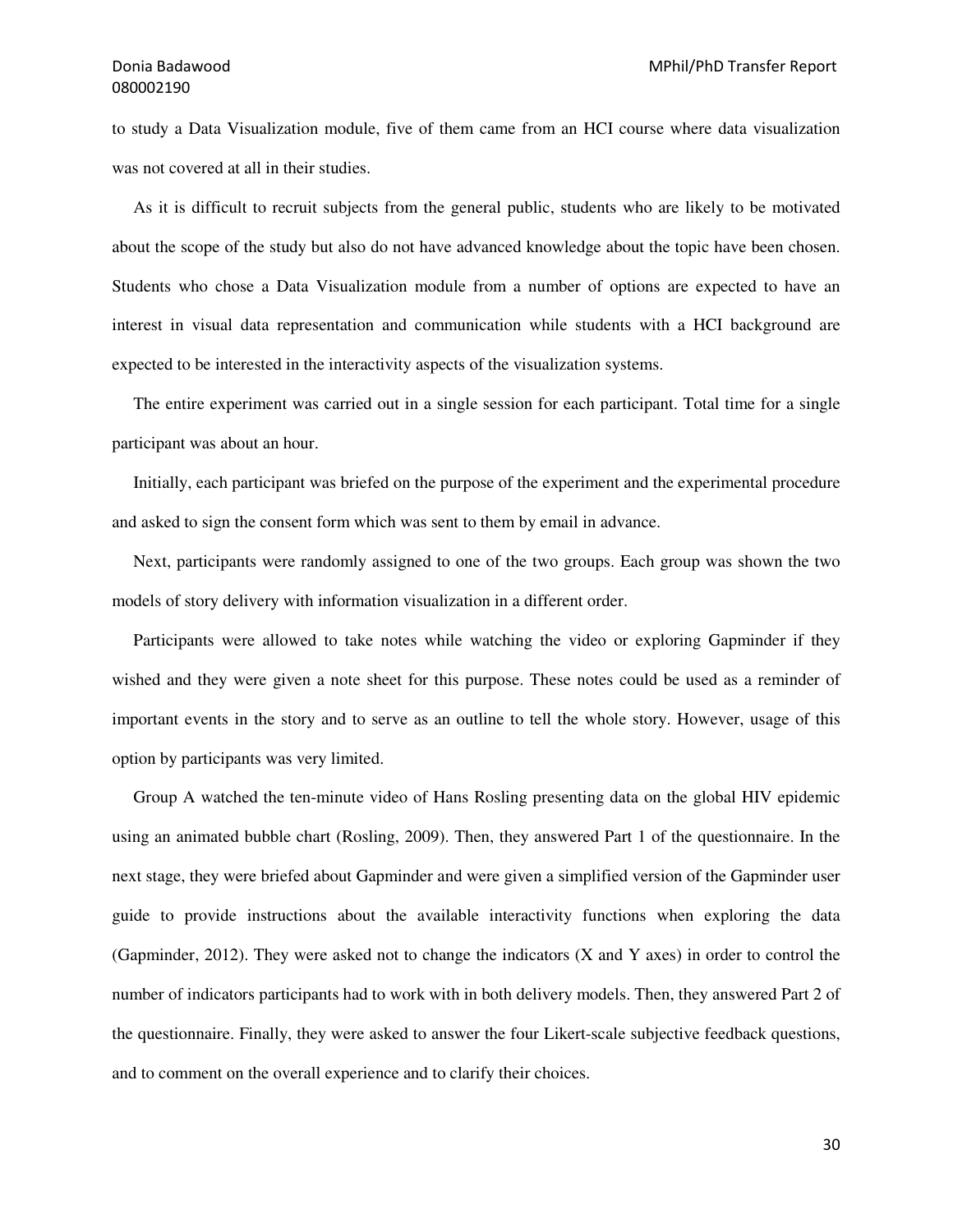### 3.2.4 Framework for Data Analysis

In this sub-section, the process of analysing and coding the data is described while in the next chapter the findings after following the analysis procedure detailed in this section are reported.

 After transcribing all participants' answers, the analysis and coding process for each question were as follows:

### 3.2.4.1 Q1. Main Theme of the Video/Software

A completely data-driven coding approach was followed as there were no previous expectations about the answers of this question. It was originally set to introduce the story and to gradually direct the participants to the more important and longer question that follows. The emerging theme here was how participants initially perceived the topic and the main factors for comparison in the story. Responses were coded according to the main themes mentioned in answer to this question. Answers to this question were coded into a total of four categories:

- *Geographical:* if the participant only reported spatial change. An example of this perception of the story is "*HIV epidemic in different countries*".
- *Temporal:* if the participant only reported change over time as the main topic of the story. An example of this perception is "*how child mortality changed over time*".
- *Geographical and Temporal*: if the participant reported both patterns in his/her answer to this question.
- The fourth category/code was *Neither*. This code was assigned to answers that could not be described as Geographical, Temporal, or both. For, example, "*number of children in respect to child mortality*".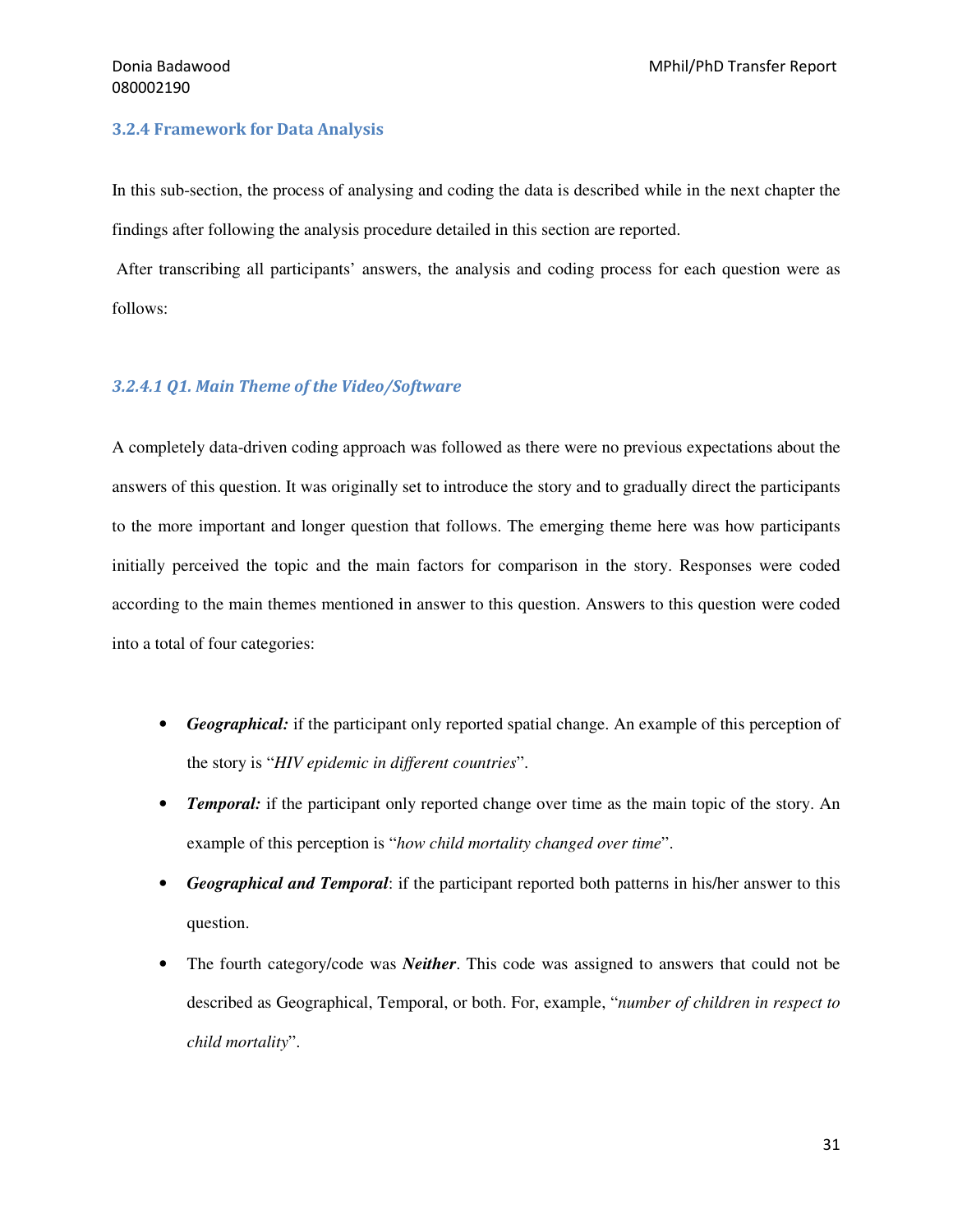The total number of answers that fill into each of these four categories for each story delivery model is described in sub-section 4.1 and shown in Fig. 2.

## *3.2.4.2 Q2. Retelling the Story*

Q2 was considered to be the question which would make the most significant contribution to the research, and as a result, was the question that participants were encouraged to spend the longest amount of time in answering. In the analysis of answers to this question, the first thing was to start identifying some possible themes for coding participants' stories such as, sequencing story events, and the role of unexpected information and outliers.

 Other themes and detailed codes under some themes have emerged from the data. Participants' stories have gone through a number of coding cycles. First, the stories have been prepared for analysis by grouping stories generated from each delivery model separately. Each story has been formatted into a four-column table. The first column contained the stories separating each sentence for analysis. The second column contained space for preliminary description and code notes which represented the first coding cycle. These notes helped to provide a transitional link between the raw data and codes in the following coding cycles. The third column contained codes under the first emerging theme, *Insight Types*; this column represented the second coding cycle where we employed an approach similar to the insight-based evaluation approach. The fourth and last column was assigned to the *Narrative Structure* theme which was identified as part of the third coding cycle. The classification was reiterated several times using a code book of definitions and themes to ensure consistency amongst all participants and delivery models.

#### I- Insight Types Theme

The main goal of visualization is to generate insight (Spence, 2007). While the definition and characteristics of insight are discussed in a number of studies (North, 2006; Saraiya et al., 2005; Yi et al.,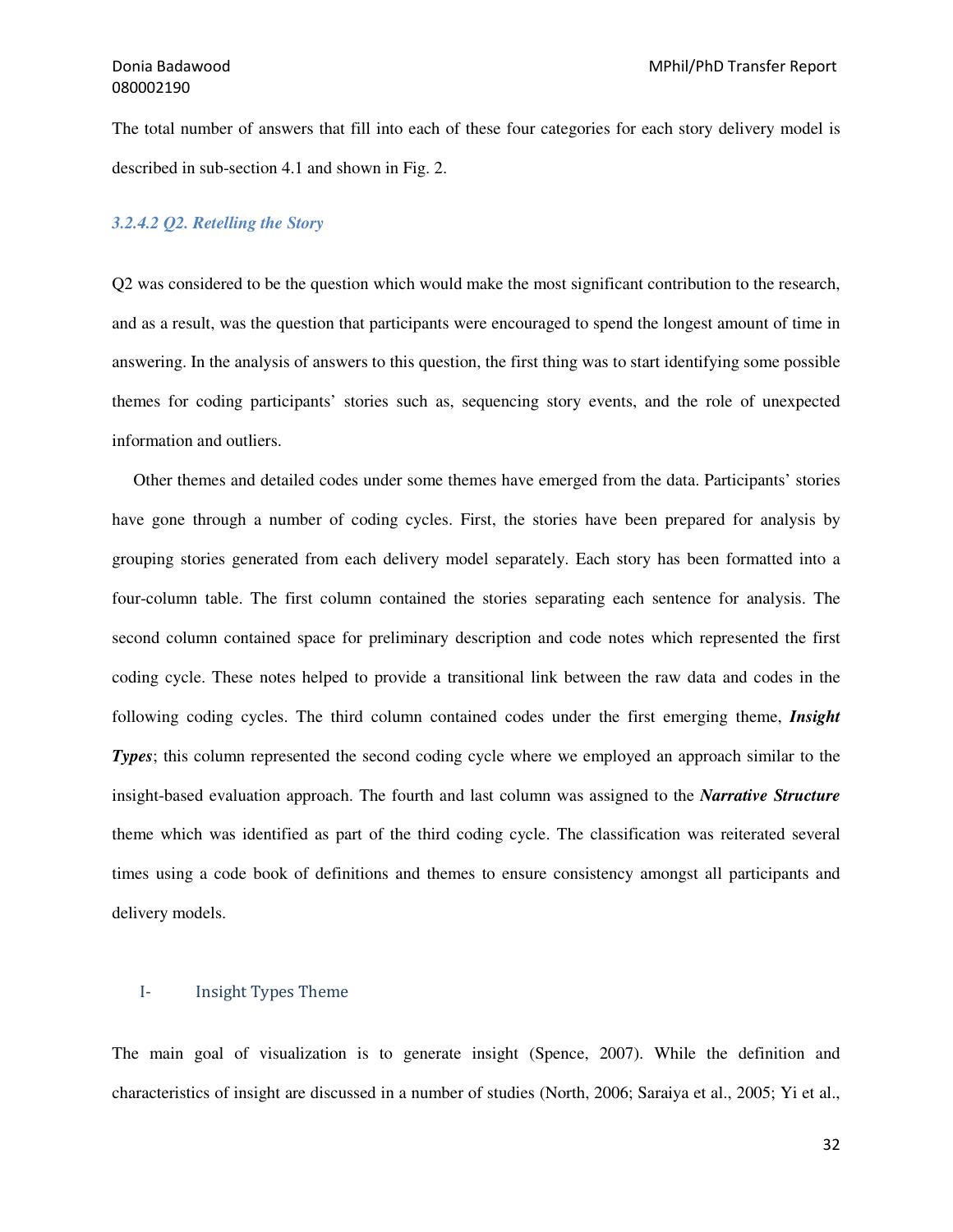2008) there are still some ambiguities, as well as contradictions between the definition of insight and the way it is evaluated in information visualization. While North defined the insight as complex, deep and qualitative (North, 2006), studies on insight-based evaluation suggested counting the accumulation of smaller insight occurrences (Saraiya et al., 2005; Yi et al., 2008). However, although this study agrees and identifies types of insight in the experiment, it did not count occurrences of insight, the arguments for this approach in the data analysis are discussed below.

In insight-based evaluation, each occurrence of *insight* is registered. This in turn gives a total number of insights gained. Then, for each occurrence the insight type is identified and can be categorised into simple or complex insights (North, 2005, 2006; North et al., 2011). However, although this method looks like the most appropriate evaluation method for the data and objectives of this study, despite the fact that we aimed for general users, it is still challenging to categorise the insights into simple and complex varieties since the authors do not accept the claim that a number of simple insights accumulate to form a more complex one.

In contrast, North has classified insights like finding a minimum or maximum value as simple insights while a combination of minimum and maximum values, called a *Tradeoff* insight, was classified as a complex insight (North, 2005). This also makes it difficult to count insight occurrences, particularly in written format stories as minimum and maximum values might be counted as two simple insights or one complex insight. As a result, in the analysis of data based on the insight types theme, only insight types gained by each participant have been identified but their number or significance has not been quantified. In the end, the number of participants who gained each insight type has been calculated.

 The insight types that emerged and which were used in coding the data based on the *Insight Type* theme were:

• *General Pattern*: the general trend or pattern of most countries. For example, the general rise or decline in an aspect, or a general relationship between two factors.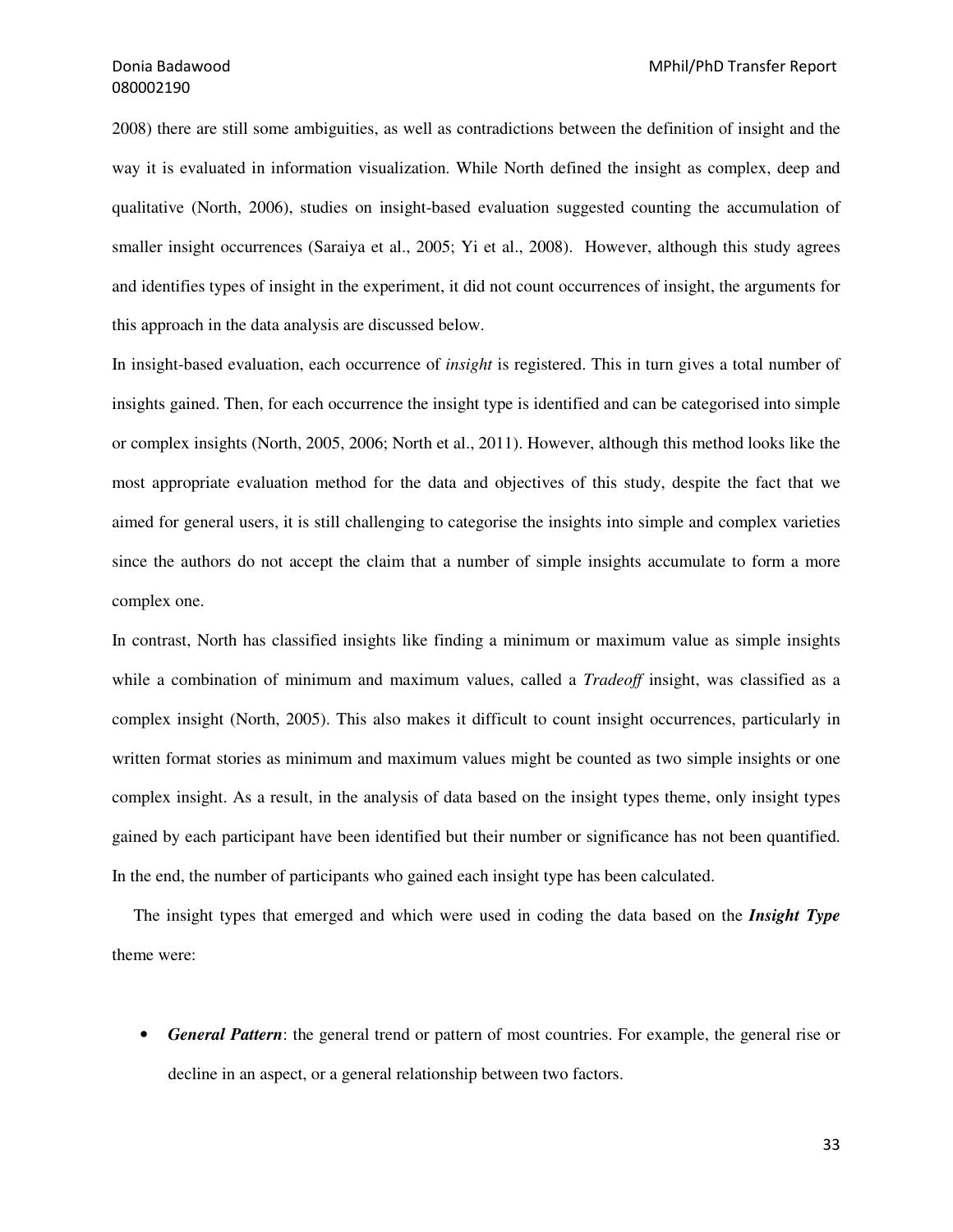- *Detailed Pattern*: description of details on specific points of time or instances in general patterns. For example, the general pattern is a decline in child mortality while the detailed pattern is the average mortality rate in different periods of time to show how this happened.
- *Outlier*: maximum, minimum, or anything outside of the general pattern; in other words, an exception.
- *Tradeoff*: a combination of minimum and maximum or making comparisons between most and least in terms of one or more specific factors.
- *Grouping*: to group different things in one category based on one or more specific criteria. In other words, define a subset or category of data. For example, Western and Eastern countries have different figures, or oil-rich and Western countries have lower child mortality.
- *Anomalies*: the ability to identify data errors if there are any. For example, missing countries at specific periods of time.

#### II- Narrative Structure Theme

The second theme used to analyse Q2 answers was *narrative structure*. The structure is simply how the story is progressed, the order of sentences or information blocks in the story. It is important to distinguish here between the narrative visualization structures as identified and discussed by Segel and Heer (2010) and written narrative structure. The narrative structure here refers to the written narrative structure. In other words, narratives and stories constructed and written by participants using the two delivery models; not how information is structured in the visualization design.

 A range of educational literature on assessing learning progress and comprehension through re-telling has been consulted as well as literature on written news stories (Fulkerson, 2009; Grunwald, 2005; Spiegel, 1981) in order to identify common narrative structures and develop appropriate codes for them. In addition, some further narrative structures became obvious when reading through the participants' stories.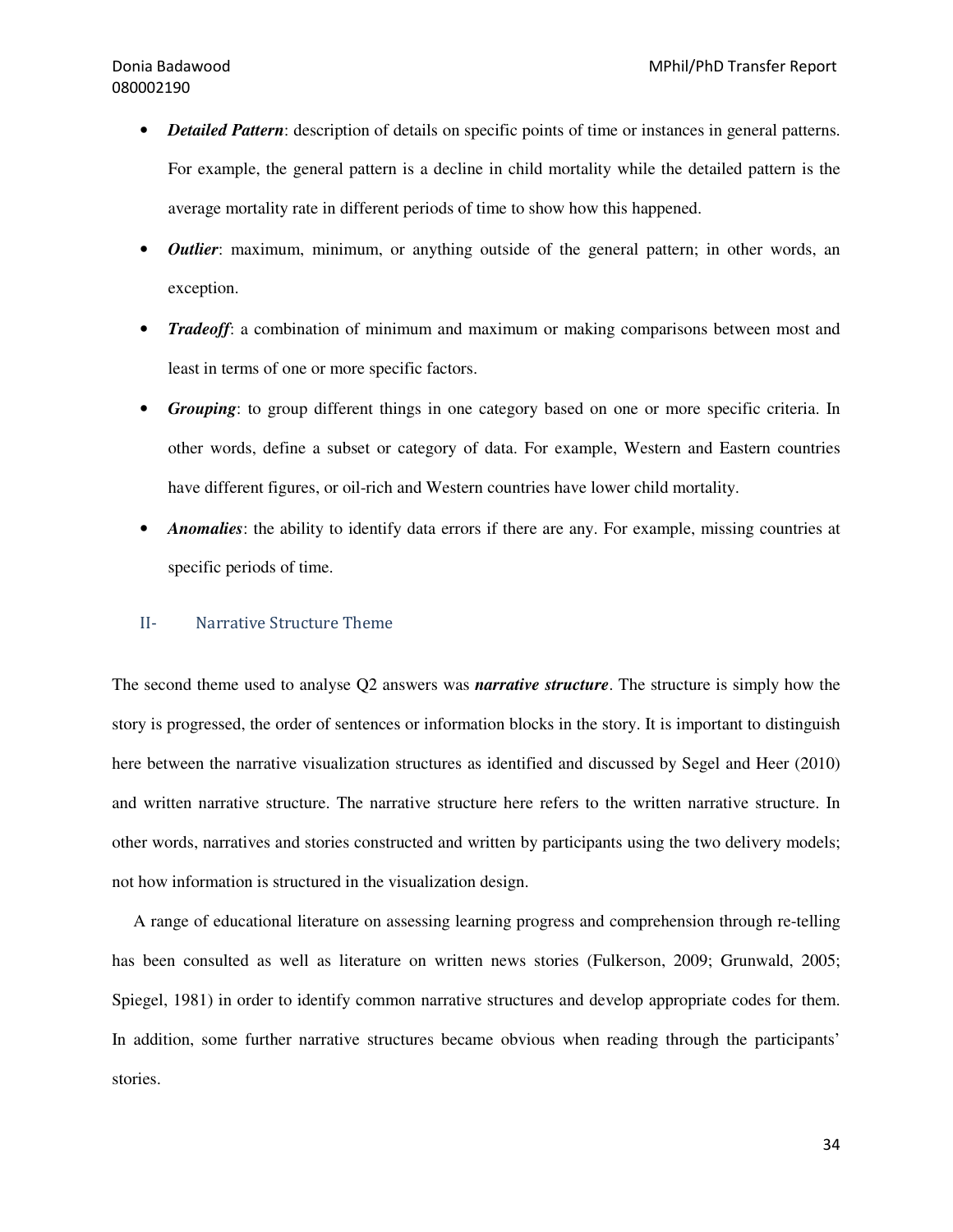In the analysis of participants' stories, up to two structures have been recorded for each story. All stories were assigned a *main narrative structure* that is the most appropriate one to explain the flow of narrative in the story. Some additionally had a *sub-structure* which is the structure used within the main story theme. For example, the main structure might be a *chronological* one but within this chronology it may demonstrate a *cause and effect* over a specific period of time. Some of the stories written by the participants had a clear sub-structure while others had only a main structure. Each of these main and substructures were assigned one of the following five types:

- *Problem-Solution*: emphasising the problem and suggesting solutions whether from external information used by the narrator in the first delivery model or from personal knowledge about the topic either in the first or second model.
- *General to Specific*: starting from the general trend to more specific instances, details, outliers, maximum, minimum, and more specific insights and relationships.
- *Specific to General*: starting from outliers, maximum, minimum, etc. to more general trends or the bigger picture.
- *Chronological*: starting from past to present; in other words, describe relationships, patterns, outliers, and any other insights in a chronological order.
- *Cause and Effect*: describe a figure, pattern, or insight and provide the cause(s) for this insight.

 When data was coded based on the *narrative structure* theme, the following points were taken into account:

• In both the *general to specific* and *specific to general* structures, participants may have written a statement to conclude the overall message for delivering this kind of information. This does not change the main narrative structure in the story.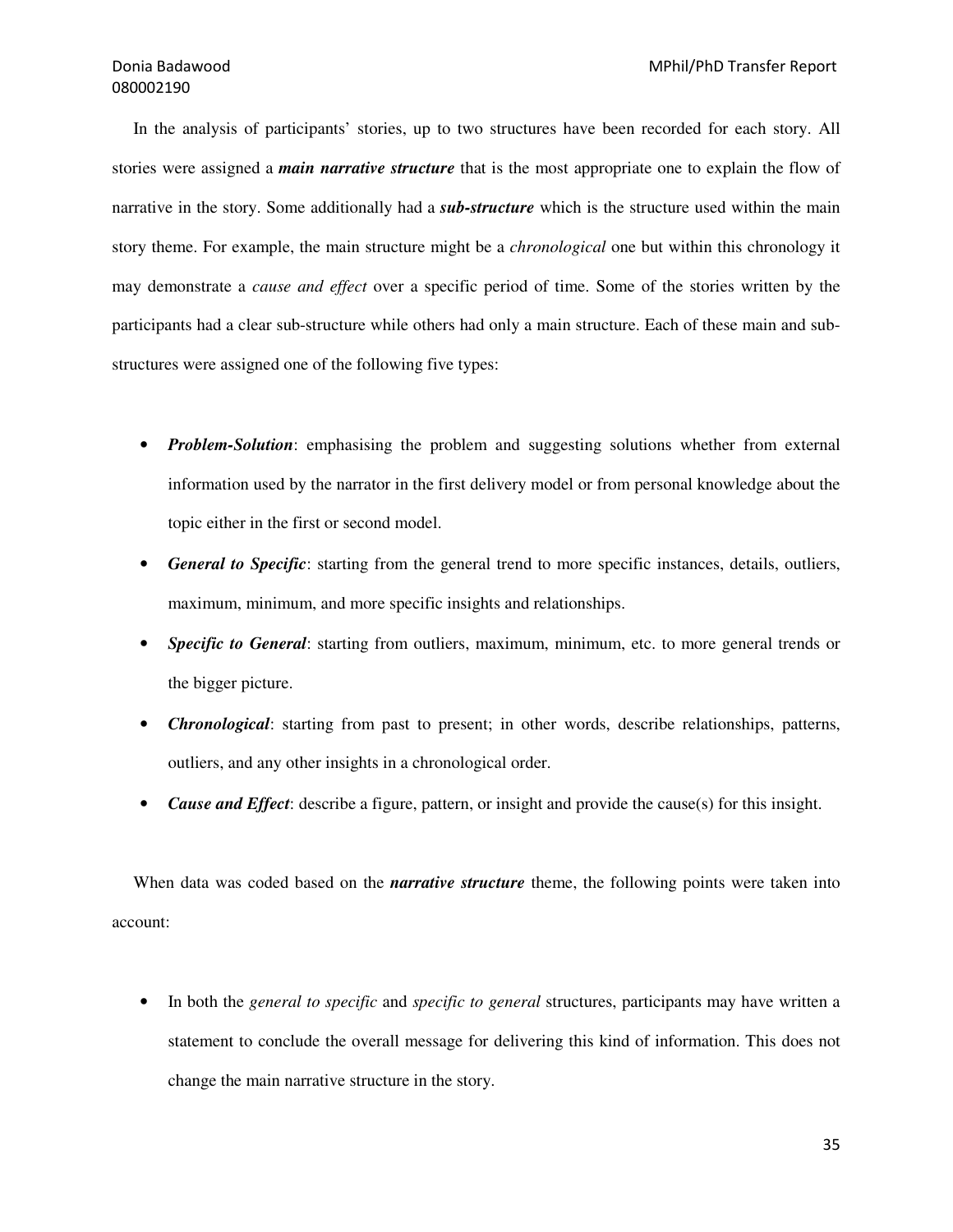• In the *chronological* structure, participants may start with a general statement describing the aim of the visualization or the general pattern in the story as an introduction. However, the remaining details are told chronologically.

#### *3.2.4.3 Q3 and Q4. Participant Learning*

A content analysis for these two questions in terms of what insight types were reported by participants as new or contradictory information has been performed and recurring codes identified. The insight types categories in sub-section 3.2.4.2 above for this purpose. Some participants' answers to these two questions contained additional different types of information to the insight types. However, this additional information did not show any pattern in the results, as it depends heavily on the individual background about the topic. The second thing taken into account when analysing answers to these two questions was whether they represented part of the participants' stories in Q2.

#### *3.2.4.4 Q5. Narrative Purpose*

Although no specific themes have been used in this question the difference between participants' answers to this question in the two delivery models were apparent and discussed in Section 5 of this paper.

#### 3.2.4.5 Subjective Feedback Questions

The subjective feedback answers were treated as ordinal data and simple frequencies have been calculated. We compared the two delivery models in terms of difficulty in telling stories and curiosity as well as the relationship between curiosity about the data and difficulty of telling stories within each delivery model.

#### **3.2.5 Ethical Considerations**

Ethical approval was obtained from the school Ethics Committee before conducting the first set of experiments. As previously stated, all participants have been informed in writing (by e-mail) prior to the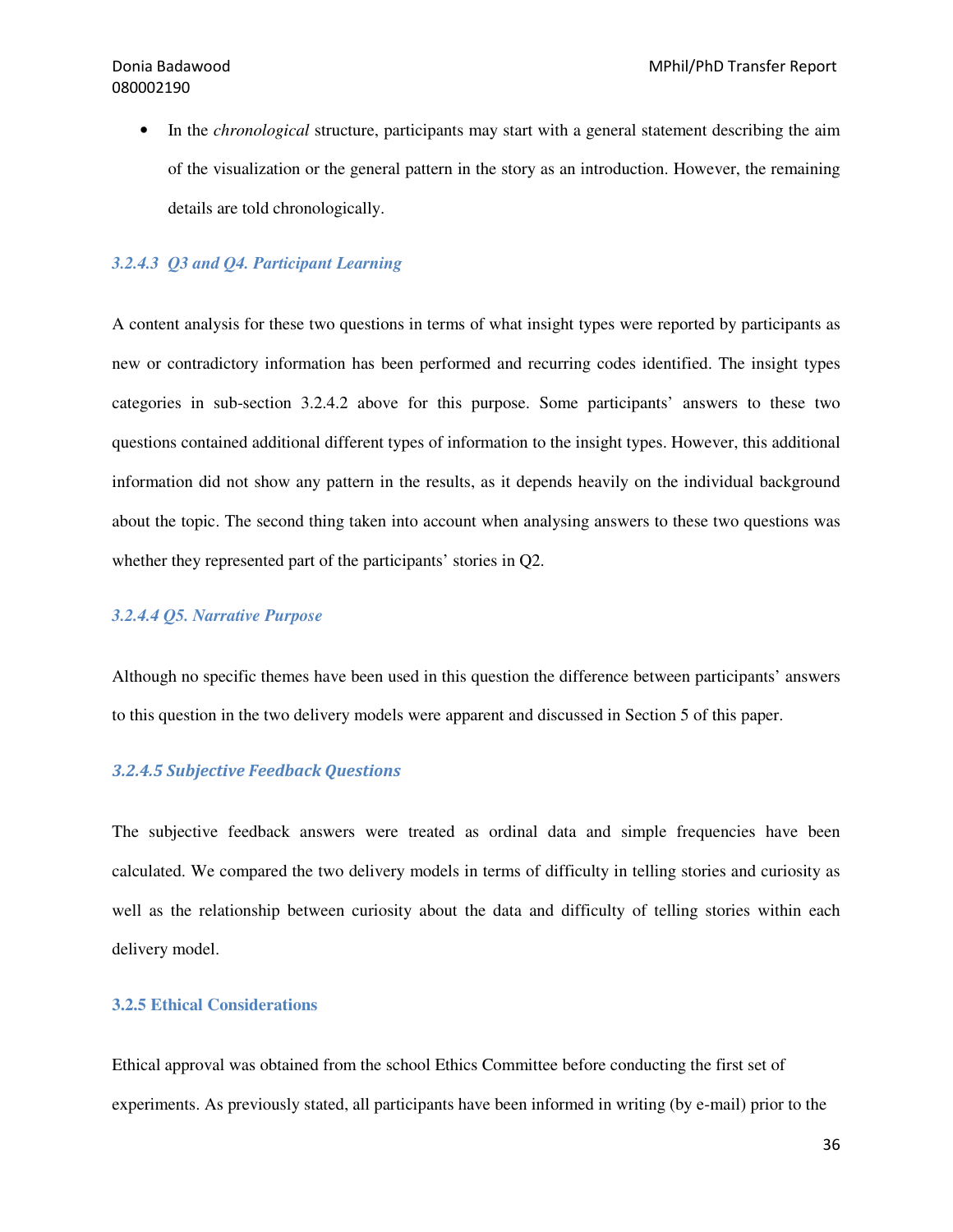experiment and verbally before starting the each experiment session about the study purpose, procedure, duration, and that participation is a voluntary basis. A copy of the consent form used has been sent to them in advance and written consent to participate has been obtained from the participants. They were aware that they may withdraw from the study at any time. Raw data in the form of questionnaires is stored securely for the period of the PhD research and then will be completely destroyed.

The preliminary results reported in chapter 4 below have been presented to the Data Visualization module students including those who took part in the study in the last Data Vis lecture in Term2 in 2011/2012. Participants will also be informed about any publications based on the study they took part in.

A copy of the Explanatory Statement and Consent Form for Participants is attached in Appendix B.

#### 3.2.6 Limitations and Enhancement to the Work Done

One limitation is that the coding is not consistent yet. A plan to overcome this limitation is by providing a sample of the participants' answers to one or two of the giCentre members along with the CodeBook used to qualitatively coding these answers and ask them to code them again if possible. The generated codes will be compared with the one created by the researcher. Appropriate techniques to assess any differences that might arise in coding will be used. One possible quantitative technique that is commonly used in such situations is Fleiss-Kappa scoring which gives a measure of how similar several codings are. Using such technique to assess and ensure consistency of coding will enhance the reliability of the study.

Further enhancement to the experiment reported above is planned. This is to conduct a complementary similar user study controlling for the possible effect of dataset on narrative construction. Specifically, to conduct a within-subjects experiment with two Hans Rosling videos (one for each data set) and then counterbalance data sets between participants (half see video A, half see video B).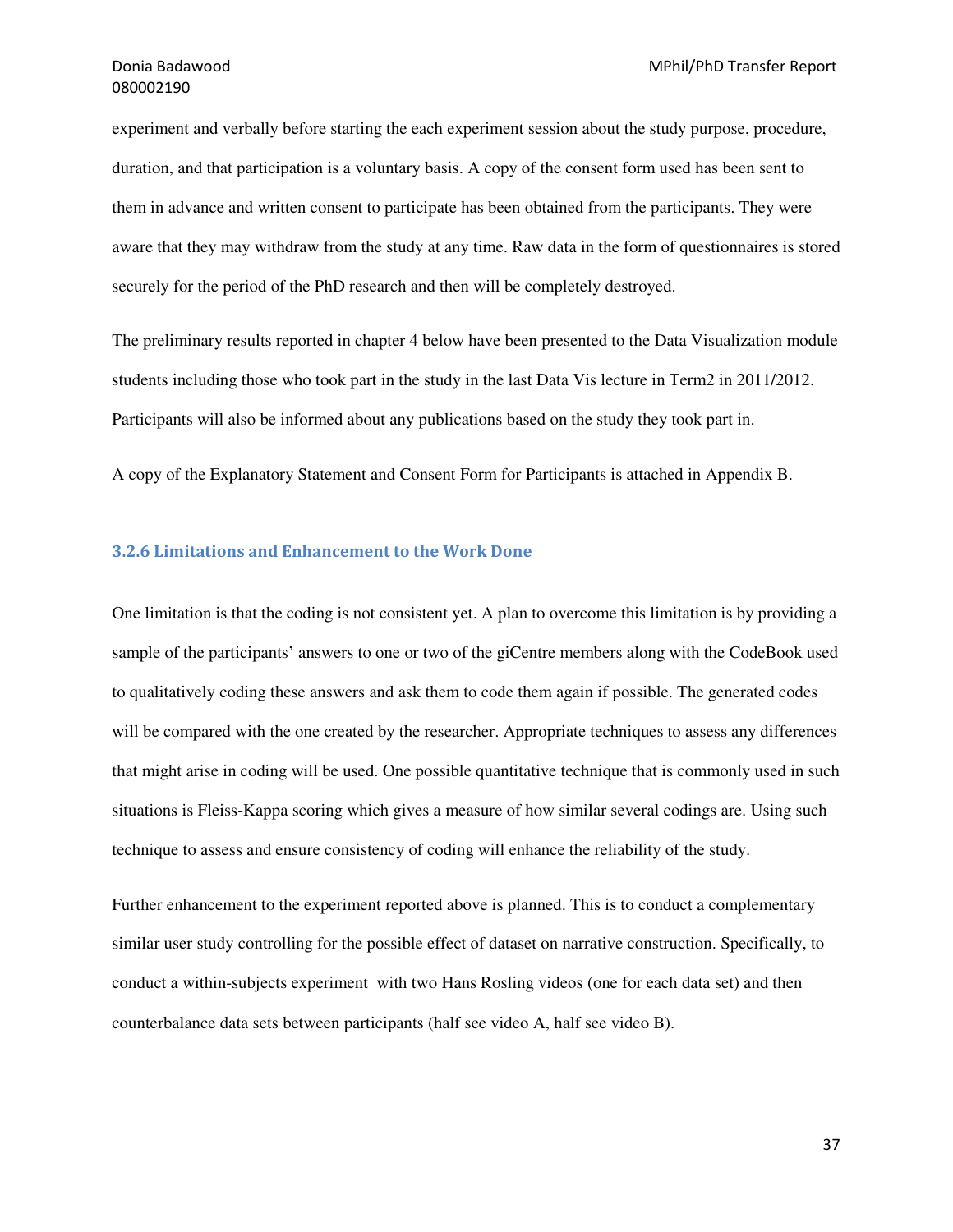So far, the sample size is small and further experiments should be conducted to provide more generalizable results that may provide firmer evidence for some observations. This will also allow for further quantitative analysis and variance depiction.

### 4. Preliminary Findings and Discussions

In this section the preliminary results of data analysis are reported. In the next section some of the implications for storytelling visualization are discussed.

#### **4.1 Questionnaire**

#### **4.1.1 Initial Perception of Geographical and Temporal Patterns (Q1)**

The results point to an interesting difference between the two story delivery models in terms of how the participants perceived the main pattern or factor of comparison in each story (see Figure 2). This is despite the fact that in both models, the same visualization design has been used and the characteristics of the datasets were exactly the same.

 It is found that after watching Rosling's video, 11 participants (85%) emphasised only the *Geographical* pattern, only one participant (8%) emphasised both *Geographical and Temporal* patterns, and one participant (8%) did not emphasise either. This seems to result from the way in which Rosling told the story. At the beginning of his talk, he played an animation to show how the HIV infection rate has changed over time in the world. However, he spent most of the talk stressing trends and causes in different countries.

 In contrast, after exploring the data on Gapminder, only one participant (8%) emphasised the *Geographical* pattern, four participants (31%) emphasised only the *Temporal* pattern, five participants (39%) emphasised both *Geographical and Temporal* patterns, and three participants (23%) did not identify clearly the main comparison factor or pattern in the story in their answers to Q1 in the questionnaire.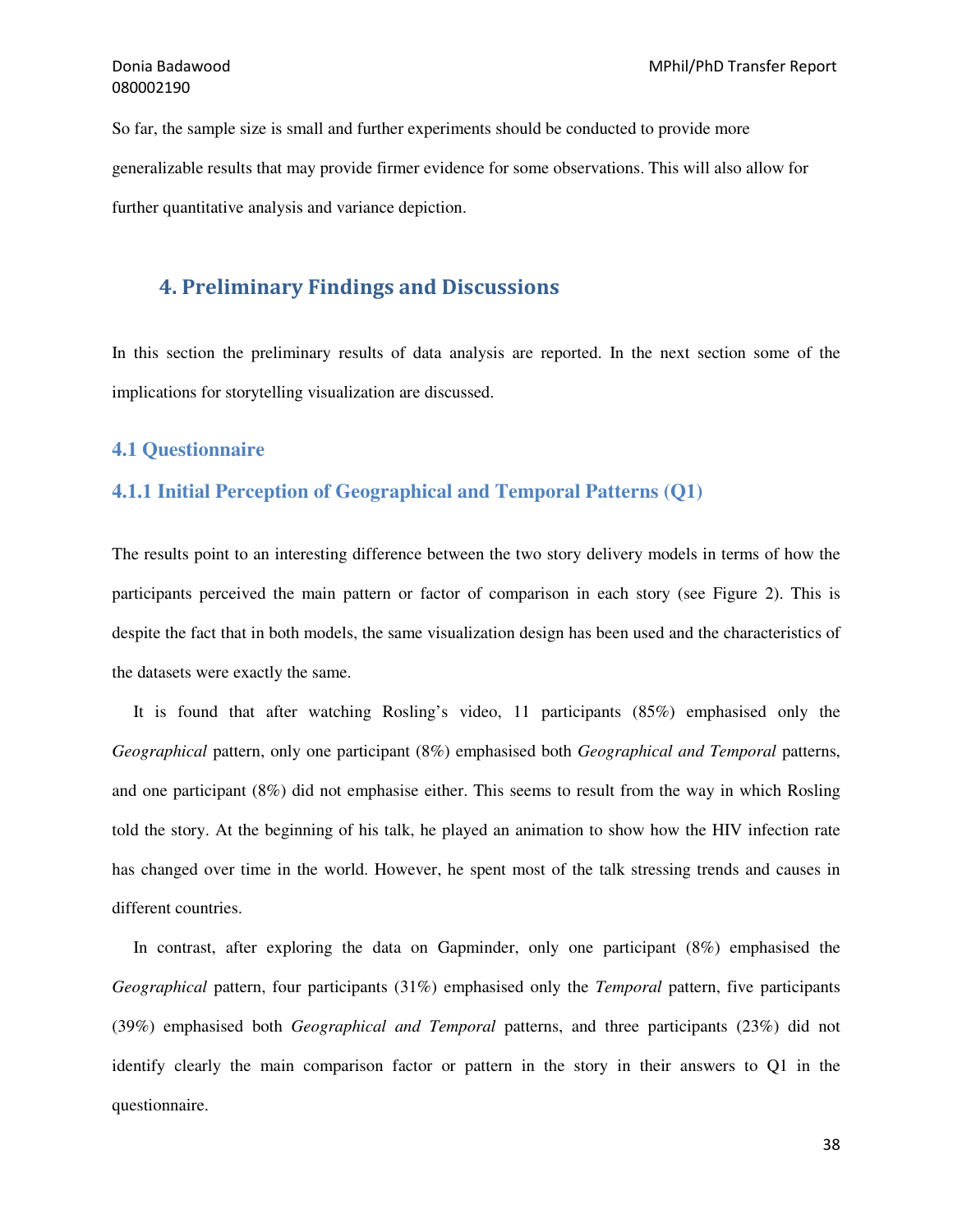This shows the important role of time in stories and that when users have the ability to freely explore time-series data they perceive the chronology and temporal pattern in the first place. This tendency was countered when their attention was strongly directed throughout the sequence of narratives as in Rosling's video.



Fig 2 Initial perception of Geographical and Temporal patterns in the story in the two delivery models

#### **4.1.2 Insight Types Gained (Q2)**

In terms of the insight types gained by participants from each delivery model, the results clearly indicate that a difference in the story delivery model affected users' ability to gain specific insight types (see Figure 3). Generally, the participants' stories that were written after exploring the data on Gapminder contained a slightly greater variety of insight types per story than the stories written after watching Rosling's video. Duplicate insight types were eliminated so that each insight type is distinct within a story. In other words, with the Gapminder model, more participants gained a greater range of insight types than from Rosling's video. However, there were two interesting exceptions in the results. The first is that the *general pattern* insight type was gained by more participants from Rosling's video than from Gapminder. The second exception was that the *anomalies* insight was only gained from Gapminder.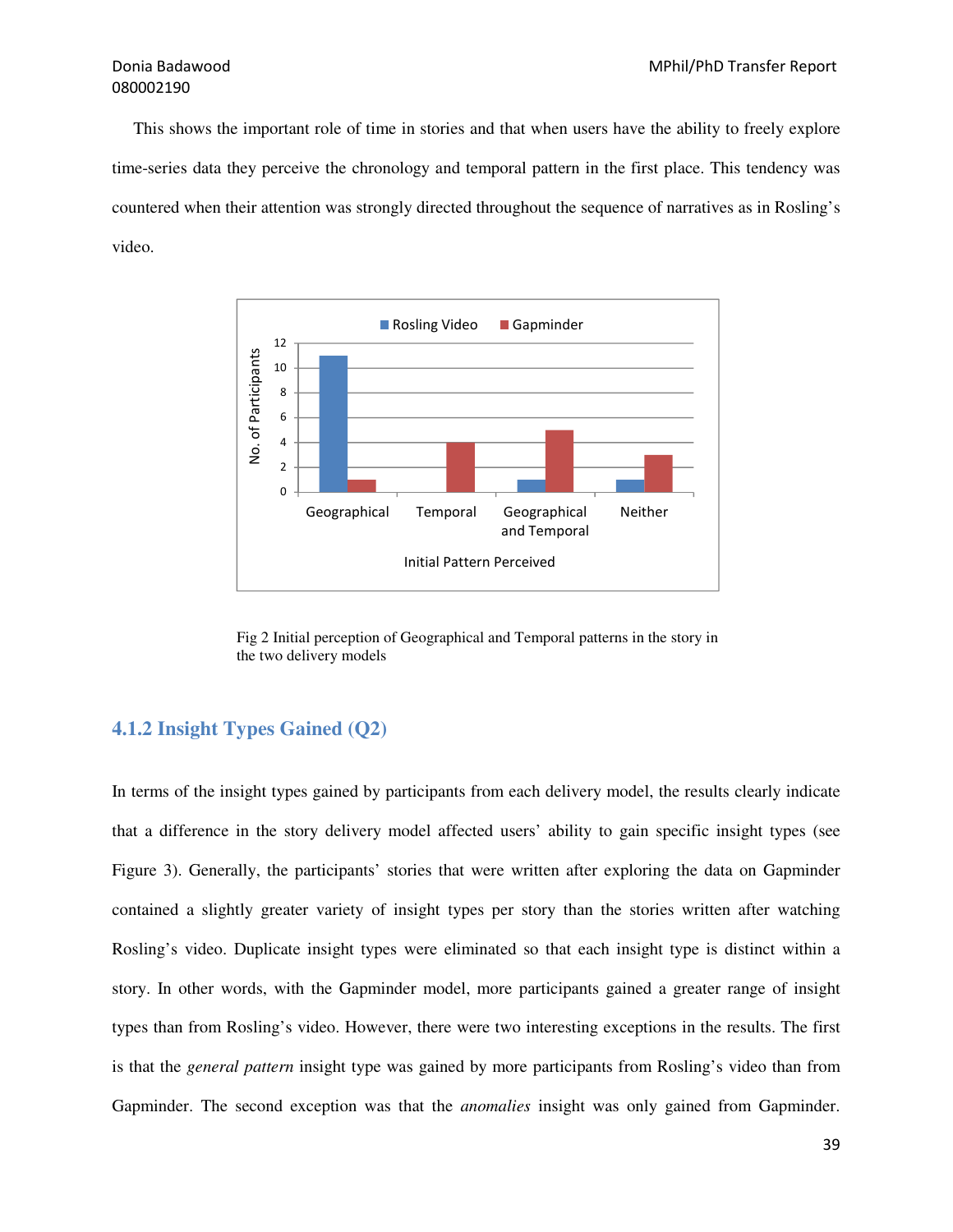Perhaps this is due to the fact that participants' attention was directed by Hans Rosling when watching the video so they are less likely to spot deficiencies in data unless the speaker clearly point to it.

 In some cases, participants just described how to use visualization to gain knowledge or the story. This happened in both delivery models. Therefore, in these cases we were not able to identify specific insights from the data, although a clear understanding of interactive design and the video was apparent in their stories.



Figure 3 The number of participants (out of 13) who reported each insight type in their stories for each story delivery model

#### **4.1.3 Narrative Structure- Sequencing Story Events (Q2)**

Generally, the most common narrative structure in the participants' stories in both delivery models was the *general to specific* structure (see Figure 4). Nine participants used it with Rosling's video and eight participants used it with the Gapminder model. In Rosling's model, seven out of the nine participants who used a *general to specific* structure as the main structure also used a *cause and effect* structure as a substructure which means that they followed the narrative structure used by Rosling. In addition, two participants used a *specific to general* structure and one of them used a *cause and effect* structure as a sub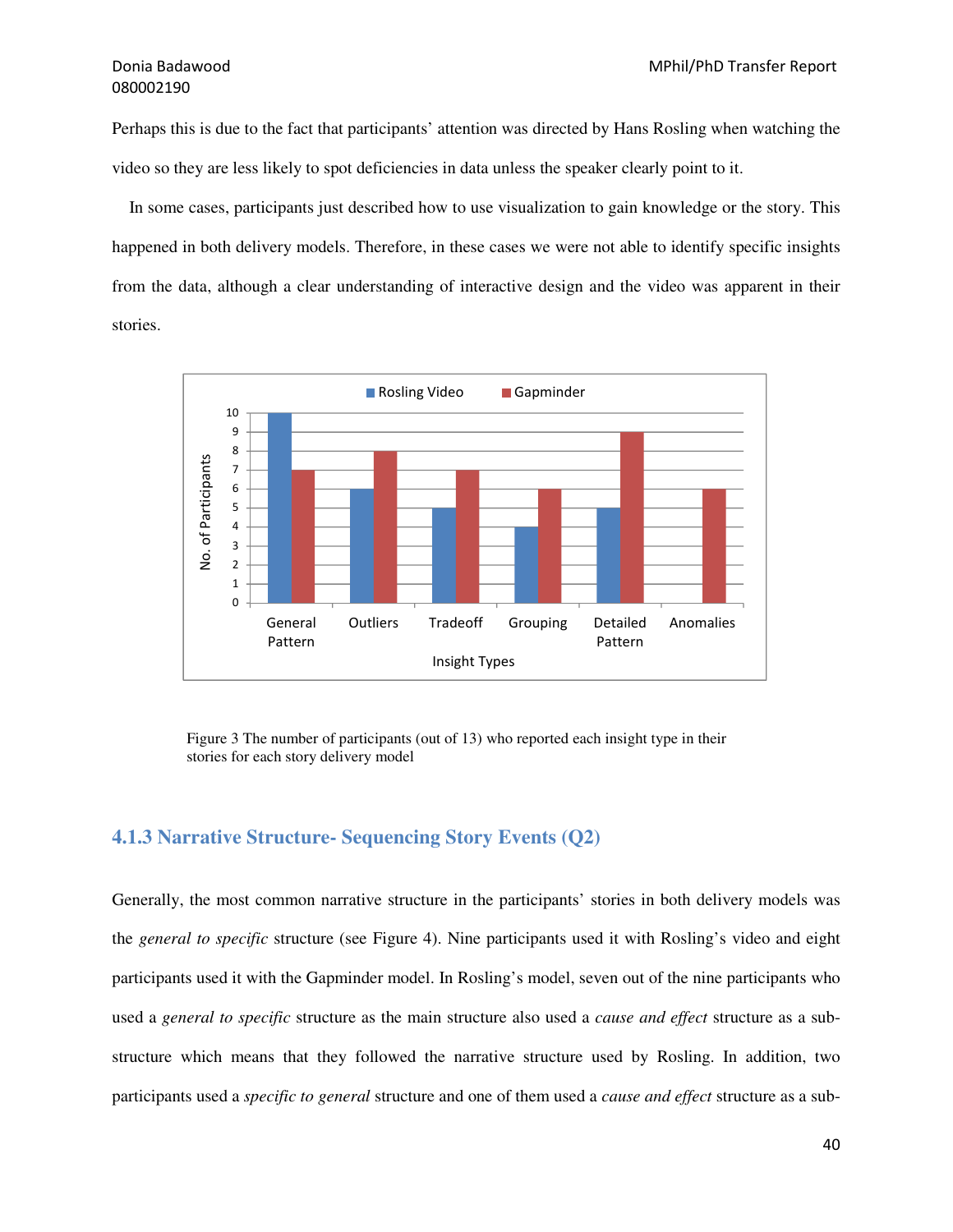structure. This might also result from the emphasis Rosling has given to specific countries in the video. Only one participant used a *problem-solution* structure with Hans Rosling's model. From this participant's comments at the end of the experiment, it seems that this is due to background knowledge in the topic so the participant was able to provide details on the problem and discuss solutions rather than following the speaker's narrative structure.

 An interesting finding was that the *Chronological* structure has not been used at all with Rosling's model while two participants used it with the Gapminder model. Although change over time is an important part of the story in Rosling's video, the speaker emphasised the context and reasons for patterns within specific countries. In contrast, when participants explore time-series data independently, the role of time becomes apparent for structuring and initiating progression in story events.



Figure 4 The number of participants (out of 13) who used each narrative structure as a main structure of their stories for each story delivery model

#### **4.1.4 Unexpected Insights Gained (Q3 and Q4)**

In Rosling's model, twelve participants answered Q3 on the new information they had learned, seven of them reported at least one outlier as part of the answer. Ten participants answered Q4 that asked them if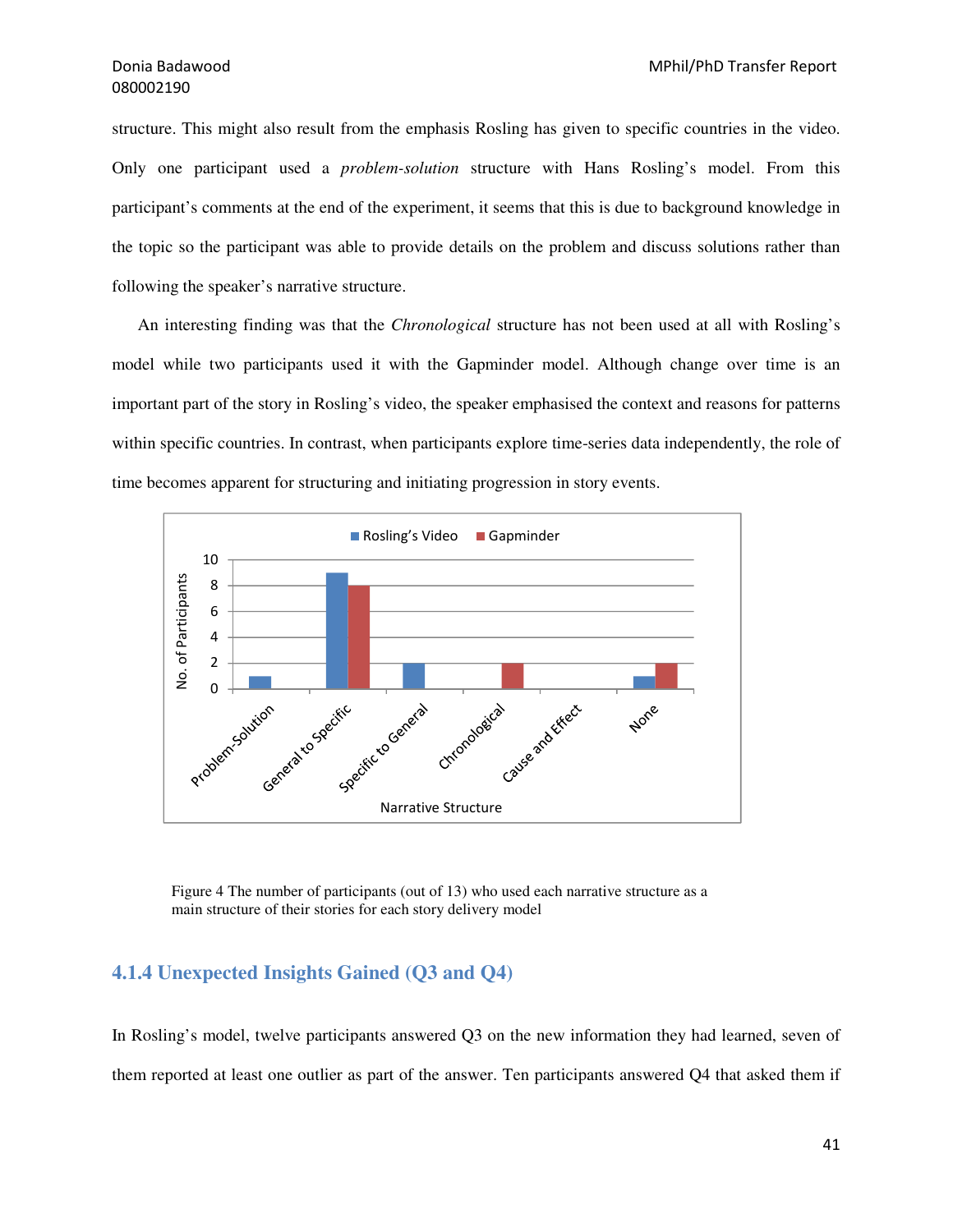they learned something that contradicts what they already know. Five of them also reported at least one outlier as part of their answers.

 In the Gapminder model, ten participants answered Q3, four of them reported at least one outlier in their answers. Six participants answered Q4 but none of them reported outliers in their answers. However, some participants interpreted the two questions in the same way and referred to Q3 in their answers to Q4.

 For Q2 stories in both models, participants tended to use their answers about unexpected information gained or part of them, whether this was new or something contradictory, outliers or other insights. Specifically, they usually reported more examples and details in their answers to Q3 and Q4 while using one of these details to express an idea or findings in their stories in Q2.

#### **4.1.5 Expected Purpose in Delivering Stories in Each Delivery Model (Q5)**

For both models, most answers ranged from raising awareness about the topic, urgency in solving the problem or providing the data in a more compelling way that is easier to understand than a tabular format. In other words, the purposes identified were mostly relevant to the data and the visual representations. However, an interesting result occurred in the answers provided by two participants on the speaker's purpose in producing the video in Rosling's model.

They thought that there was a personal purpose behind the story. For example, one of them said that the purpose was "*political posturing, perhaps to seek funding*". The apparent objectivity offered by the Gapminder software did not prompt such questioning.

#### **4.2 Participants subjective Feedback**

Although most participants found telling a story after watching Rosling's video easier, they did not perform exceptionally better in other aspects such as the variety of insight types they gained as shown in section 5.2. We could not say that the more the participants were curious about the data/story the easier they found telling a story in both models, although this has happened in some cases.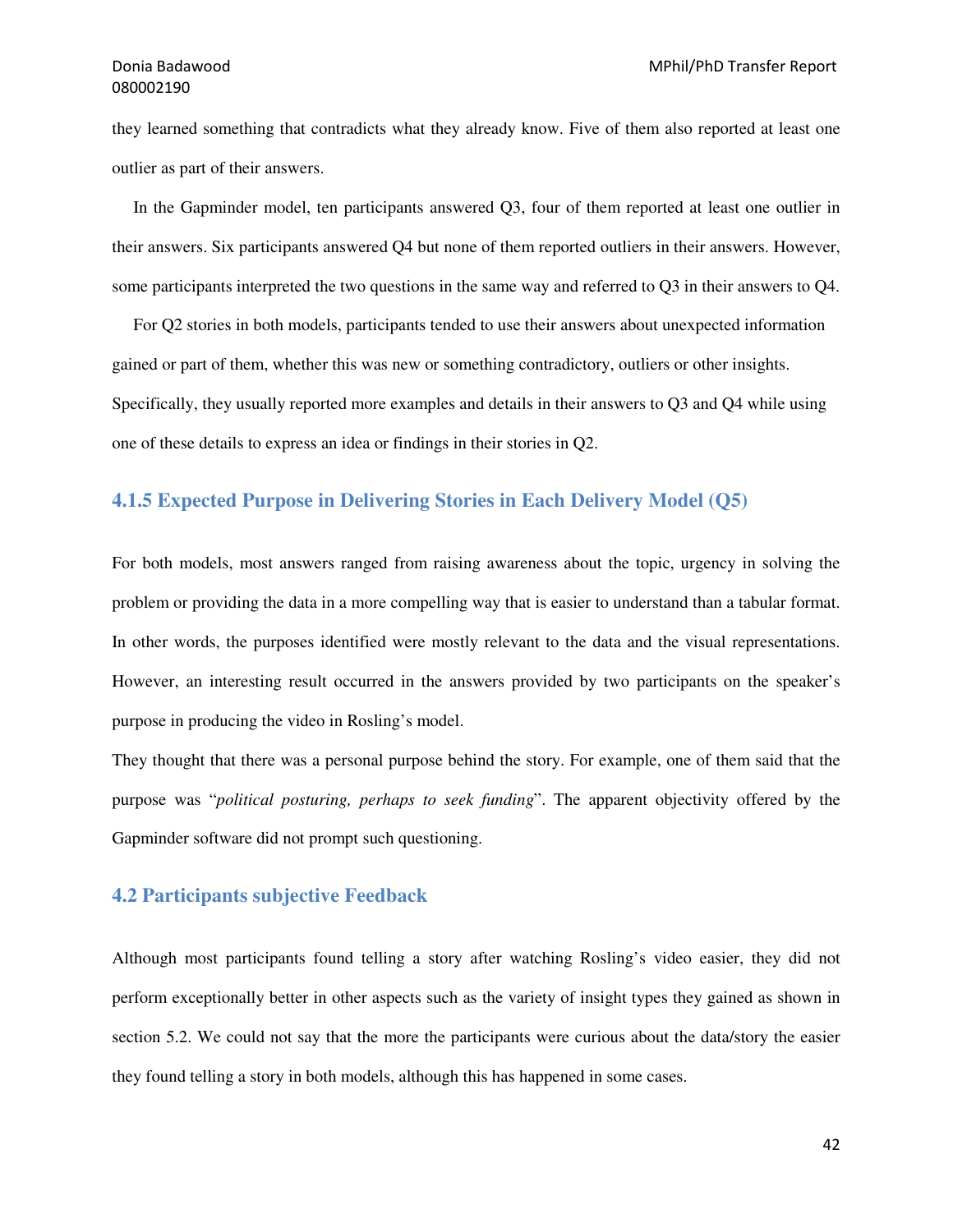However, some participants who were more curious about the video than Gapminder commented "*there is nothing wrong with the tool (Gapminder), it is about the data*" while participants who were more curious about Gapminder provided comments such as "*if I had more time I would spend it exploring more data and playing with the tool rather than watching the same video again*". One participant who followed a *chronological* structure for their story for Q2 commented that with a specific question or goal in mind it would be easier to tell a story using Gapminder. An interesting point here is whether the participant would have used a different structure if they had a specific point or message to support. As this was not the case, *time* was the most obvious parameter she could use to structure her story.

The results we found from the subjective feedback questions are summarised in Figures 5 to 8.



Figure 5 Participants' subjective feedback on the level of difficulty of telling a story for each story delivery model



Figure 6 Participants' subjective feedback on the level of curiosity about the data/story for each story delivery model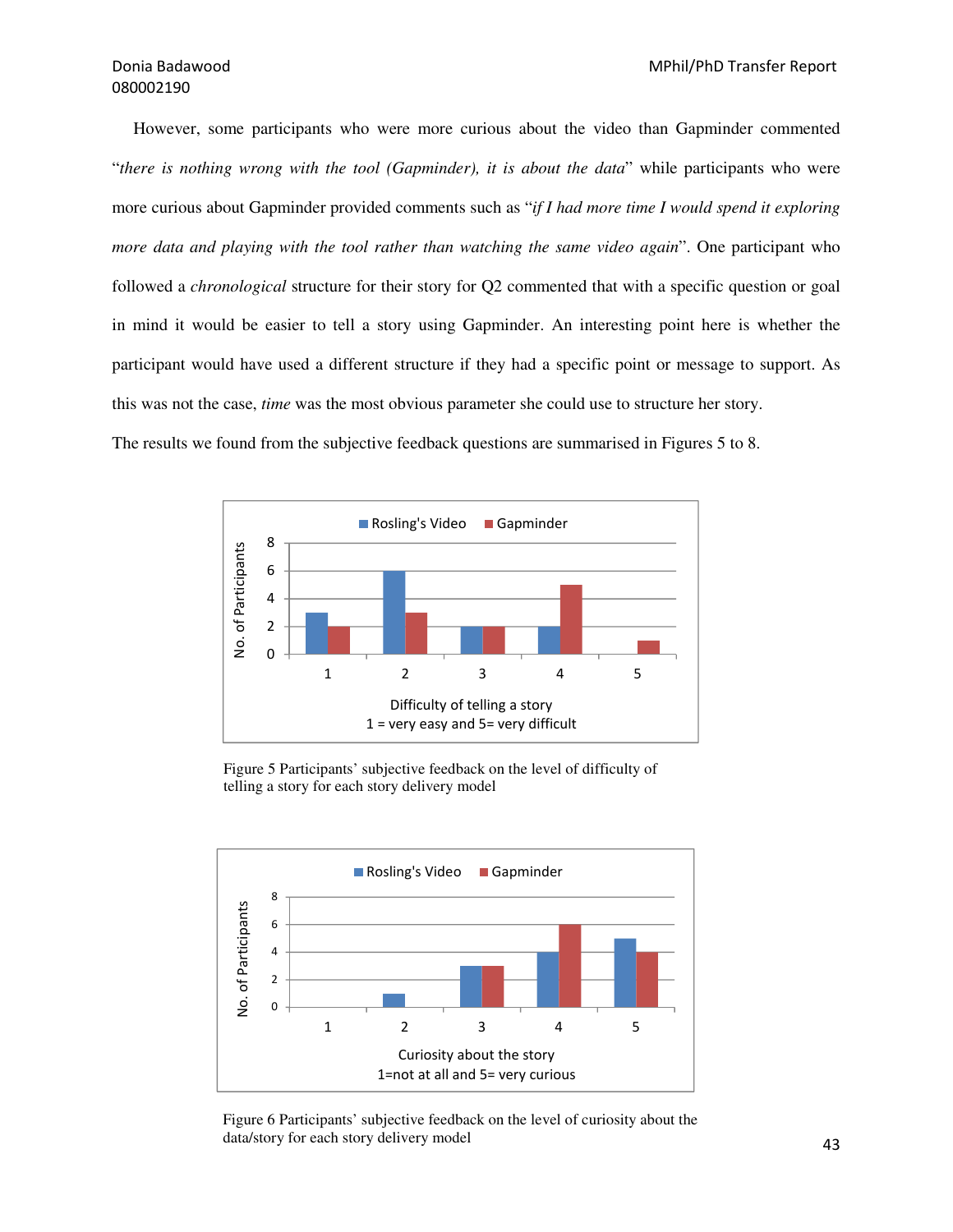

Figure 7 The relationship between curiosity about the data/story and difficulty of telling a story for Hans Rosling's model of story delivery



Figure 8 The relationship between curiosity about the data/story and difficulty of telling a story for the Gapminder story delivery model.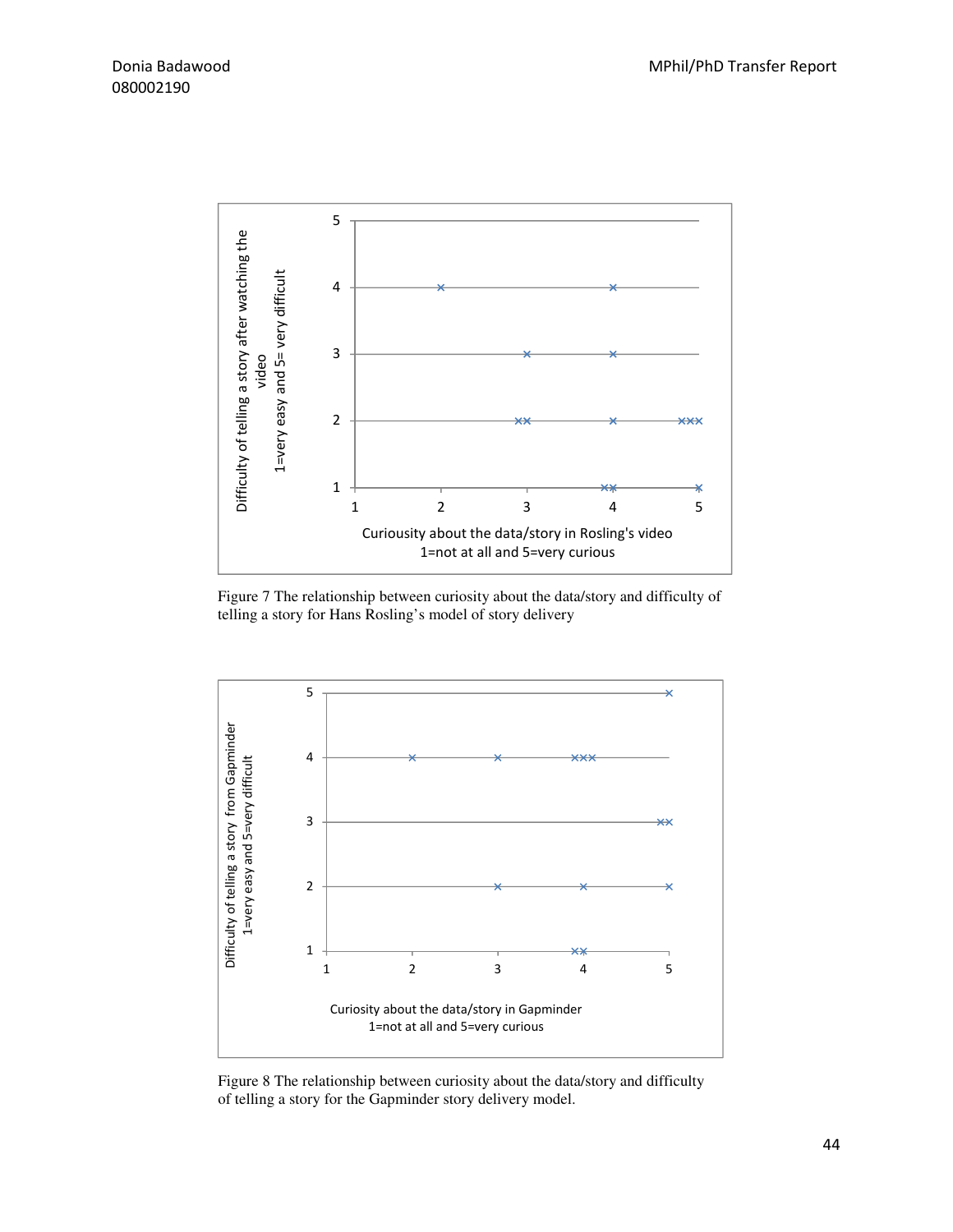### 5.Implications of the Preliminary Findings of the First Experiment

The first experiment in this PhD project reported above has several implications for storytelling through information visualization, based on the two story delivery models investigated. Most of the differences between these two models seem to relate to the extent to which they direct and control audience attention. The following recommendations are based on the implications of this study, and particularly on the findings described in the previous section:

# *I- Pay more attention to data errors if there is no presenter or narrator to control and direct audience attention*

Participants were less critical about the data in the narrated Rosling delivery and did not spot any data errors. In contrast, with regards to the Gapminder software, they were more critical about data and more able to spot data errors. This might have resulted from the way in which participant attention was strongly directed throughout the story in Rosling's delivery, limiting ability to spot data errors. It suggests that more attention should be paid to data errors in information visualization stories that are delivered and constructed through users' interactive exploration. If there are any errors that are apparent to a designer before a tool or design is released, avoiding these errors or, alternatively, providing some notes or explanations, can help to minimise their negative impact on audience engagement and avoid distracting the users from the overall flow of the narrative they are exploring.

# *II- Consider providing other views and interpretations, in order to minimise the effect of a single point of view on audience acceptance of the message.*

Participants' answers about the expected purpose of producing or providing the data/story in Rosling's video and in the Gapminder software highlight an important point. The "direct narration" or "voice-over narration" techniques used in films entail interpreting or explaining story events from the narrator's point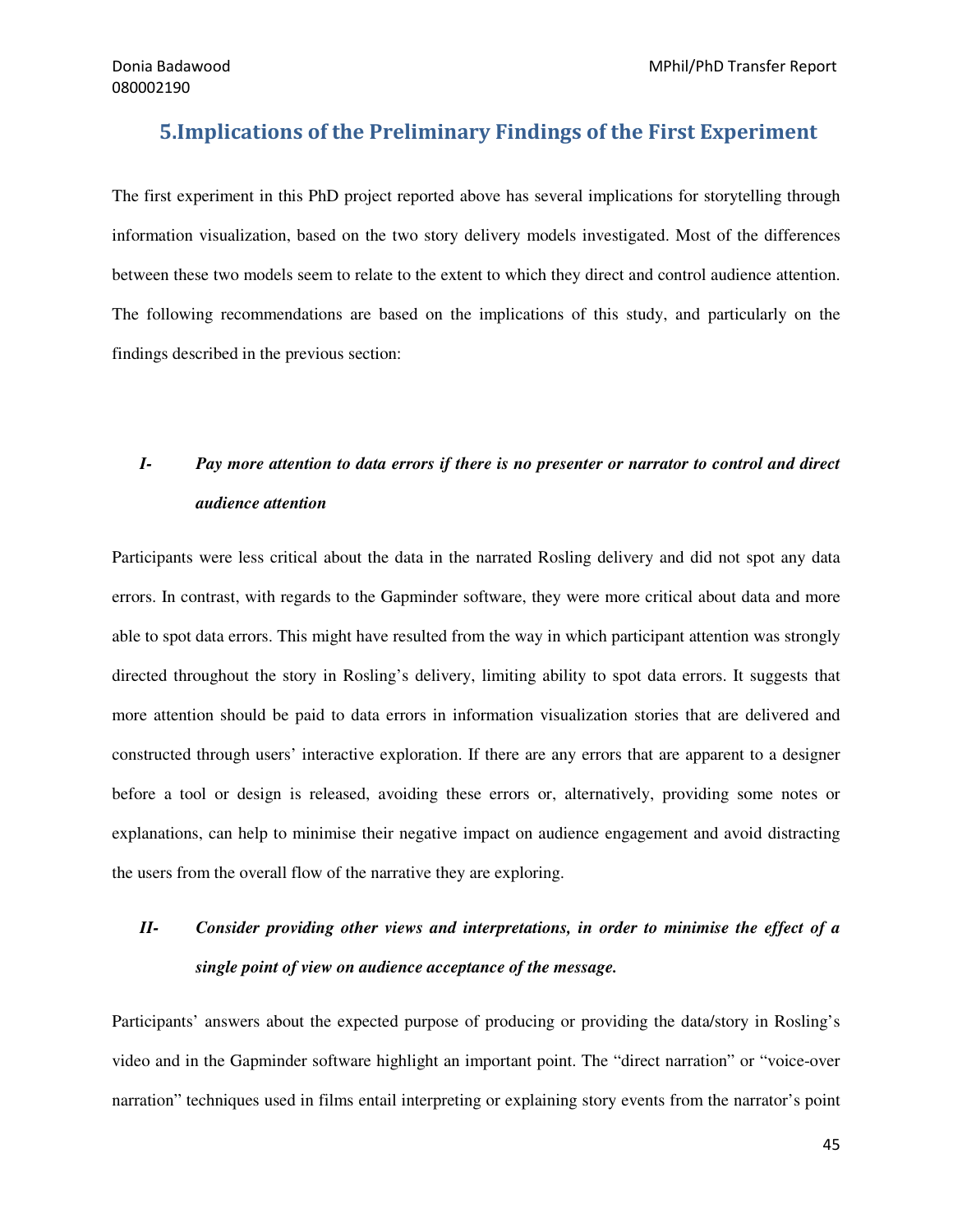of view (Pramaggiore and Wallis, 2011). In information visualization, the narrator's background knowledge and understanding of the topic play an important role in his or her interpretation of story events. In some cases, this might affect audience acceptance of the message or purpose of the story. The results of our study show that two participants thought that there was a political or personal purpose behind Rosling's presentation, while none stated this in relation to the Gapminder software. A reasonable approach for tackling this issue when delivering a data story is to consider ways in which alternative perspectives can be demonstrated in the delivery of a message. This may be in conflict with the deliberate subjectivity that can enhance the narrative. A trade-off is needed between the narrative coherence of a single point of view and the confidence in the data implied by multiple or more objective perspectives.

## *III- Use outliers and contradictory information to capture and direct audience attention without misleading the audience.*

It can be argued that in storytelling in any medium, the primary goal is to capture audience attention, after which, one can direct this attention to story events. Outliers were described by participants in this study as unexpected findings or knowledge gained from both story delivery models. The fact that outliers catch audience attention might be important, particularly in the absence of a narrator who directs audience attention and emphasises the desired events in the story. This may also apply to known contradictory information in a story during the design phase, but in our analysis of the contradictory information reported by participants, we could not generalise on insight or knowledge types other than outliers, as these depend heavily on individual background with regard to a topic. The danger in this approach is that outliers, by definition, are not representative of the data as a whole, so care is needed to lead users from the attention-grabbing outliers to the core messages implied by the data.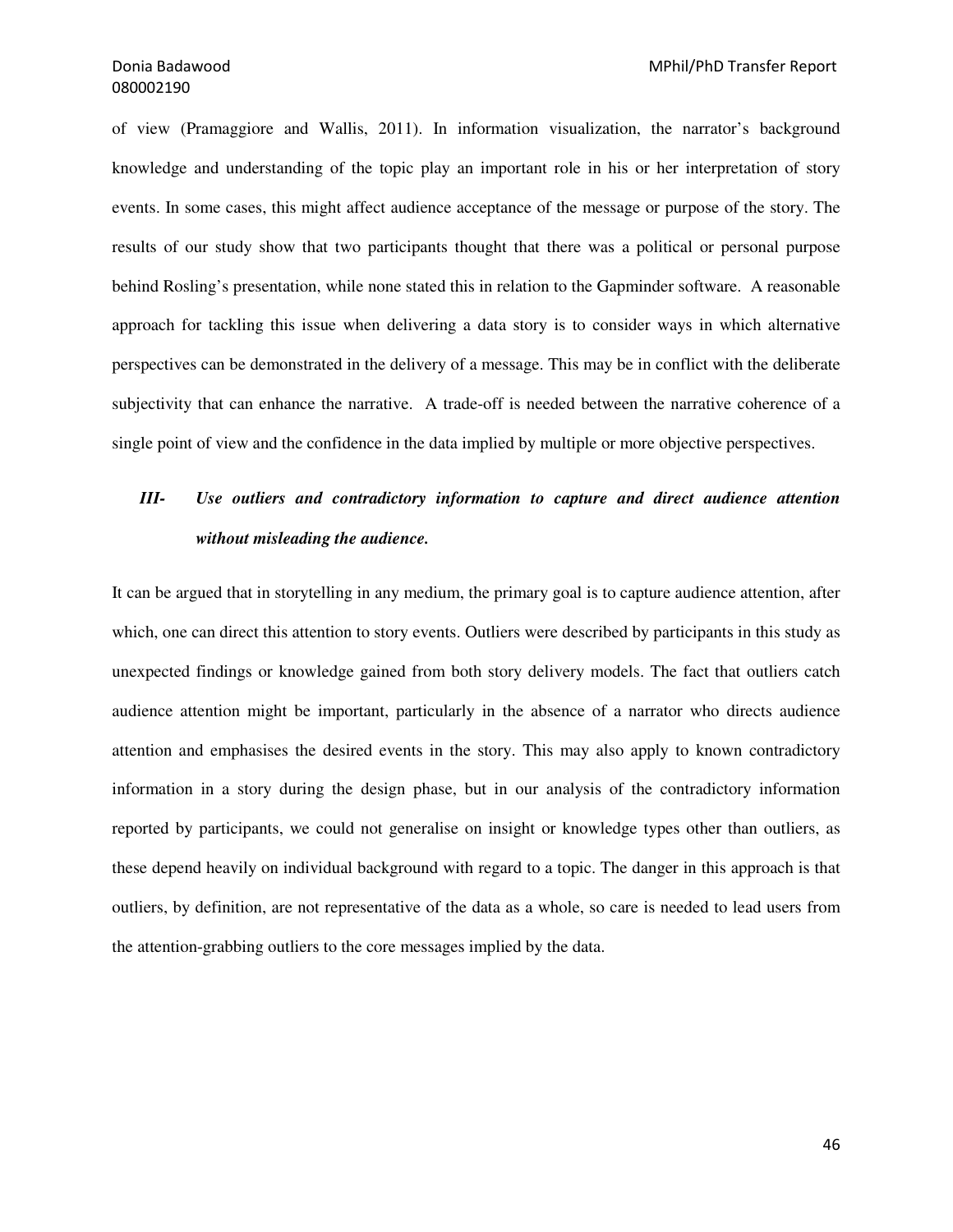#### Work to Date and Future Work toward the Completion of the PhD Thesis

This section provides a summary of the work done so far. In addition, this section describes the approach I will follow to address the remaining research objectives.

Before summarising the work done and future work plan, it is important to list the objectives of the PhD research project to best describe how they are going to be addressed:

The overall aim of this research is to use existing theory and techniques from storytelling more generally and investigate their relevance to storytelling in the design of information visualization, and empirically examine the impact of different forms of storytelling visualization on story comprehension and understanding. Specifically:

- 1. To identify the characteristics of storytelling in general and as an emerging field within information visualization.
- 2. To investigate the effect of story delivery model on narratives/stories constructed by audiences.
- 3. To explore and model the transition types used to tell stories through information visualization.
- 4. To investigate the effect of different transitions within data-driven stories on resulted or perceived narratives/stories.
- 5. To provide guidelines and recommendations for design of narrative visualizations based on the implications of the empirical research findings.

#### Work Done

This sub-section summarises the work completed so far. For each task carried out, the research objective it contributes to is provided.

#### **Literature review (objective# 1)**

The relevant literature to storytelling in the area of information visualization has been carried out.

Additionally, some related similar theories and principles from other domains such as, comics,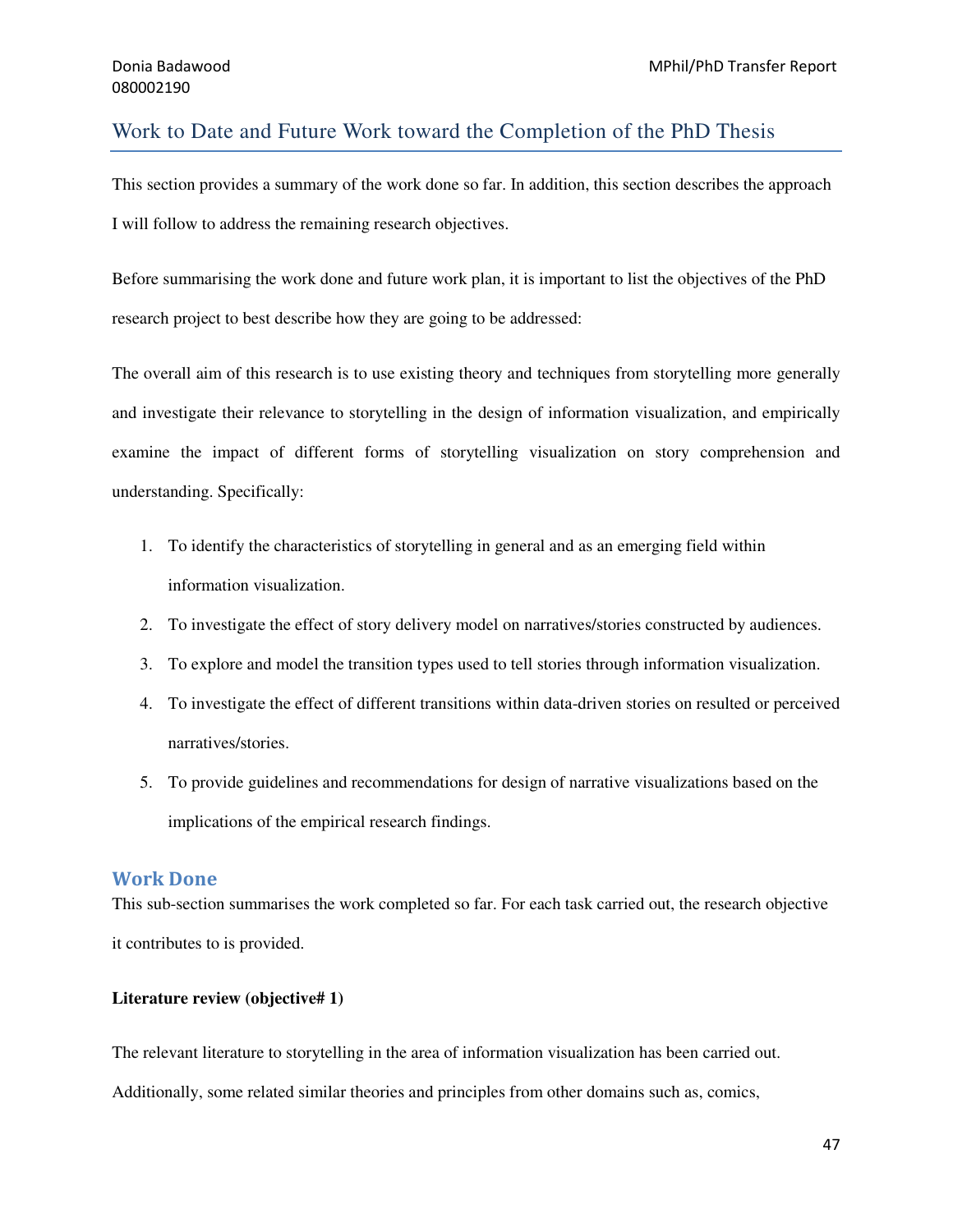filmmaking, and journalism, have been considered and reviewed, linked and positioned within the scope of the PhD research. The gaps in the knowledge and remaining areas to be investigated have been identified as well as different approaches and methodologies in tackling the topic of storytelling in information visualization. Further reading will be undertaken to remain updated about developments of this area and to help shaping, or enrich and improve the future work. The literature review chapter in this report touched on some areas covered in the literature review, this chapter will be expanded, detailed, and perhaps re-structured in the final PhD thesis.

#### **The first set of experiments (Story Delivery model)- (objective# 2)**

The first set of experiments has been designed and carried out, data has been analysed and preliminary results have been reported. Additionally, a review of the research methods used in this type of experimental evaluation research in the information visualization domain has been carried out and the relevance of these methods to the research question in hand has been discussed and identified in order to choose an appropriate approach to the research question addressed in the first set of experiments. An enhancement to this experiment is also planned and described in the future work plan below. A poster based on the work done was submitted and accepted in VisWeek2012 conference.

#### Future Work

To best explain my work plan I have divided the tasks into 10 categories:

#### **1. Literature review**

While part of the literature review done was included in this upgrade report, additional materials, sections, and details have been covered and need to be included in the final PhD thesis. Further reading will also be undertaken to keep updated about the development of the research in the area. Hence, this task will be ongoing as shown in the Gantt chart below.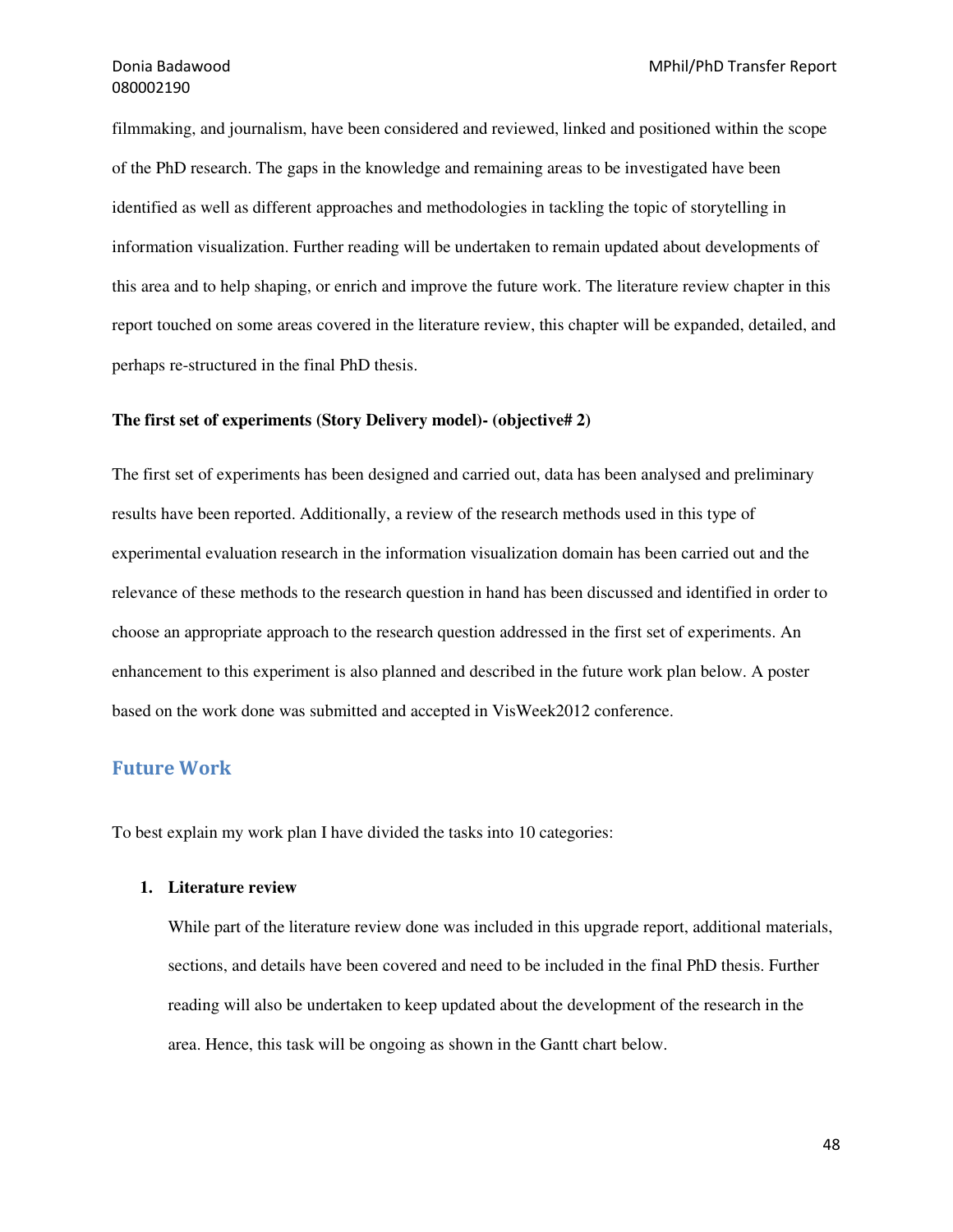#### **2. Data Coding (VAST Challenges Videos)**

This is including working on the McCloud (1993) taxonomy of panel-to-pane transitions in comics stories to develop and explain a model that can be clearly applicable to storytelling through information visualization. Part of this work has been done by developing a preliminary/initial glossary of terms that relate the meaning of the transitions types in comics to the possible meaning of these transitions in information visualization. Then, by qualitatively coding the VAST Challenges videos based on this model to explore the transition types used. Furthermore, to ensure consistency of codes a copy of the codebook used for coding the data of the first set of experiments and for coding the VAST challenges videos along with sample data will be given to some PhD students to code the data if possible. VAST challenges videos from 2008 to 2012 will be considered. Each year there are between 50 to 70 videos which means that the dataset will be big enough to explore patterns and create visualizations.

#### **3. Data Analysis (qualitatively coded data or data from experiments)**

This task includes any qualitative analysis or coding of data obtained by experiments i.e. openended questionnaire data of the first set of experiments and any other data generated by further experiments. Again, to ensure consistency of codes a copy of the codebook used for coding the data of the first set of experiments along with sample data will be given to some giCentre members to code the data if possible. Furthermore, this task also includes any quantitative analysis of the coded data, whether data from experiments or data generated from qualitatively coding VAST challenges videos based on the transitions types used.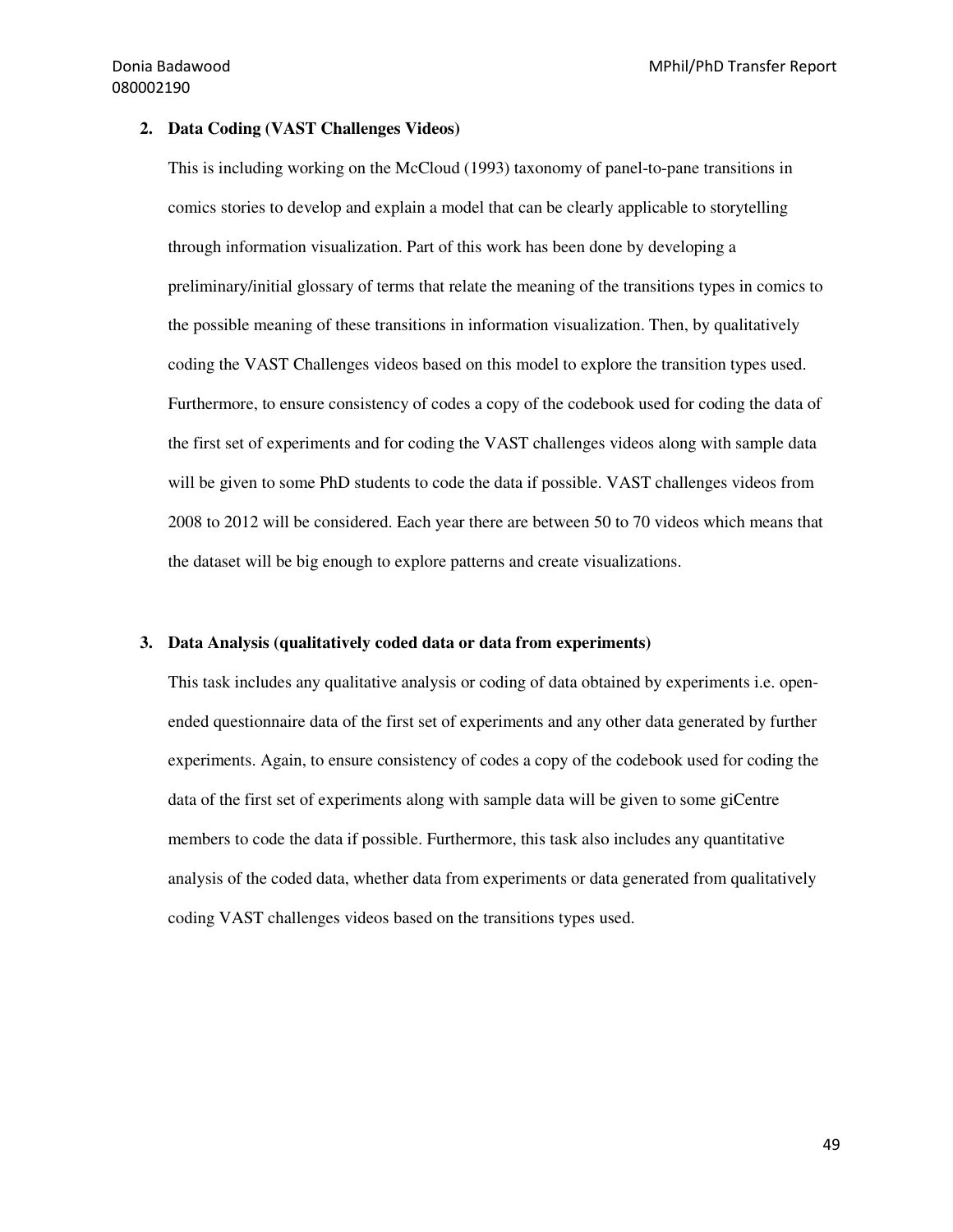#### **4. Create visualization of results**

This task entails doing some grouping and aggregation of the codes generated in task 2 above. This is to look for similarities and differences within and across datasets, tasks, years, authors, etc. then, to create appropriate visualizations to represent the patterns and findings.

#### **5. Formulate new questions and/or hypothesis based on the findings**

After analysing and visualizing the findings, new hypothesis and/or questions for further work are expected to emerge. Depending on these questions, appropriate research questions should be addressed and appropriate experimental design should be completed.

#### **6. Experimental Design**

Based on the hypothesis/questions formulated from the findings, an appropriate experiment framework will be designed.

#### **7. Conducting Experiments**

This task includes running experiments in the lab, for both the first and second set of experiments. This task will take place in Autumn and Spring Terms as a good number of responses are expected. It is not expected to take place during Summer, Christmas or New Year vacations. More participants are going to be recruited for the first experiment (on Story Delivery Models) to enhance the generalizability of the results and enable further quantitative analysis of the data. A further complementary user study to the first experiment is also planned; this will differ from the presented experiment in this report in that the first delivery model will be a video or presentation of the visualizations used by Rosling without him present. The findings of the two sets of experiments will then be compared. This task will be tackled simultaneously with coding and analysing data.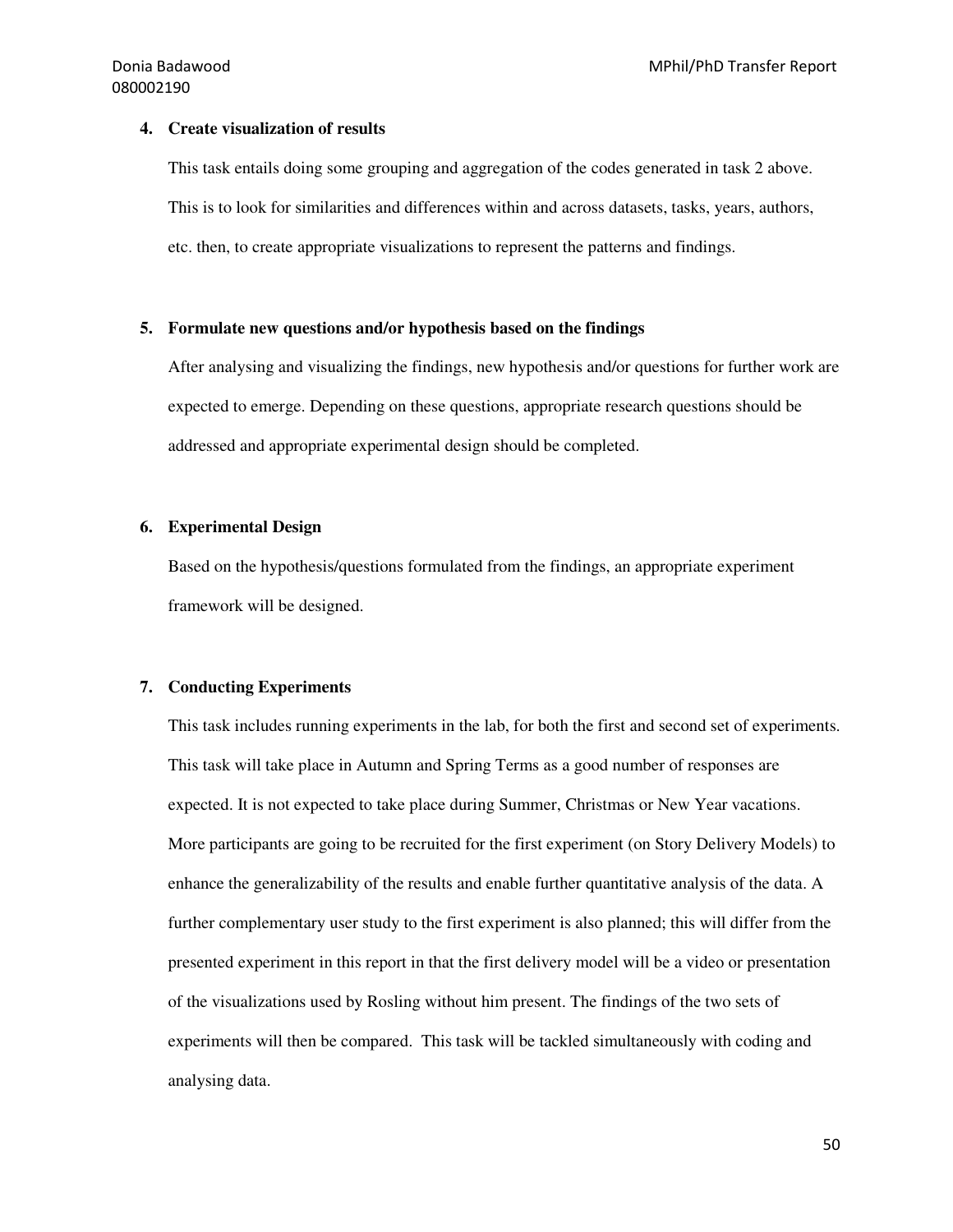#### **8. Writing papers/posters for publications**

This task depends on the achieved progress and the work produced. As the targeted and most relevant venue to the research is the VisWeek conference which usually takes place in October, the likely papers and posters submission deadline has been used to allocate time for this task (March and June).

#### **9. Attending or presenting work in academic conferences**

As said above the most relevant venue to the research work is the VisWeek conference. So, attending this venue would be a valuable experience. Additional venues might also be attended as appropriate.

#### **10. Write-up**

Although this is an ongoing task, 12- 18 weeks have been allocated for the write-up at the end of the research work.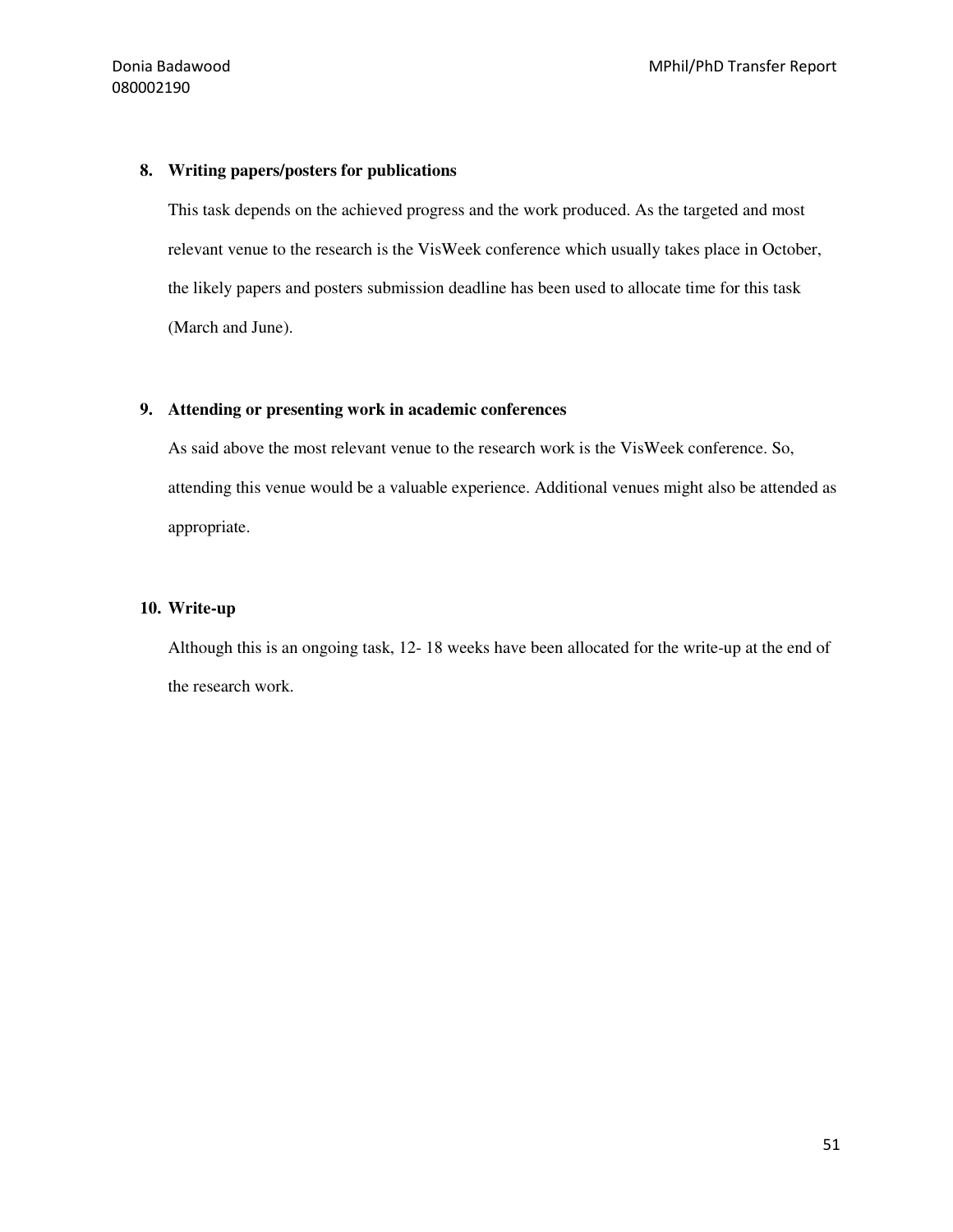#### **Research Activities and Timeline for the remaining period toward the completion of the PhD**

|                                                                               | 2012         |     |              | 2013 |            |     |     |                  |                   |                  |                                                           |     |              |     |            | 2014 |            |             |            |                                  |
|-------------------------------------------------------------------------------|--------------|-----|--------------|------|------------|-----|-----|------------------|-------------------|------------------|-----------------------------------------------------------|-----|--------------|-----|------------|------|------------|-------------|------------|----------------------------------|
|                                                                               | $\mbox{Sep}$ | Oct | $_{\rm Nov}$ | Dec  | $\rm{Jan}$ | Feb | Mar | $\mbox{\bf Apr}$ | $_{\mathrm{May}}$ | $\,\mathrm{Jun}$ | $\ensuremath{\mathop{\boxtimes}\limits^{\text{}}}\xspace$ | Aug | $\mbox{Sep}$ | Oct | $\rm{Nov}$ | Dec  | $\rm{Jan}$ | ${\rm Feb}$ | $\rm{Mar}$ | $\mathbf{A}\mathbf{p}\mathbf{r}$ |
| <b>Literature Review</b>                                                      |              |     |              |      |            |     |     |                  |                   |                  |                                                           |     |              |     |            |      |            |             |            |                                  |
| Data coding (VAST<br>challenge videos)                                        |              |     |              |      |            |     |     |                  |                   |                  |                                                           |     |              |     |            |      |            |             |            |                                  |
| Data analysis (from<br>experiments or quantitative<br>analysis of coded data) |              |     |              |      |            |     |     |                  |                   |                  |                                                           |     |              |     |            |      |            |             |            |                                  |
| Create visualization of<br>results                                            |              |     |              |      |            |     |     |                  |                   |                  |                                                           |     |              |     |            |      |            |             |            |                                  |
| Formulate new questions<br>based on the findings                              |              |     |              |      |            |     |     |                  |                   |                  |                                                           |     |              |     |            |      |            |             |            |                                  |
| Experimental design                                                           |              |     |              |      |            |     |     |                  |                   |                  |                                                           |     |              |     |            |      |            |             |            |                                  |
| <b>Conducting Experiments</b>                                                 |              |     |              |      |            |     |     |                  |                   |                  |                                                           |     |              |     |            |      |            |             |            |                                  |
| Writing papers/posters for<br>publication                                     |              |     |              |      |            |     |     |                  |                   |                  |                                                           |     |              |     |            |      |            |             |            |                                  |
| Attending or presenting<br>work in academic<br>conferences                    |              |     |              |      |            |     |     |                  |                   |                  |                                                           |     |              |     |            |      |            |             |            |                                  |
| Write up                                                                      |              |     |              |      |            |     |     |                  |                   |                  |                                                           |     |              |     |            |      |            |             |            |                                  |
| <b>Primary Task</b>                                                           |              |     |              |      |            |     |     |                  |                   |                  |                                                           |     |              |     |            |      |            |             |            |                                  |
| <b>Secondary Task</b>                                                         |              |     |              |      |            |     |     |                  |                   |                  |                                                           |     |              |     |            |      |            |             |            |                                  |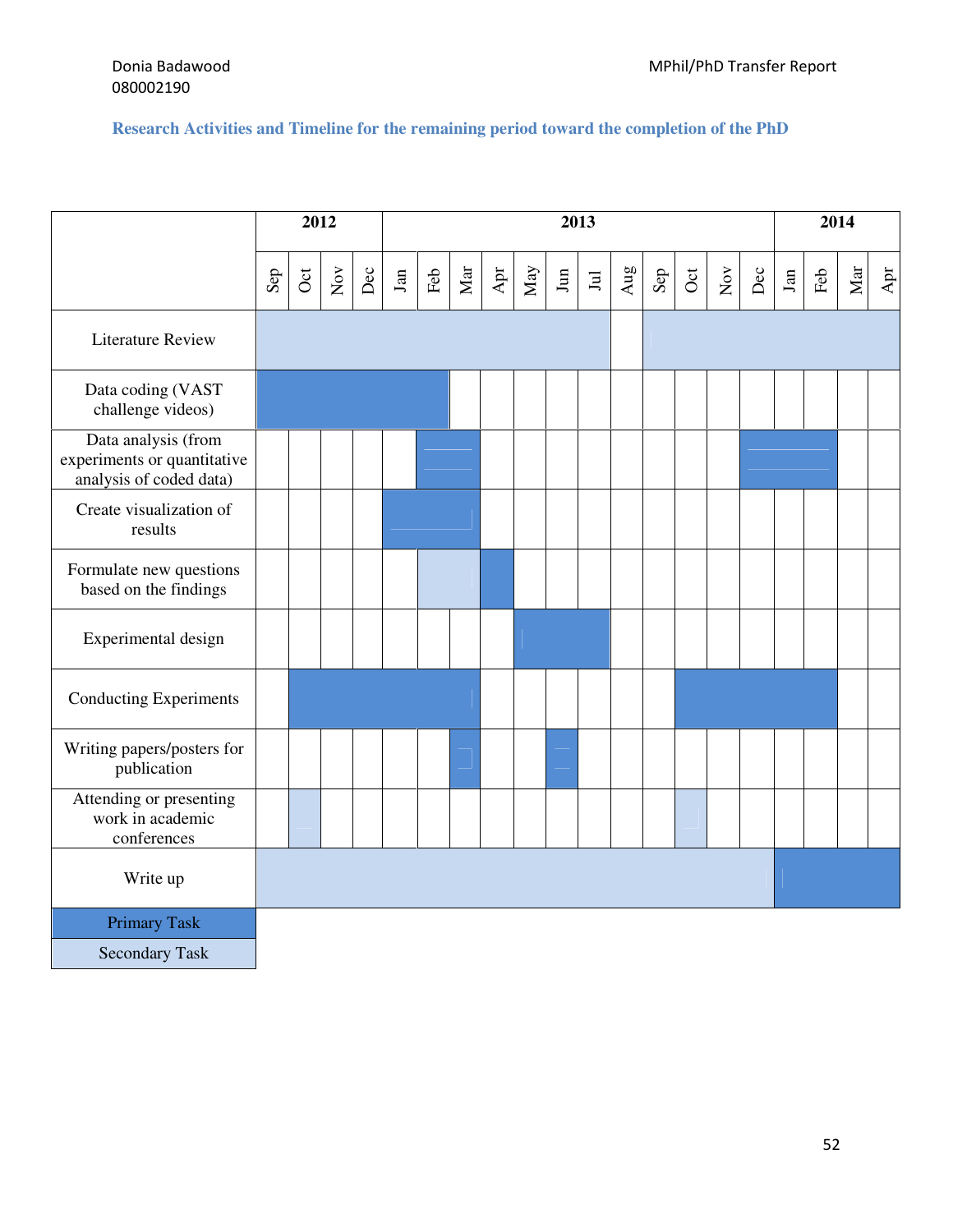#### **Conferences Attended and Planned Publications**

There are two publications based on the MSc dissertation which have a relevance to this PhD work. These two papers are:

**Wood, J. & Badawood, D. & Dykes, J. and Slingsby, A**. (2011). BallotMaps: Detecting name bias in alphabetically ordered ballot papers. *IEEE Transactions on Visualization and Computer Graphics*, 17(12), pp. 2384-2391

**Badawood, D. and Wood, J.** (2011) Effects of candidate position on ballot papers: Exploratory visualization of voter choice in the London local council elections 2010, *Proceedings of the GIS Research UK 19th Annual Conference* 

A poster based on the work done so far has been accepted for presentation at VisWeek2012 conference:

**Badawood, D. and Wood, J.** (2012). The Effect of Innformation Visualization Delivery on Narrative Construction and Development*.* Poster presented at *IEEE VisWeek2012*, *Seattle WA, US, October 2012.*

It is also planned to write and submit a paper or poster for publication to an international conference based on the 2<sup>nd</sup> year work and implementation of the second set of experiments in the PhD research project.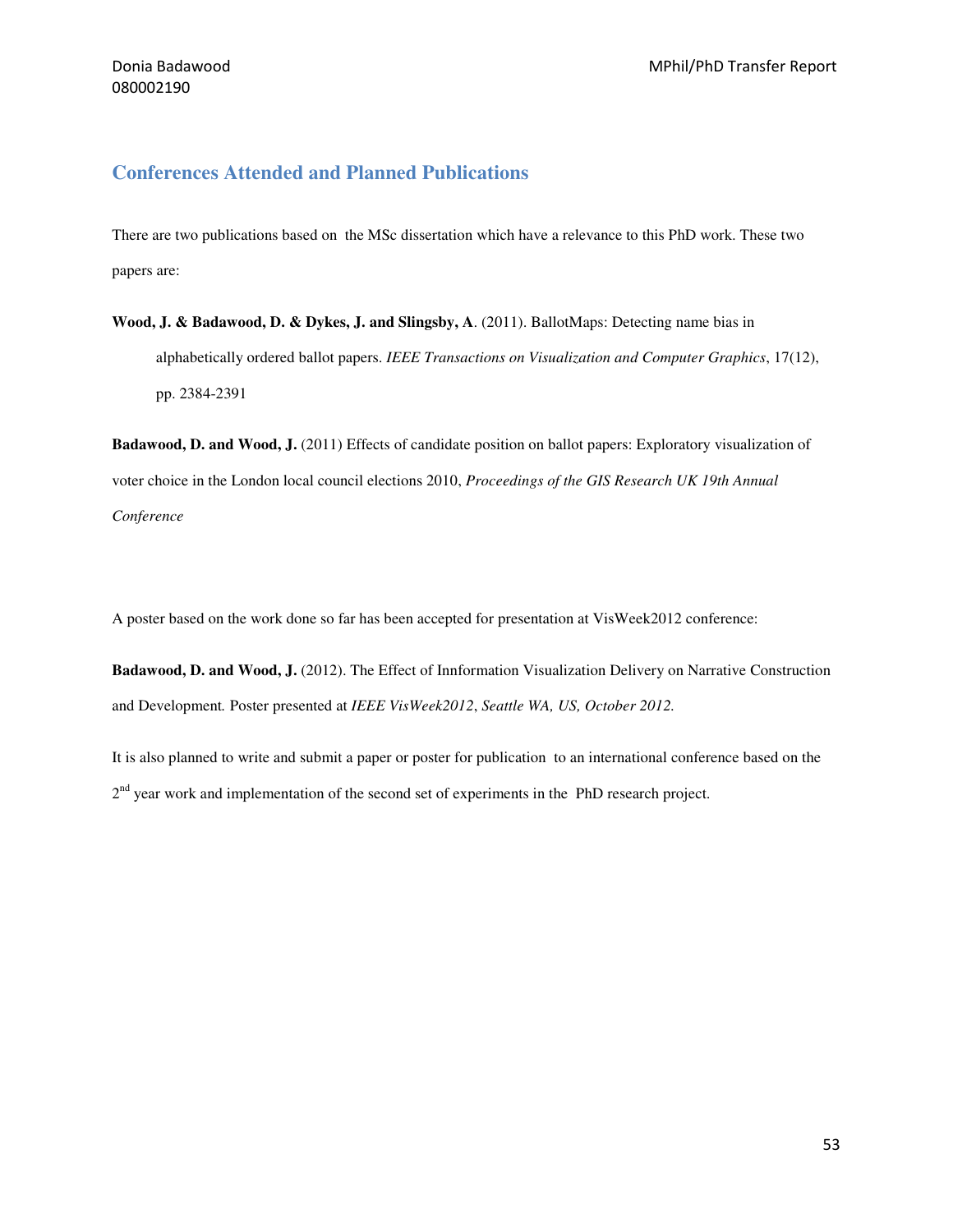## Bibliography

Alexander, B.( 2011) *The New Digital Storytelling: Creating Narratives with New Media*, ABC-CLIO: Santa Barbara, CA, US.

Amar, R. & Stasko, J., (2004) BEST PAPER: A Knowledge Task-Based Framework for Design and Evaluation of Information Visualizations. In *IEEE Symposium on Information Visualization, 2004. INFOVIS 2004*. IEEE Symposium on Information Visualization, 2004. INFOVIS 2004. IEEE, pp. 143– 150.

Anon, 2010a. All too much: Monstrous amounts of data. *The Economist* [Online]Available at: http://www.economist.com/node/15557421 [Accessed November 2, 2011].

Anon, 2010b. Data, data everywhere. *The Economist* [Online] Available at: http://www.economist.com/node/15557443 [Accessed November 2, 2011].

Anon, 2010c. New rules for big data: Regulators are having to rethink their brief. *The Economist* [Online] Available at: http://www.economist.com/node/15557487 [Accessed November 2, 2011].

Anon, 2010d. Show me: New ways of visualizing data. *The Economist*. [Online] Available at: http://www.economist.com/node/15557455 [Accessed November 2, 2011].

Anon, 2010e. The open society: Governments are letting in the light. *The Economist*. [Online] Available at: http://www.economist.com/node/15557477 [Accessed November 2, 2011].

Bertini, E., Plaisant, Catherine & Santucci, G., 2007. BELIV'06: beyond time and errors; novel evaluation methods for information visualization. *interactions*, 14(3), pp.59–60.

Block, B.A., 2001. *The visual story: seeing the structure of film, TV, and new media*, Focal Press: Oxford, UK.

Bordwell, D. (2008) *The hook: scene transitions in classical cinema*',[Online] Available at:,  $\lt$ http://www.davidbordwell.net/essays/hook.php> Accessed 29<sup>th</sup> July 2012.

Burmester, M., Mast, M., Tille, R., and Weber, W., (2010) How Users Perceive and Use Interactive Information Graphics: An Exploratory Study. In *Information Visualisation (IV), 2010 14th International Conference*. Information Visualisation (IV), 2010 14th International Conference. IEEE, pp. 361–368.

Card, S.K., Mackinlay, J.D. & Shneiderman, B.(1999). *Readings in information visualization: using vision to think*, Morgan Kaufmann: San Francisco, CA, USA.

Carpendale, S.,( 2008). Evaluating Information Visualizations. In A. Kerren et al., eds. *Information Visualization*. Berlin, Heidelberg: Springer-Verlag, pp. 19–45 [Online] Available at: http://dx.doi.org/10.1007/978-3-540-70956-5\_2 [Accessed March 10, 2012].

Chen, Chaomei, (2006). *Information visualization: beyond the horizon*, Springer: London, UK.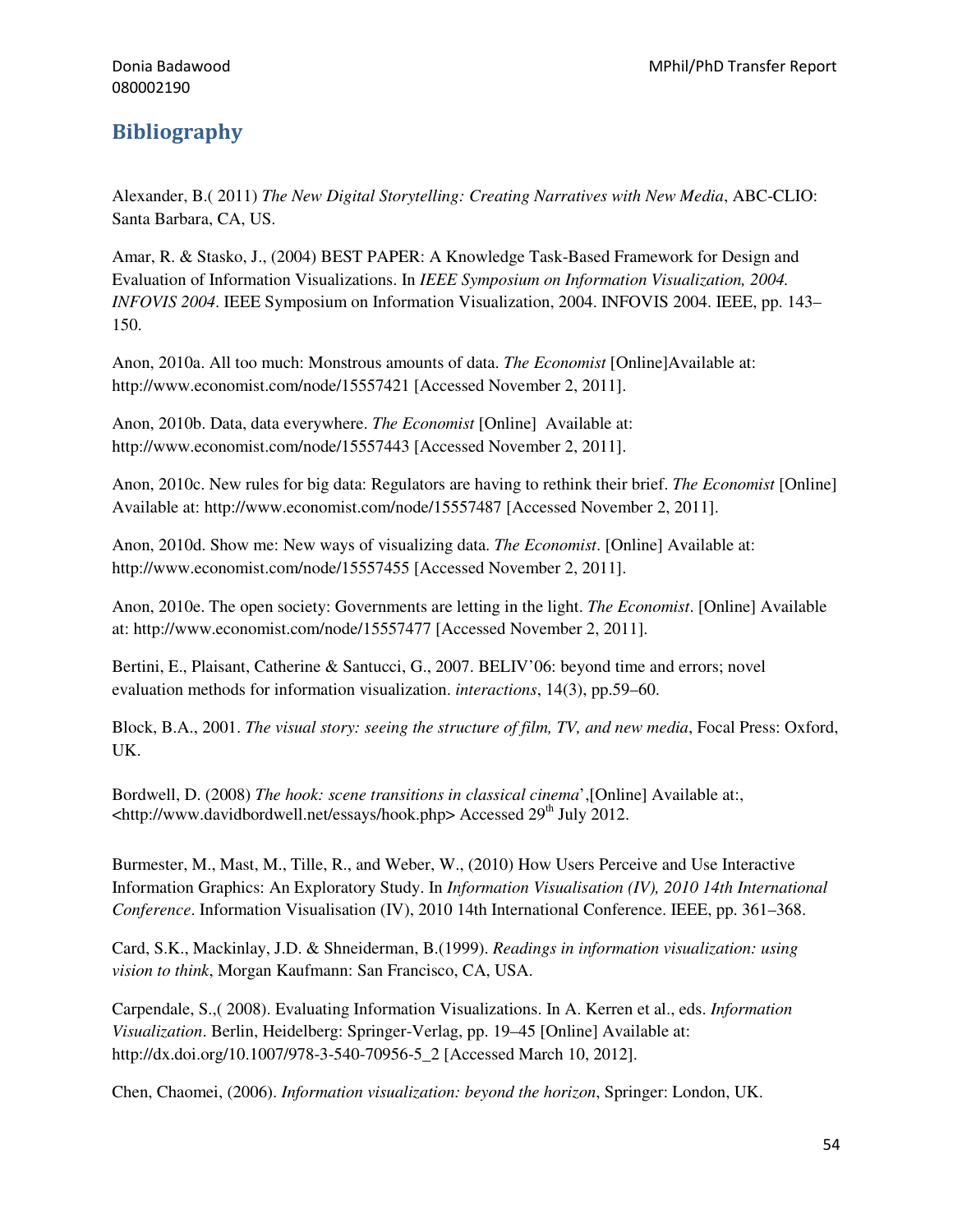Creswell, J.W. (2009) *Research Design: Qualitative, Quantitative, and Mixed Methods Approaches*. Sage Publications: California.

Cruz & Machado, P., 2011. Generative Storytelling for Information Visualization. *Computer Graphics and Applications IEEE*, 31(2), pp.80–85.

The Data Journalism Handbook. (2012) [Online] Available at: http://datajournalismhandbook.org (Accessed  $29<sup>th</sup>$  July 2012).

Dautenhahn, K., (1998). Story-Telling in Virtual Environments. In *ECAI'98 Workshop on Intelligent Virtual Environments*, Brighton, UK.

Dragicevic, P., Bezerianos, A., Javed, W., Elmqvist, N., Fekete, J.,( 2011). Temporal distortion for animated transitions. In *Proceedings of the 2011 annual conference on Human factors in computing systems*. CHI '11. New York, NY, USA: ACM, pp. 2009–2018. [Online] Available at: http://doi.acm.org/10.1145/1978942.1979233 [Accessed July 29, 2012].

Eccles, R. et al.,( 2007) Stories in GeoTime. In *IEEE Symposium on Visual Analytics Science and Technology, 2007. VAST 2007*. IEEE Symposium on Visual Analytics Science and Technology, 2007. VAST 2007. IEEE, pp. 19–26.

Ellis, G. & Dix, A., (2006) An explorative analysis of user evaluation studies in information visualisation. In *Proceedings of the 2006 AVI workshop on BEyond time and errors: novel evaluation methods for information visualization*. BELIV '06. New York, NY, USA: ACM, pp. 1–7. [Online] Available at: http://doi.acm.org/10.1145/1168149.1168152 [Accessed November 2, 2011].

Fekete, J., Vanwijk, J., Stasko, and Paris-sud, U., (2008) Information Visualization. In A. Kerren et al., eds. Berlin, Heidelberg: Springer-Verlag, pp. 1–18.[Online] Available at: http://dx.doi.org/10.1007/978- 3-540-70956-5\_1 [Accessed July 29, 2012].

Forsell, C., (2010). A Guide to Scientific Evaluation in Information Visualization. In *Information Visualisation (IV), 2010 14th International Conference*. Information Visualisation (IV), 2010 14th International Conference. IEEE, pp. 162–169.

Fry, B.,( 2008). *Visualizing data*, O'Reilly Media, Inc.: Sebastopol, Canada.

Fulkerson, D., Nicholas, P., Haynie, K., and Mislevy, R.,( 2009). *Narrative Structures in the Development of Scenario-Based Science Assessments (Large-Scale Assessment Technical Report 3)*, Menlo Park, CA: SRI International. [Online] Available at: http://ecd.sri.com/publications.html# [Accessed March 16, 2012].

Ganti, K (2004) 'In conversation with Walter Murch', *FilmSound.org,* [Online] Available at: http://filmsound.org/murch/interview-with-walter-murch.htm (Accessed  $26<sup>th</sup>$  July 2012).

Gapminder. (2012) [Online] Available at: http://www.gapminder.org (Accessed 29<sup>th</sup> July 2012).

Gee, J.P.,( 2007). *What video games have to teach us about learning and literacy*, Palgrave Macmillan: New York, USA.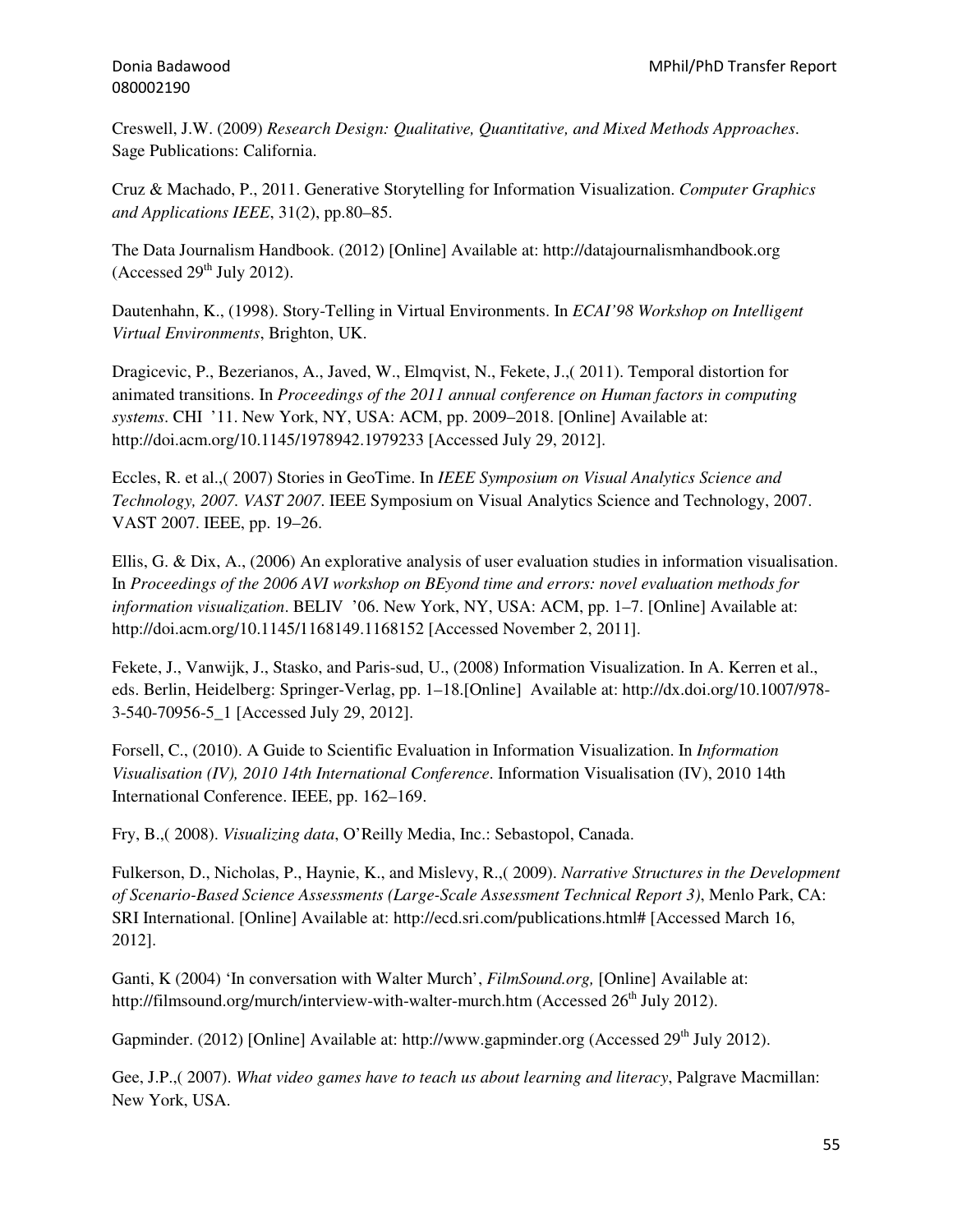Gershon, N., (2005). Storytelling, visualization, and collaboration - beyond words & images. In *Proceedings of the 2005 International Symposium on Collaborative Technologies and Systems, 2005*. Proceedings of the 2005 International Symposium on Collaborative Technologies and Systems, 2005. IEEE, p. 7–7.

Gershon, Nahum and Page, W., (2001). What storytelling can do for information visualization. *Commun. ACM*, 44(8), pp.31–37.

Gonzalez, C.S. and Socas, V., (2011). Using the Eye Tracking Technique to Evaluate Non-Linear Narratives. In *2011 Eighth International Conference on Information Technology: New Generations (ITNG)*. 2011 Eighth International Conference on Information Technology: New Generations (ITNG). IEEE, pp. 1097–1098.

Grammel, L., Tory, M., and Storey, M., (2010). How Information Visualization Novices Construct Visualizations. *IEEE Transactions on Visualization and Computer Graphics*, 16(6), pp.943 –952.

Grunwald, E., (2005). Narrative Norms in Written News. *Nordicom Review*, 26(1), pp.63–79.

Heath, C. & Heath, D.,( 2007). *Made to stick: why some ideas survive and others die*, Random House: London, UK.

Heer, J., (2010). Visualization Evaluation of the Masses, by the Masses, and for the Masses. In *BELIV Workshop*. ACM Press, 2010.

Heer, J., Mackinlay, J., Stolte, C., and Agrawala, M., (2008). Graphical Histories for Visualization: Supporting Analysis, Communication, and Evaluation. *IEEE Transactions on Visualization and Computer Graphics*, 14(6), pp.1189–1196.

Heer, Jeffrey and Robertson, George, (2007). Animated Transitions in Statistical Data Graphics. *IEEE Transactions on Visualization and Computer Graphics*, 13(6), pp.1240–1247.

Henderson, B., (1983). Tense, Mood, and Voice in Film: Notes After Genette. *Film Quarterly*, 36(4), pp.4–17.

Hullman, J., Adar, E. and Shah, P., (2011). Benefitting InfoVis with Visual Difficulties. *IEEE Transactions on Visualization and Computer Graphics*, 17(12), pp.2213–2222.

Hullman, J. and Diakopoulos, N.,( 2011). Visualization Rhetoric: Framing Effects in Narrative Visualization. *IEEE Transactions on Visualization and Computer Graphics*, 17(12), pp.2231–2240.

Hurlburt, G.F. and Voas, J., (2011). Storytelling: From Cave Art to Digital Media. *IT Professional*, 13(5), pp.4–7.

Isenberg, P., Zuk, T., Collins, C., and Carpendale, S., (2008). Grounded evaluation of information visualizations. In *Proceedings of the 2008 conference on BEyond time and errors: novel evaLuation methods for Information Visualization*. BELIV '08. New York, NY, USA: ACM, pp. 6:1–6:8. [Online] Available at: http://doi.acm.org/10.1145/1377966.1377974 (Accessed November 2, 2011).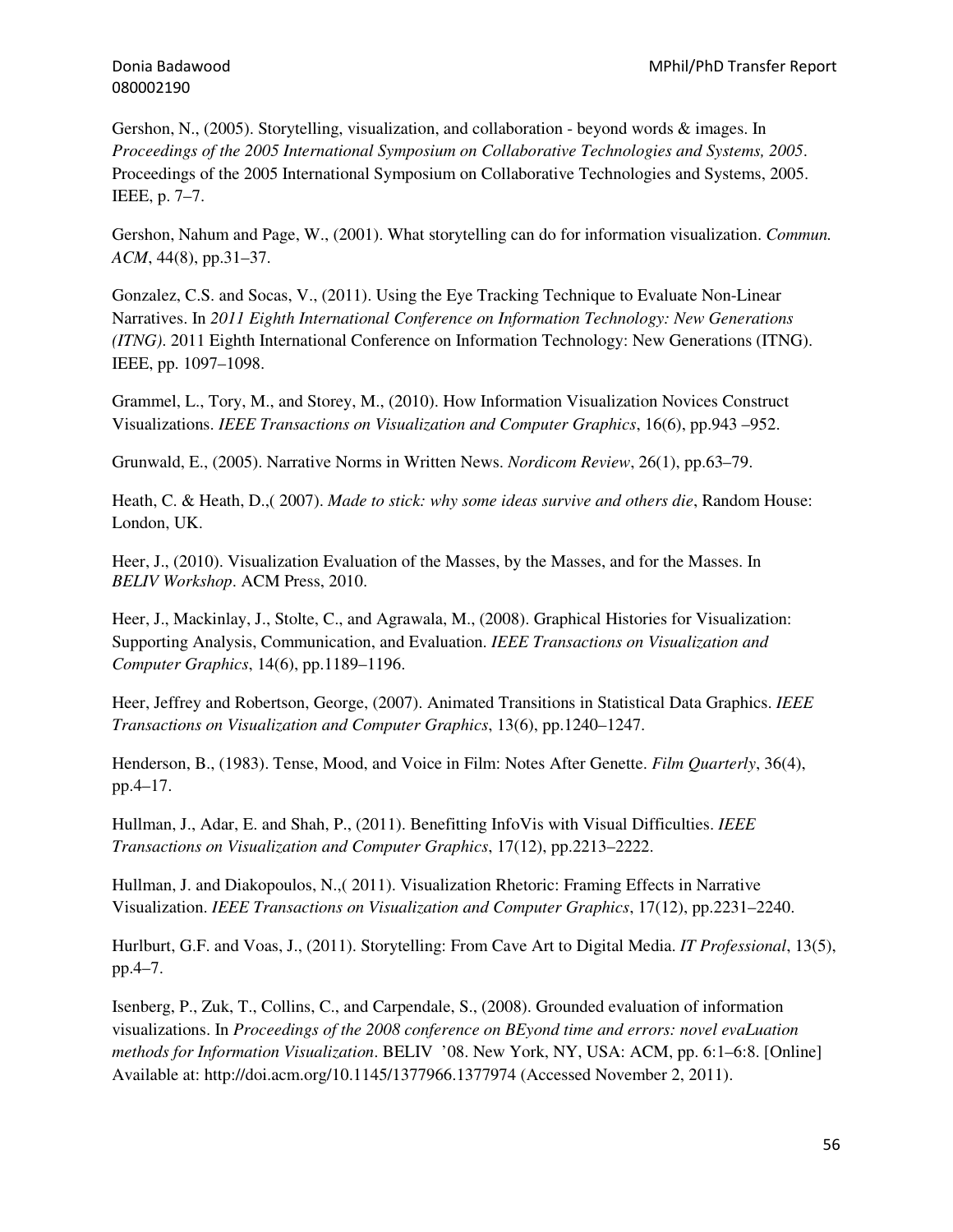Keim, D.,( 2002). Information Visualization and Visual Data Mining. *IEEE Transactions on Visualization and Computer Graphics*, 7(1), pp.100–107.

Kosara, R.,( 2010). Stories Don't Tell Themselves. *eagereyes blog*. [Online] Available at: http://eagereyes.org/blog/2010/stories-dont-tell-themselves (Accessed March 19, 2012).

Kosara, R., Healey, C. G., Internate, V, Laidlaw, D. H., and Ware, C., (2003). Thoughts on User Studies: Why, How, and When. *Computer Graphics and Applications*, 23(4), pp.20–25.

Kosara, R., Miksch, S. and Hauser, H.,( 2002). Focus+context taken literally. *IEEE Computer Graphics and Applications*, 22(1), pp.22 –29.

Kuchar, O.A., Hoeft, T. J., Havre, S., and Perrine, K. A., (2006). Isn't it about time? [data visualization]. *IEEE Computer Graphics and Applications*, 26(3), pp.80–83.

Lam, H., Bertini, E., Isenberg, P., Plaisant, C., and Carpendale, S.,( 2012). Empirical Studies in Information Visualization: Seven Scenarios. *IEEE Transactions on Visualization and Computer Graphics*, 18(9), pp.1520 –1536.

Lima, M., (2009). *Information Visualization Manifesto. Visual Complexity blog*. [Online] Available at: http://www.visualcomplexity.com/vc/blog/?p=644 (Accessed November 2, 2011).

McCloud, S., (2006). *Making Comics: Storytelling Secrets of Comics, Manga and Graphic Novels*, HarperCollins: New York, USA.

McCloud, S., (1994). *Understanding Comics: The Invisible Art*, HerperCollins: New York, USA.

Munteanu, I., Timm, M. and Weiland, T.,( 2010). It's About Time. *IEEE Microwave Magazine*, 11(2), pp.60–69.

Munzner, T., (2008). Information Visualization. In A. Kerren et al., eds. Berlin, Heidelberg: Springer-Verlag, pp. 134–153. [Online] Available at: http://dx.doi.org/10.1007/978-3-540-70956-5\_6 (Accessed November 2, 2011).

Nielsen, L. & Madsen, S., (2006) Storytelling as Method for Sharing Knowledge across IT Projects. In *Proceedings of the 39th Annual Hawaii International Conference on System Sciences, 2006. HICSS '06*. Proceedings of the 39th Annual Hawaii International Conference on System Sciences, 2006. HICSS '06. IEEE, p. 191a– 191a.

North, C.,( 2006). Toward measuring visualization insight. *IEEE Computer Graphics and Applications*, 26(3), pp.6–9.

North, C., Saraiya, P. and Duca, K.,(2011). A comparison of benchmark task and insight evaluation methods for information visualization. *Information Visualization*, 10(3), pp.162 –181.

North, Chris, (2005). Information Visualization. In *Handbook of Human Factors and Ergonomics*.JOhn Wiley & Sons: New York, USA.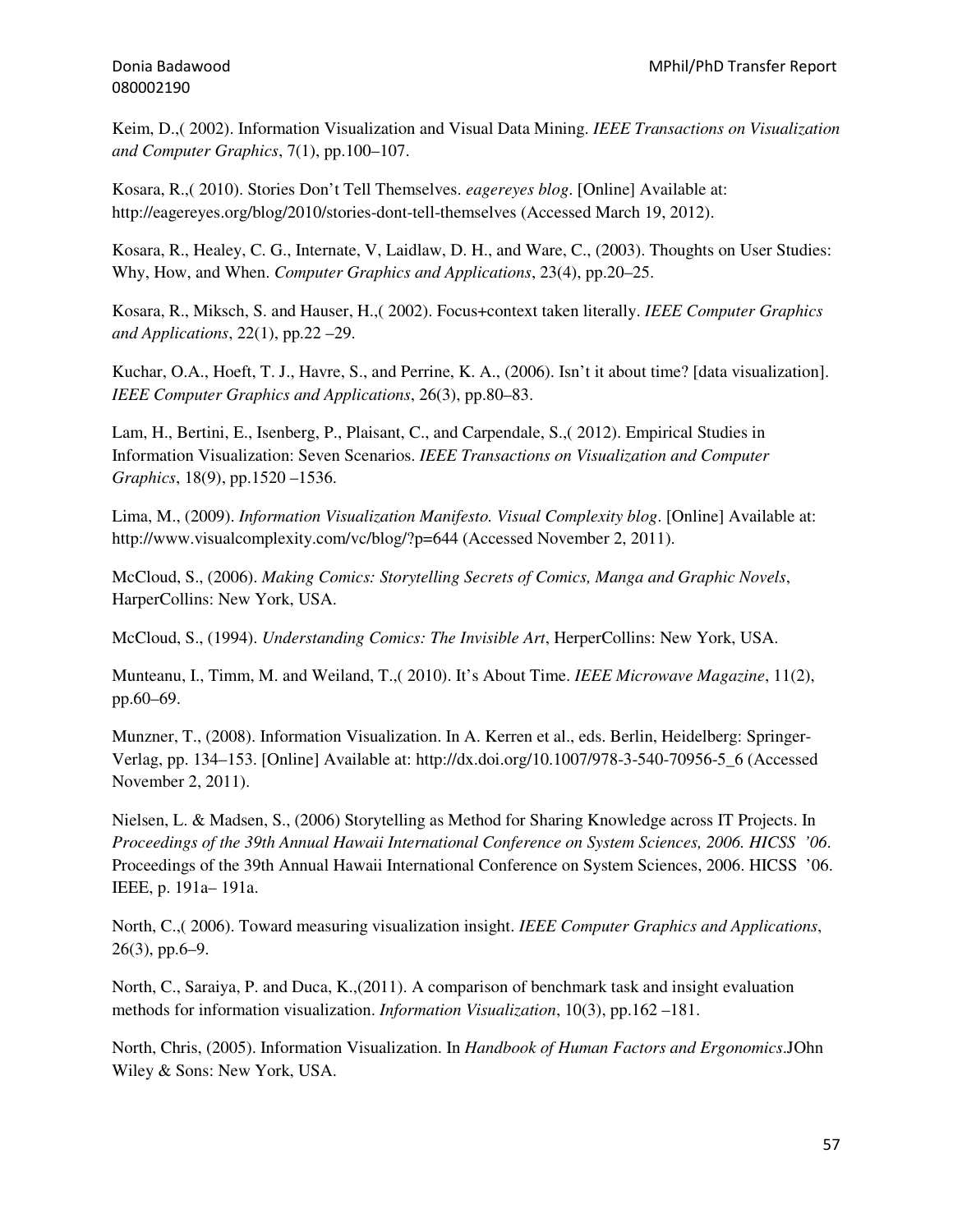Oxford Dictionary (2012) [Online] Available at: http://oxforddictionaries.com/definition/transition (Accessed 29th July 2012).

Park, A., (2007). Intended Use Evaluation Approach for Information Visualization. [Online] Available at: http://scholar.lib.vt.edu/theses/available/etd-12122006-152038/ (Accessed November 2, 2011).

Plaisant, C., Fekete, J.-D. & Grinstein, G.,( 2008). Promoting Insight-Based Evaluation of Visualizations: From Contest to Benchmark Repository. *IEEE Transactions on Visualization and Computer Graphics*, 14, pp.120–134.

Plaisant, C. (2004) The challenge of information visualization evaluation. In *Proceedings of the working conference on Advanced visual interfaces*. AVI '04. New York, NY, USA: ACM, pp. 109–116. [Online] Available at: http://doi.acm.org/10.1145/989863.989880 (Accessed November 2, 2011).

Pramaggiore, M. and Wallis, T., (2011) *Film: A Critical Introduction* 3rd ed., Laurence King: London, UK.

Quesenbery, W. and Brooks, K., (2010) *Storytelling for user experience: crafting stories for better design*, O'Reilly Media, Inc.

Robertson, G. (2008) "Beyond Time and Errors - Position Statement," In *Proc. BELIV (Florence, Italy*), 5 April 2008. ACM Press.

Robertson, G., Fernandez, R., Fisher, D., Lee, B., and Stasko, J.,( 2008). Effectiveness of Animation in Trend Visualization. *IEEE Transactions on Visualization and Computer Graphics*, 14(6), pp.1325–1332.

Rosling, H., (2009) TED [Online] Available at: http://www.gapminder.org/videos/ted-talk-2009-hans-rosling-hiv-facts (Accessed  $29<sup>th</sup>$  July 2012).

Saraiya, P., North, C. and Duca, K.,( 2005). An insight-based methodology for evaluating bioinformatics visualizations. *IEEE Transactions on Visualization and Computer Graphics*, 11(4), pp.443–456.

Saunders, M., Lewis, P., and Thornhill, A. (2000). *Research Methods for Business Students,* Pearson Education Limited: London, UK.

Segel, E. and Heer, J.,( 2010). Narrative Visualization: Telling Stories with Data. *IEEE Transactions on Visualization and Computer Graphics*, 16(6), pp.1139–1148.

Smoliar, S.W. and Baker, J.D., (1999). Storytelling, jamming, and all that jazz: knowledge creation in the world of new media. In *Proceedings of the 32nd Annual Hawaii International Conference on System Sciences, 1999. HICSS-32*. Proceedings of the 32nd Annual Hawaii International Conference on System Sciences, 1999. HICSS-32. IEEE.

Spence, R., (2007). *Information visualization: design for interaction*, Pearson Education: Essex, UK.

Spiegel, D.L.(1981) Six Alternatives to the Directed Reading Activity. *Reading Teacher*, 34(8), p.914– 20.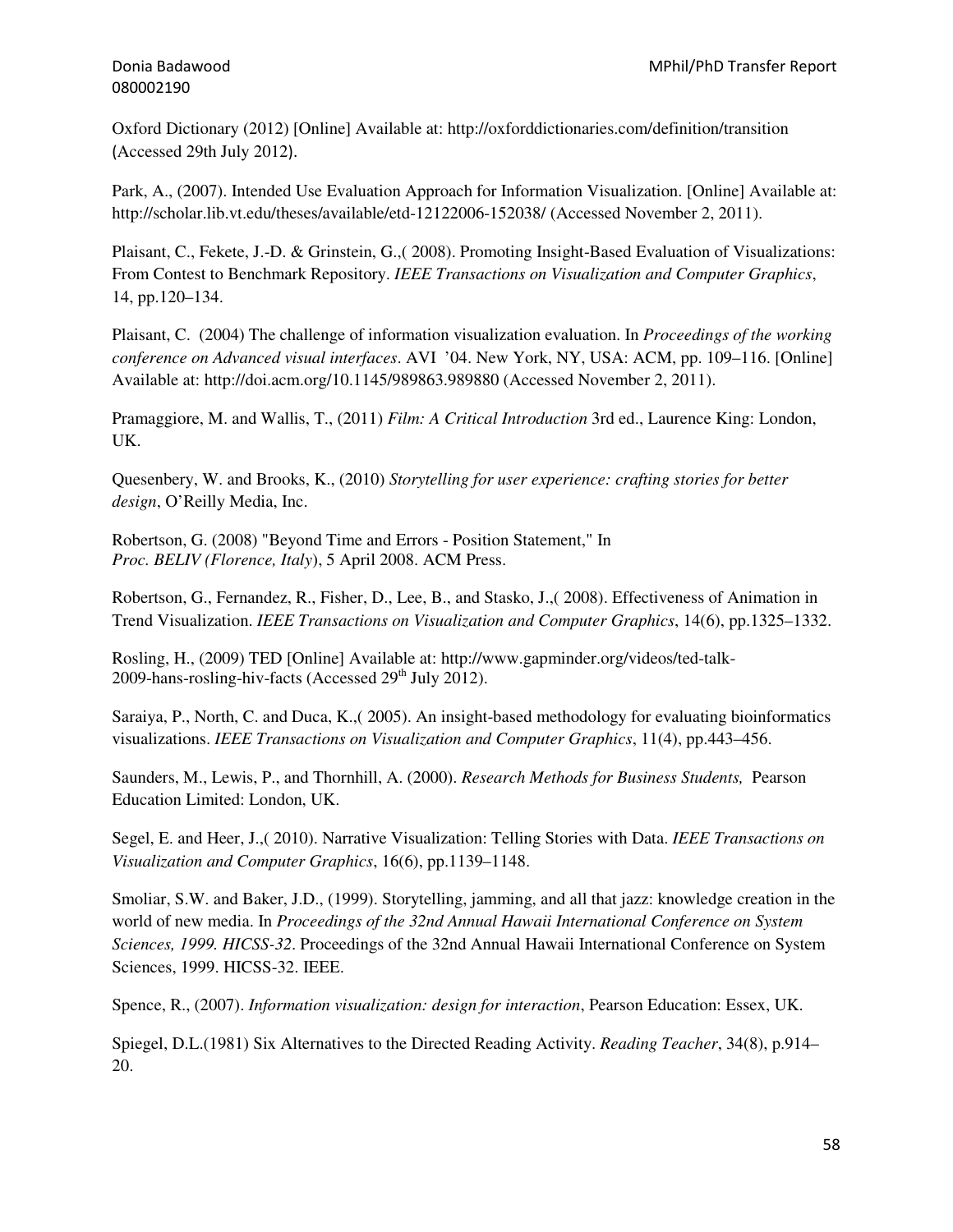Stenliden, L. and Jern, M., (2010) EDUCATING OFFICIAL STATISTICS USING GEOVISUAL ANALYTICS STORYTELLING METHODS. *INTED2010 Proceedings*, pp.2736–2747.

Tergan, S.-O., Keller, T. and Burkhard, R.A., (2006) Integrating knowledge and information: digital concept maps as a bridging technology. *Information Visualization*, 5(3), pp.167–174.

Thomas, R.M. (2003) *Blending Quantitative and Qualitative Research Methods in Theses and Dissertation*. Sage Publications: California, USA.

Tobin, P.,(2007). Teaching IT through storytelling. *South African Computer Journal*, 38, pp.51–61.

Tory, M. and Möller, T., (2004) Human Factors in Visualization Research. *IEEE Transactions on Visualization and Computer Graphics*, 10(1), pp.72–84.

Tufte, E.R., (2001) *The visual display of quantitative information*, Graphics Press: Cheshire, USA.

Tversky, B., Y, J.B.M. & Betrancourt, M., (2002) Animation: Can it facilitate. *INTERNATIONAL JOURNAL OF HUMAN-COMPUTER STUDIES*, 57, p.247–262.

Visual Analytics Benchmark Repository (n.d) [Online] Available at: http://hcil.cs.umd.edu/localphp/hcil/vast/archive/ (Accessed 29<sup>th</sup> July 2012).

Visual Analytics Community (2012) [Online] Available at:http://www.vacommunity.org/VAST+Challenge+2012&highlight=vast%20challenge (Accessed 29<sup>th</sup> July 2012).

Ware, C., (2004) *Information visualization: perception for design*, Morgan Kaufmann: Massachusetts, USA.

Wojtkowski, W. and Wojtkowski, W.G., (2001) Storytelling : its role in information visualization. *Information Visualization*, pp. 1-5

Wood, J., Badawood, D., Dykes, J., Slingsby, A., (2011) BallotMaps: Detecting name bias in alphabetically ordered ballot papers. *IEEE Transactions on Visualization and Computer Graphics*, 17(12), pp.2384–2391.

Yau, N., (2011) *Visualize This: The Flowing Data Guide to Design, Visualization, and Statistics*, Wiley: Indianapolis, USA.

Yi, J.S., Kang, Y., Stasko, J. T., and Jacko, J. A.,(2008) Understanding and characterizing insights: how do people gain insights using information visualization? In *Proceedings of the 2008 conference on BEyond time and errors: novel evaLuation methods for Information Visualization*. BELIV '08. New York, NY, USA: ACM, pp. 4:1–4:6. [Online] Available at: http://doi.acm.org/10.1145/1377966.1377971 (Accessed November 2, 2011).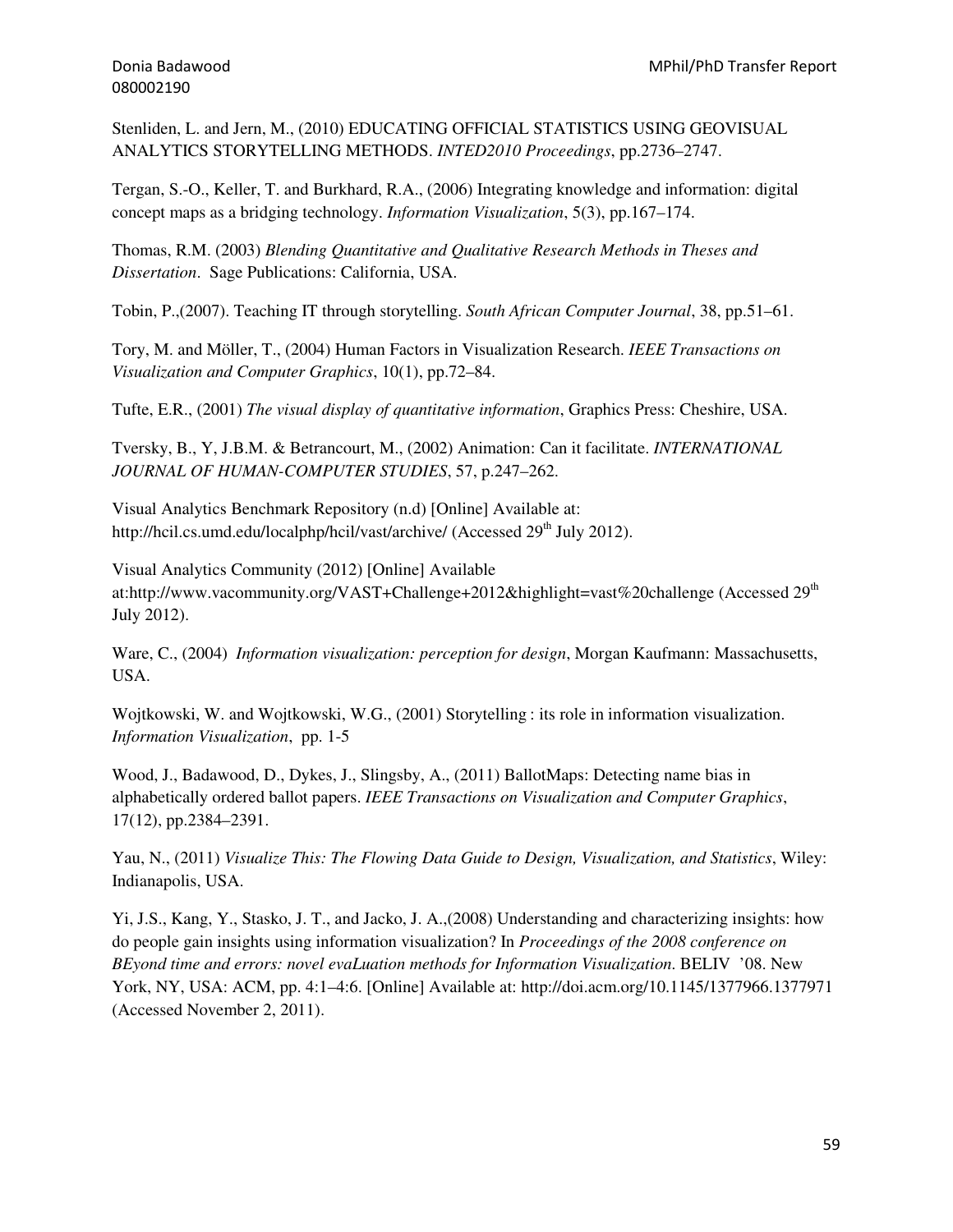**Appendices** 

Appendix A Questionnaire used in the first set of experiments (for GroupA)

# Part I (HIV Epidemic Video)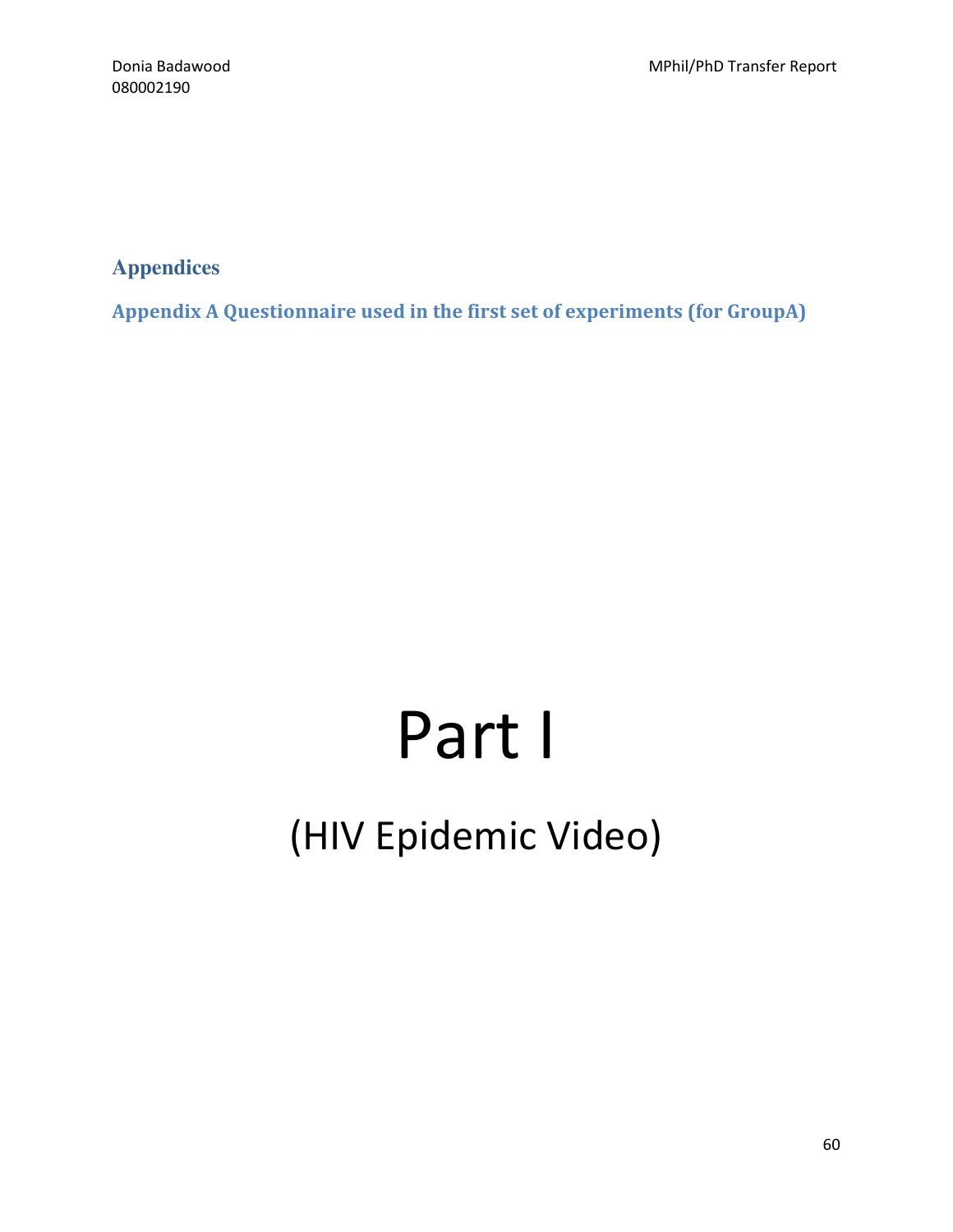| Age:    |   |  |
|---------|---|--|
| Gender: | M |  |

#### 1. What was the video mostly about? (Approx. 1-2 min)

………………………………………………………………………………………………………………………………………………… …………………………………………………………………………………………………………………………………………………

2. Re-tell the story you gained from the video in as much detail as you can. Try to write a story that makes sense to someone who is not familiar with the story/topic. (Approx. 6-8 min)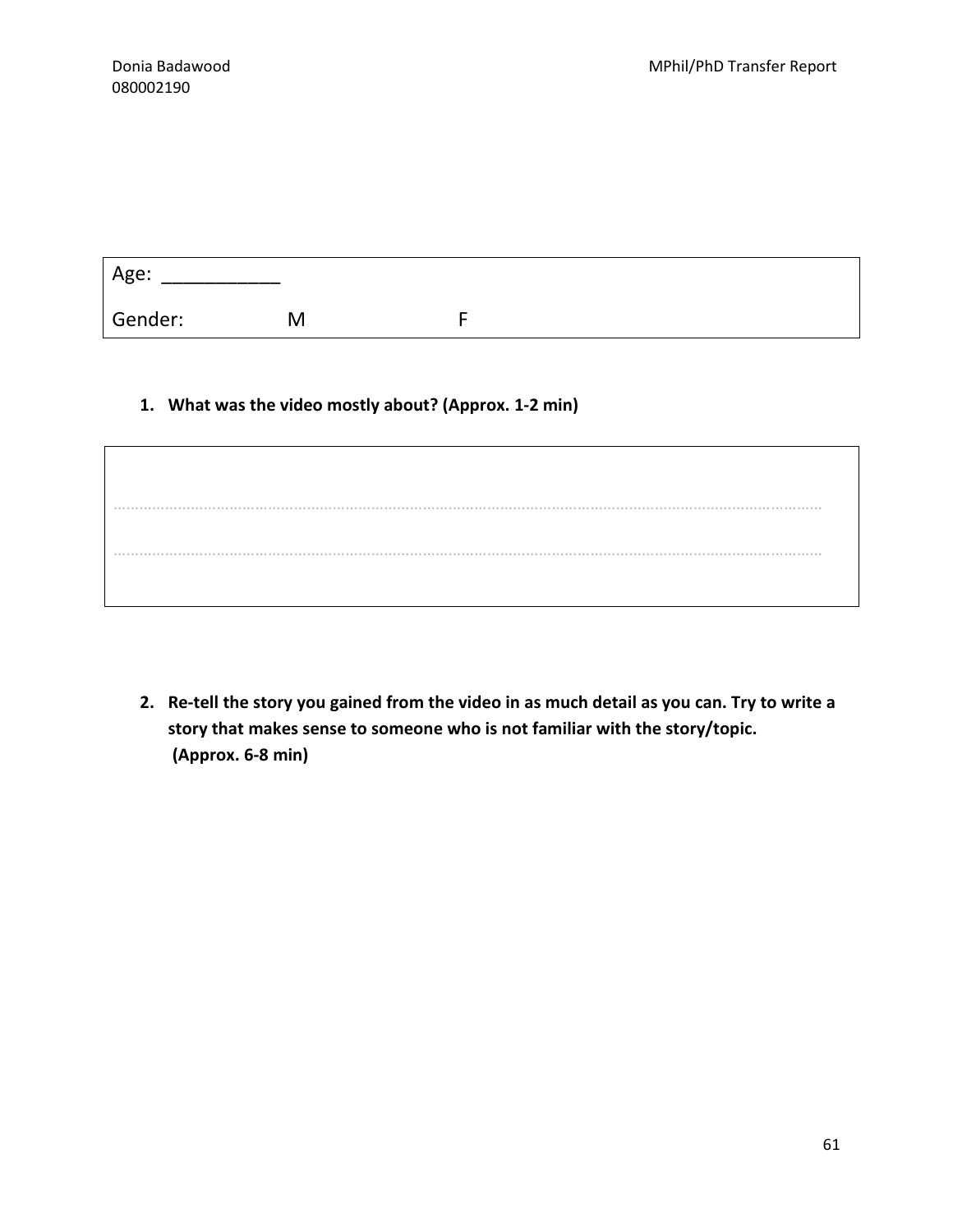| Turn the page for more space>> |
|--------------------------------|

| . |  |
|---|--|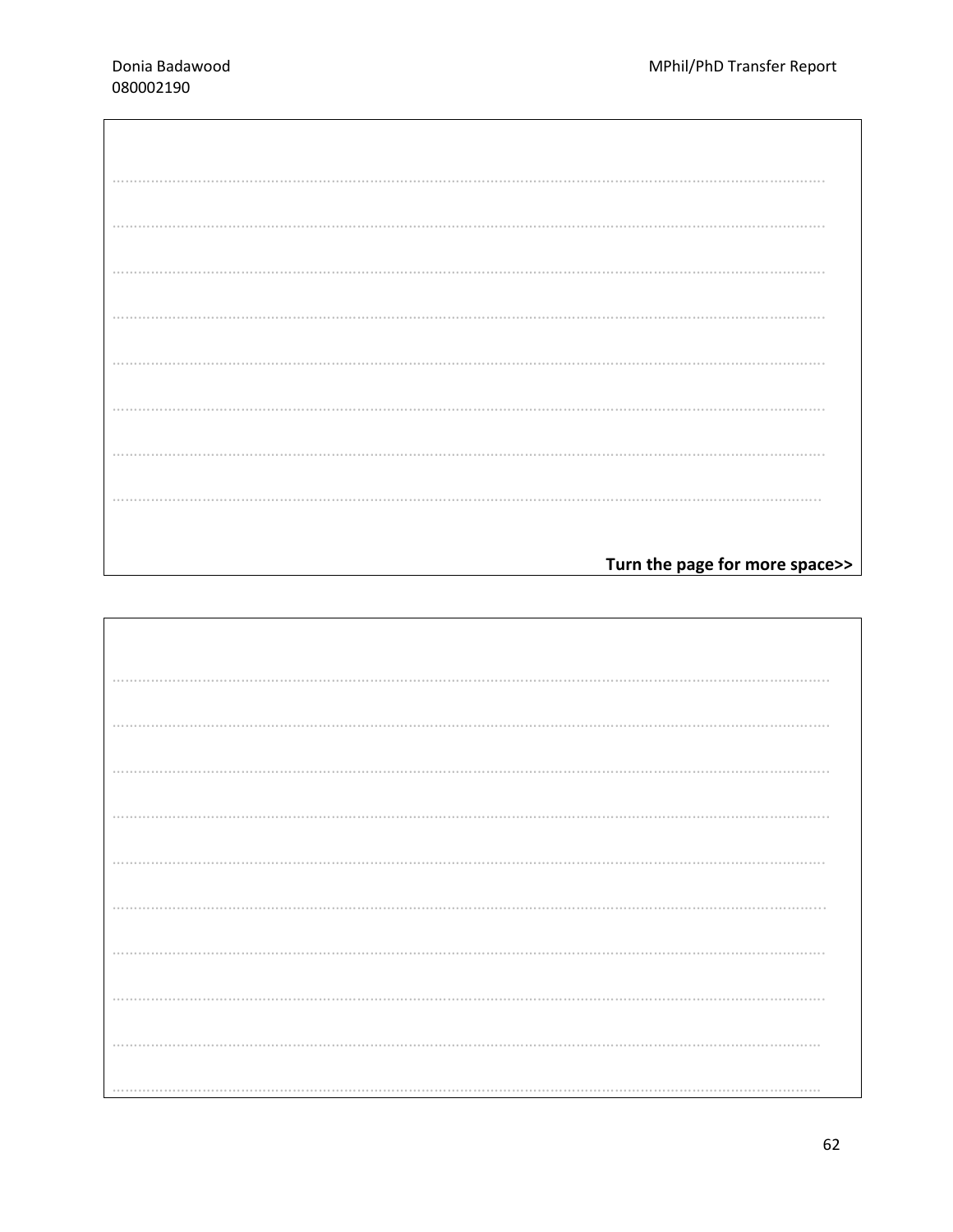………………………………………………………………………………………………………………………………………………… ………………………………………………………………………………………………………………………………………………… If you need more space please use the back of this page

3. What did you learn that you did not already know? In other words, describe the new information/knowledge you gained from the video? (Approx. 2-3 min)

.......................................................................................................................................................... ………………………………………………………………………………………………….……………………………………………….. ……………………………………………………………………………………………………………………………………………………

4. Did you learn something that contradicts what you already know about the topic? What is it? (Approx. 2-3 min)

.......................................................................................................................................................... ………………………………………………………………………………………………………………………………………………….. ………………………………………………………………………………………………………………………………………………….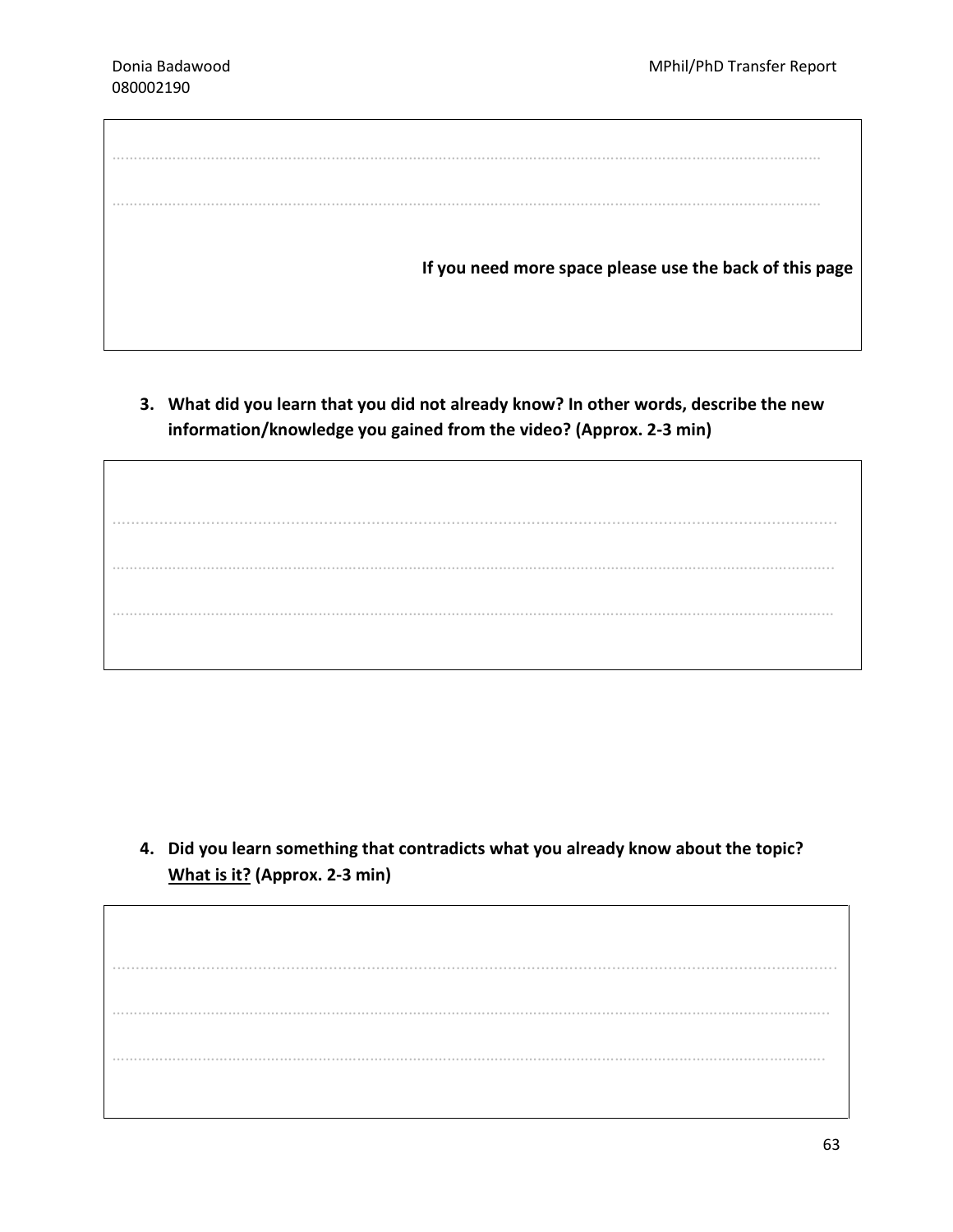5. What do you think the speaker's purpose was in producing this video? (Approx. 2-3 min)

.......................................................................................................................................................... …………………………………………………………………………………………………………………………………………………… ……………………………………………………………………………………………………………………………………………………

# Part II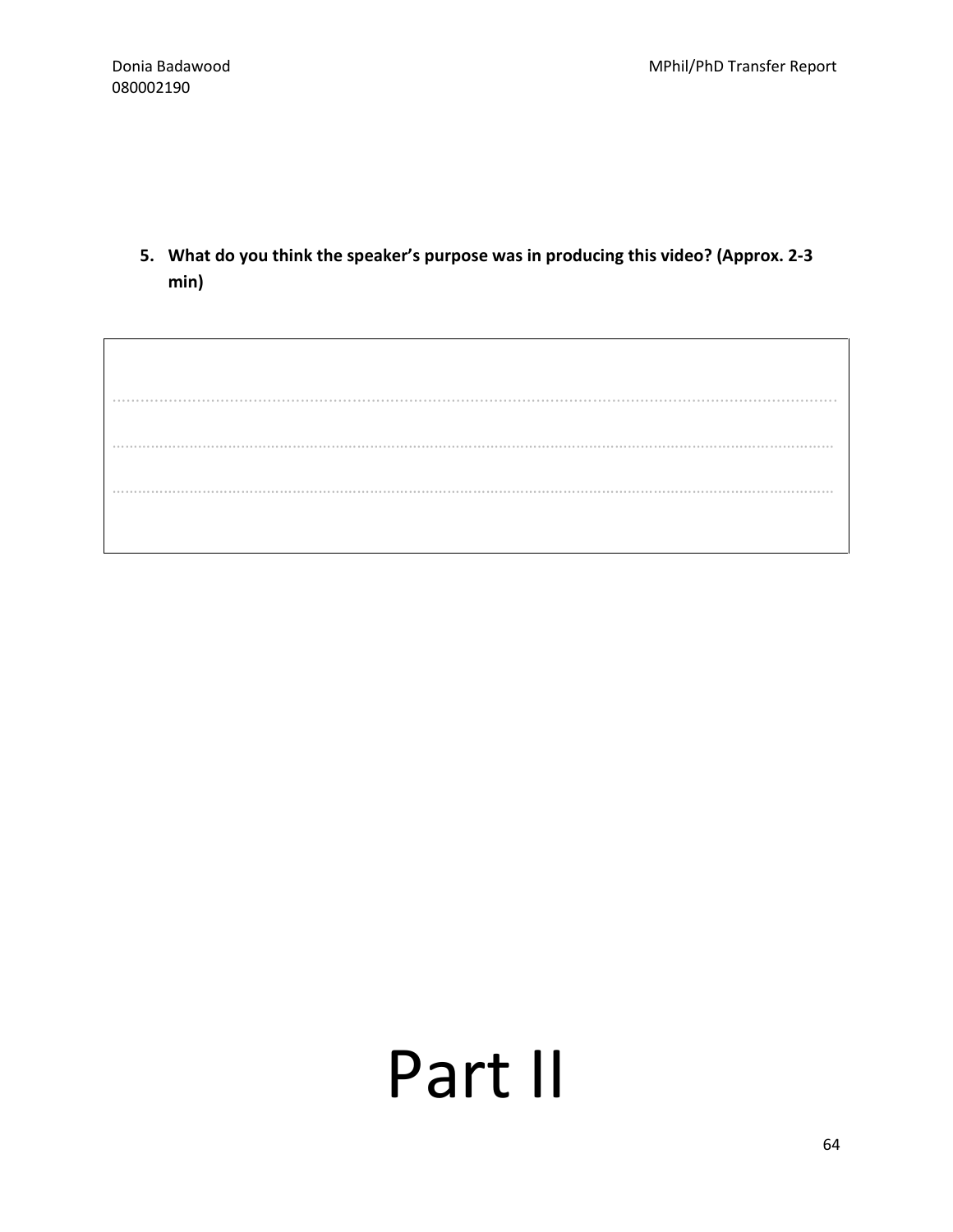# (Graphical Representation of Child Mortality)

1. What was the data you explored in Gapminder mostly about? (Approx. 1-2 min)

………………………………………………………………………………………………………………………………………………… …………………………………………………………………………………………………………………………………………………

2. Re-tell the story you gained from Gapminder in as much detail as you can. Try to write a story that makes sense to someone who is not familiar with the story. (Approx. 6-8 min)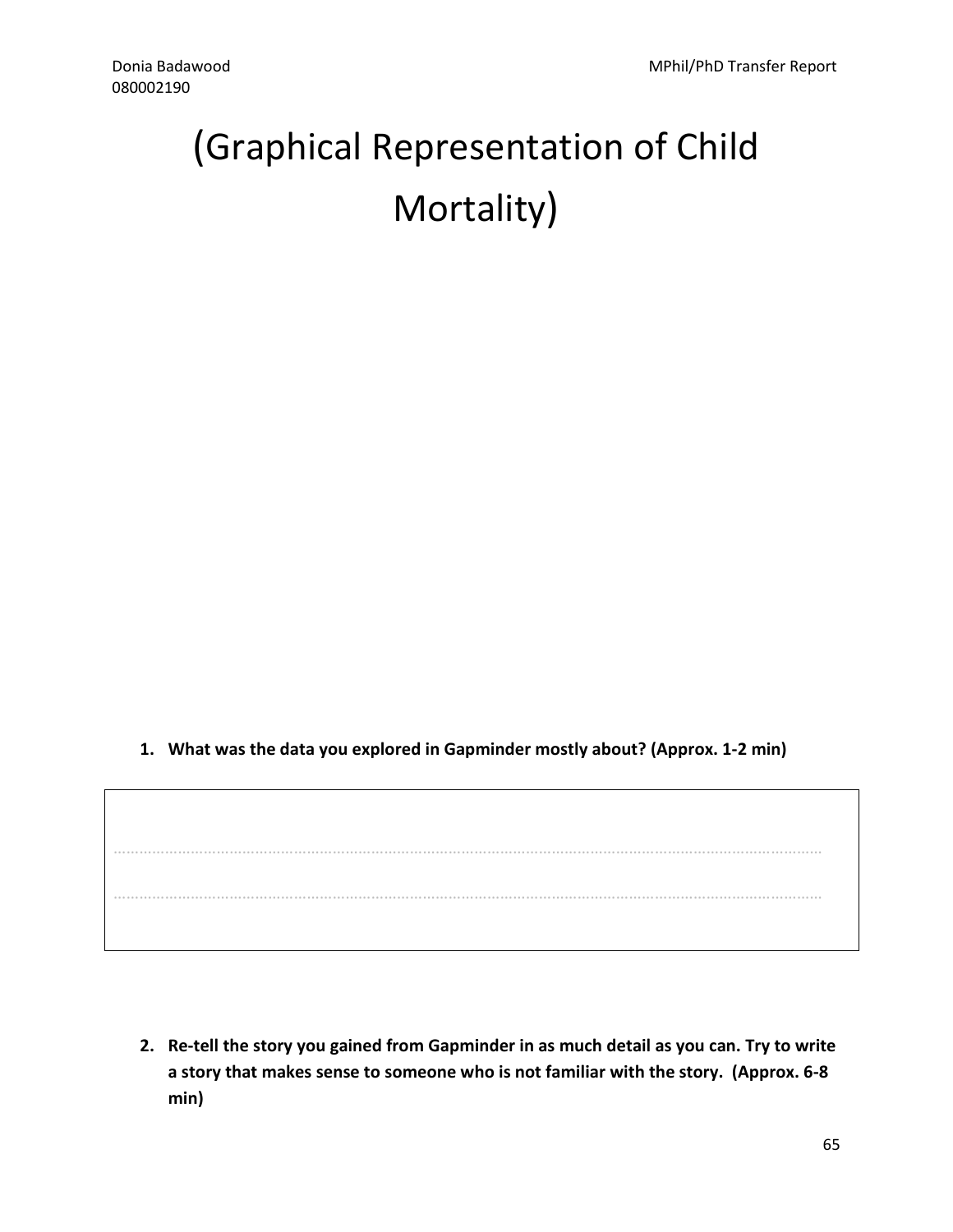| Turn the page for more space>> |
|--------------------------------|

| . |  |
|---|--|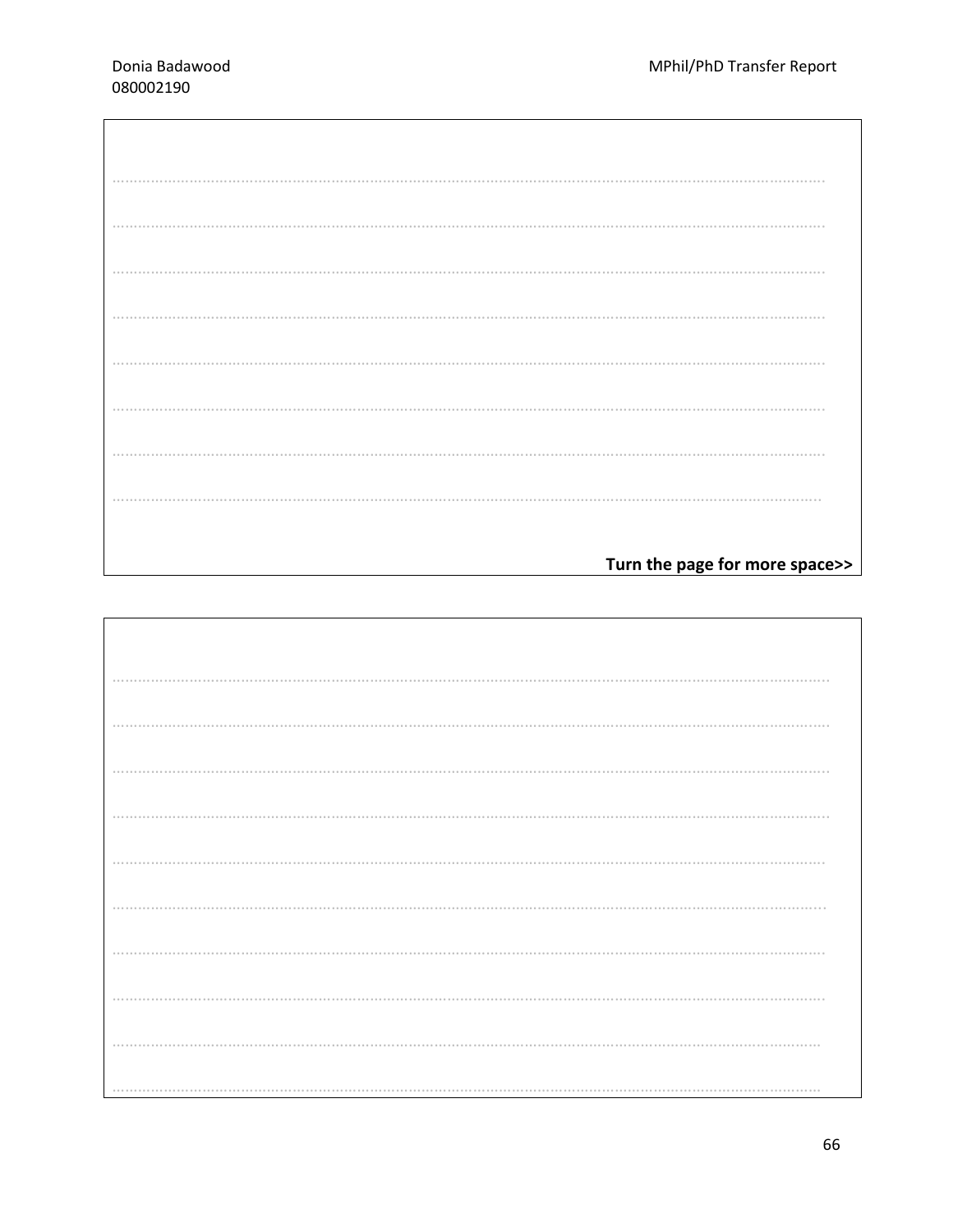| If you need more space please use the back of this page |
|---------------------------------------------------------|

3. What did you learn that you did not already know? In other words, describe the new information/knowledge you gained from Gapminder? (Approx. 2-3 min)

.......................................................................................................................................................... ………………………………………………………………………………………………….……………………………………………….. ……………………………………………………………………………………………………………………………………………………

4. Did you learn something that contradicts what you already know about the topic? What is it? (Approx. 2-3 min)

.......................................................................................................................................................... ………………………………………………………………………………………………………………………………………………….. ………………………………………………………………………………………………………………………………………………….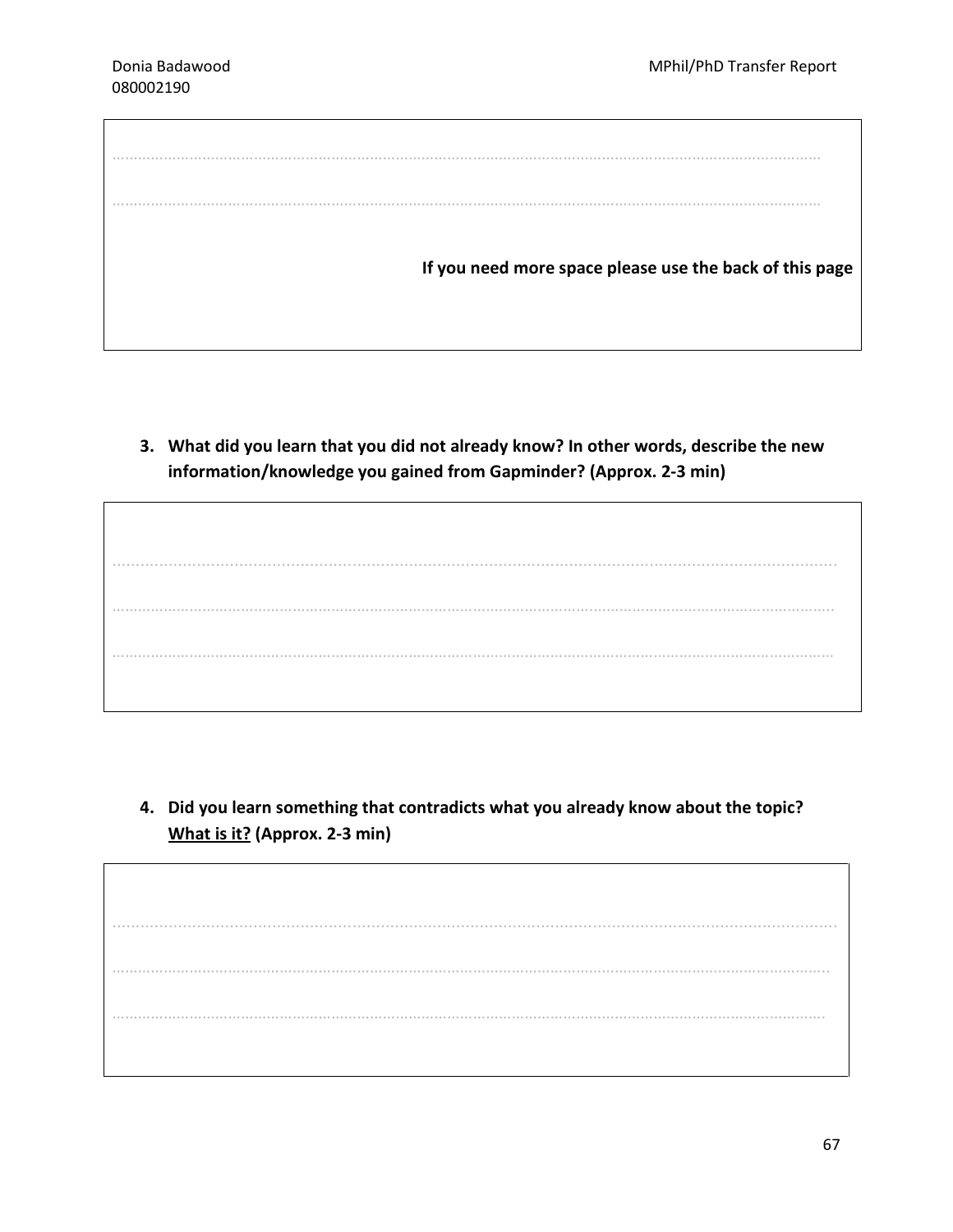5. What do you think the purpose was in providing this data in Gapminder? (Approx. 2-3 min)

.......................................................................................................................................................... …………………………………………………………………………………………………………………………………………………… ……………………………………………………………………………………………………………………………………………………

## Appendix B The Explanatory Statement and Consent Form Used in the First Set of Experiments

## **Explanatory Statement and Consent Form for Participants**

**Project Title:** A Research Experiment on User Interpretation of Graphical Data Representation

## **Explanatory Statement**

#### **Purpose of the Study:**

The aim of this study is to examine how the general users (non-expert users) interpret different forms of data visualization (graphical data representation), construct meaning and make sense of them.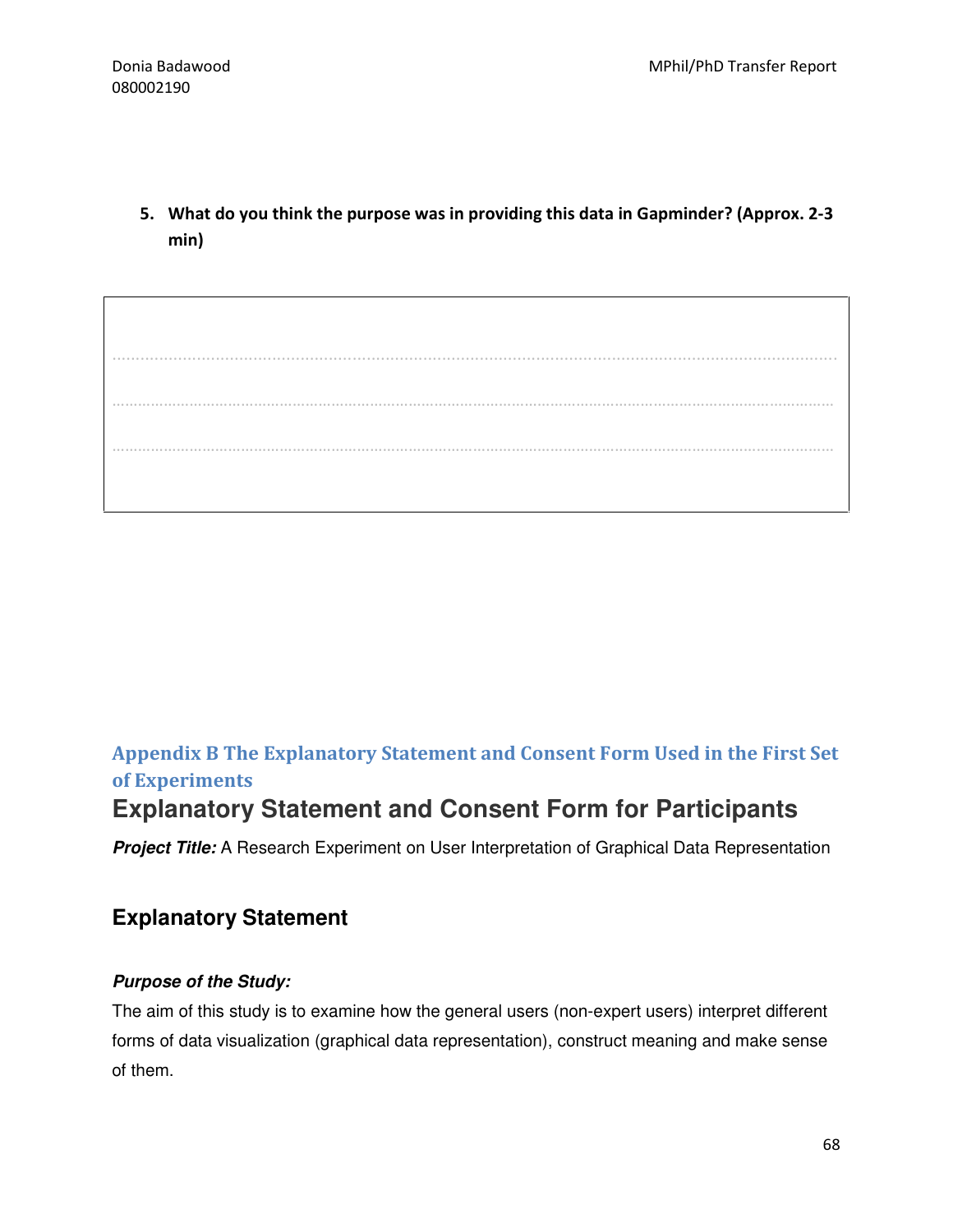#### **Suitable Participants:**

A suitable participant for this experiment should satisfy the following criteria:

- \_ Participant has not previously taken any Data Visualization module (IN2393).
- \_ Participant does not have advanced knowledge in data visualization
- Participant is not a professional data analyst

#### **Benefits of the experiment in general and for participants:**

This study helps understanding how people interpret and comprehend data represented graphically/visually. The outcomes of this experiment contributes to the body of the knowledge by providing information on how different forms of data visualization affect the way in which people interpret and make sense of it and therefore, provide useful design guidelines of data visualization.

As the participants who have been asked to take part in this study are students in the School of Informatics who have the Data Visualization module as an option for elective modules in the next semester, this experiment is a good opportunity for them to get a flavour of what is involved in data visualization.

#### **Experiment Procedure:**

Overall, the experiment will take approximately 1 hour distributed as follows:

- 11 min: watching a video.
- 15-18 min: answering a questionnaire (Part I).
- 11-15 min: exploring an interactive graphical data representation.
- 15-18 min: answering a questionnaire (Part II)
- 2-3 min: chatting/interview

However, the order of this procedure will be followed for one group of the participants and reversed for the second group to account for learning and ordering effect in the results of the study. At the end, there might be a 2-3 minutes interview to get a general feedback on the experiment.

#### **What will happen to the results of the study:**

This experiment represents part of the PhD project of the researcher (see below for contact details). The results will be reported in the PhD thesis and/or any published material based on it (e.g. a journal article or conference paper). Participants will be informed about the results of the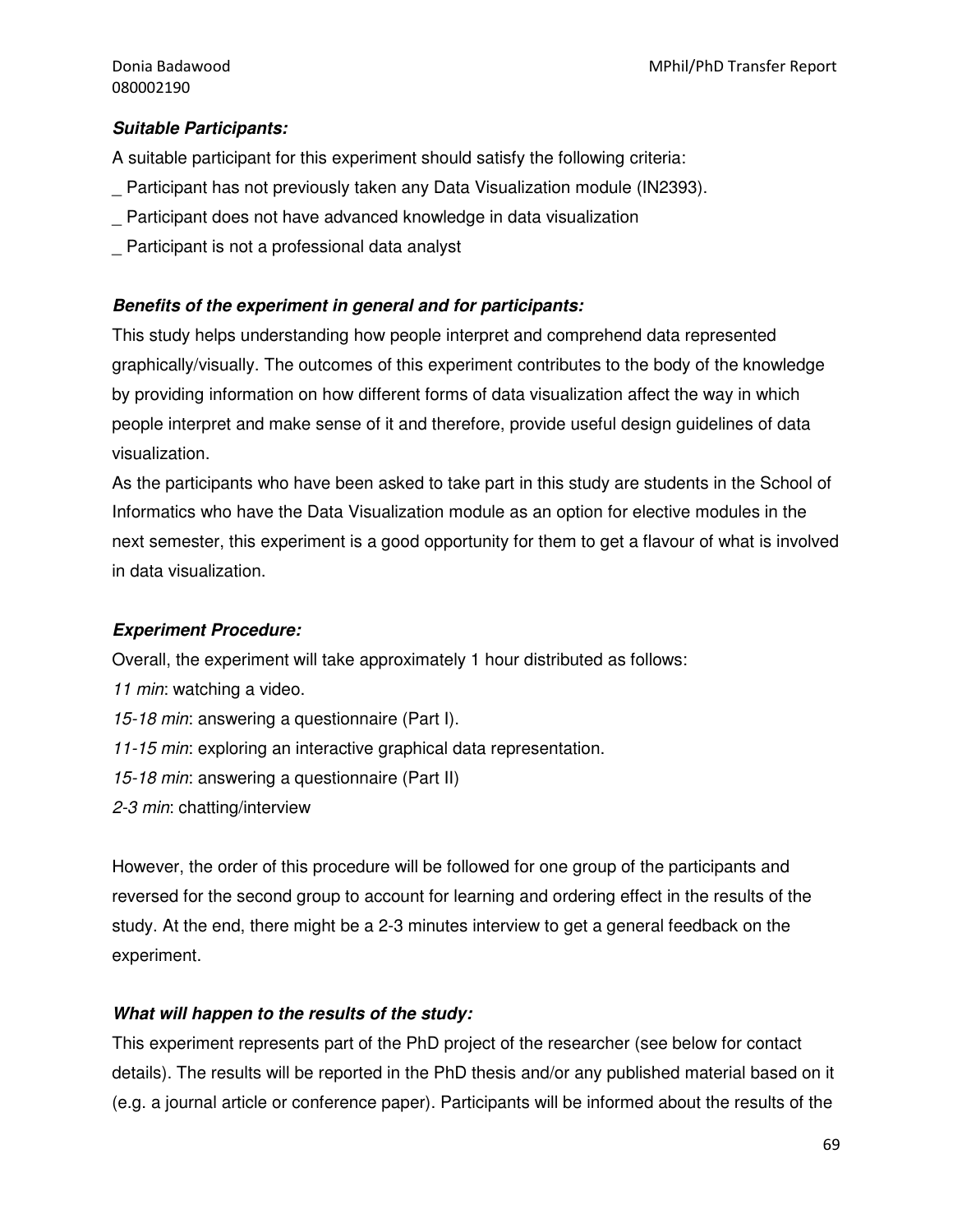study once it is completed by e-mail.

#### **For any inquiries about the research contact:**

| Donia Badawood (the researcher)               | Dr. Jo Wood (the supervisor)                  |
|-----------------------------------------------|-----------------------------------------------|
| <b>PhD Student</b>                            | Reader in GI Science                          |
| giCentre                                      | giCentre                                      |
| School of Informatics- City University London | School of Informatics- City University London |
| E-mail: Donia.Badawood.1@city.ac.uk           | E-mail: jwo@soi.city.ac.uk                    |
|                                               |                                               |

#### **If you need to complain**

If you would like to complain about any aspect of the study, City University London has established a complaints procedure via the Secretary to Senate Research Ethics Committee. To complain about the study, you need to phone 020 7040 3040. You can then ask to speak to the Secretary to Senate Research Ethics Committee and inform them that the name of the project is: A Research Experiment on User Interpretation of Graphical Data Representation

You could also write to the Secretary at: Anna Ramberg Secretary to Senate Research Ethics Committee Research Office, E214 City University London Northampton Square London EC1V 0HB Email: Anna.Ramberg.1@city.ac.uk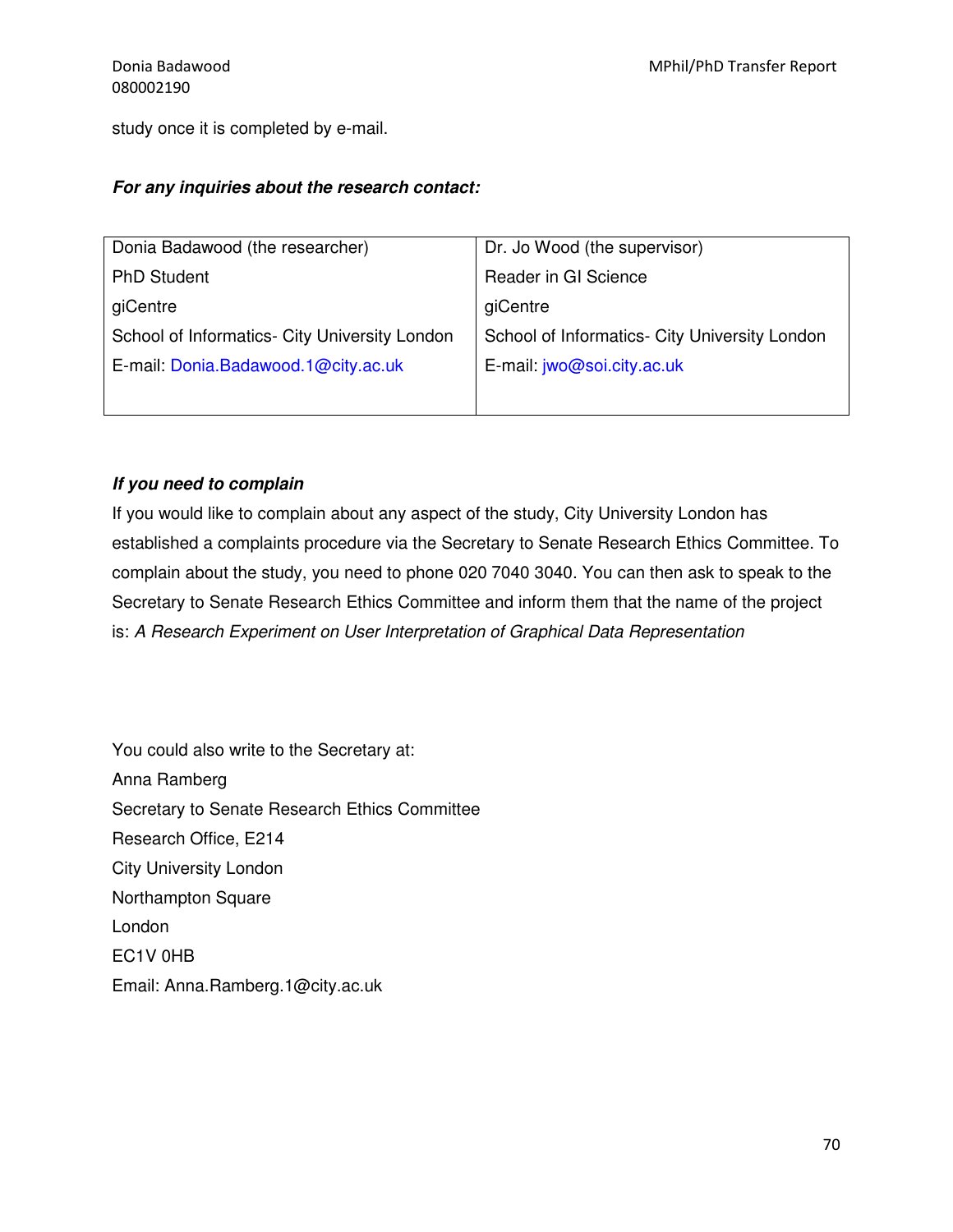## **Consent Form**

I agree to take part in the above City University research project. I have had the project explained to me, and I have read the Explanatory Statement, which I may keep for my records. I understand that agreeing to take part means that I am willing to:

- \_ Use a computer to watch a video
- \_ Use a computer to explore some graphical data representation
- \_ Complete questionnaires on both the video and the interactive graphical data representation